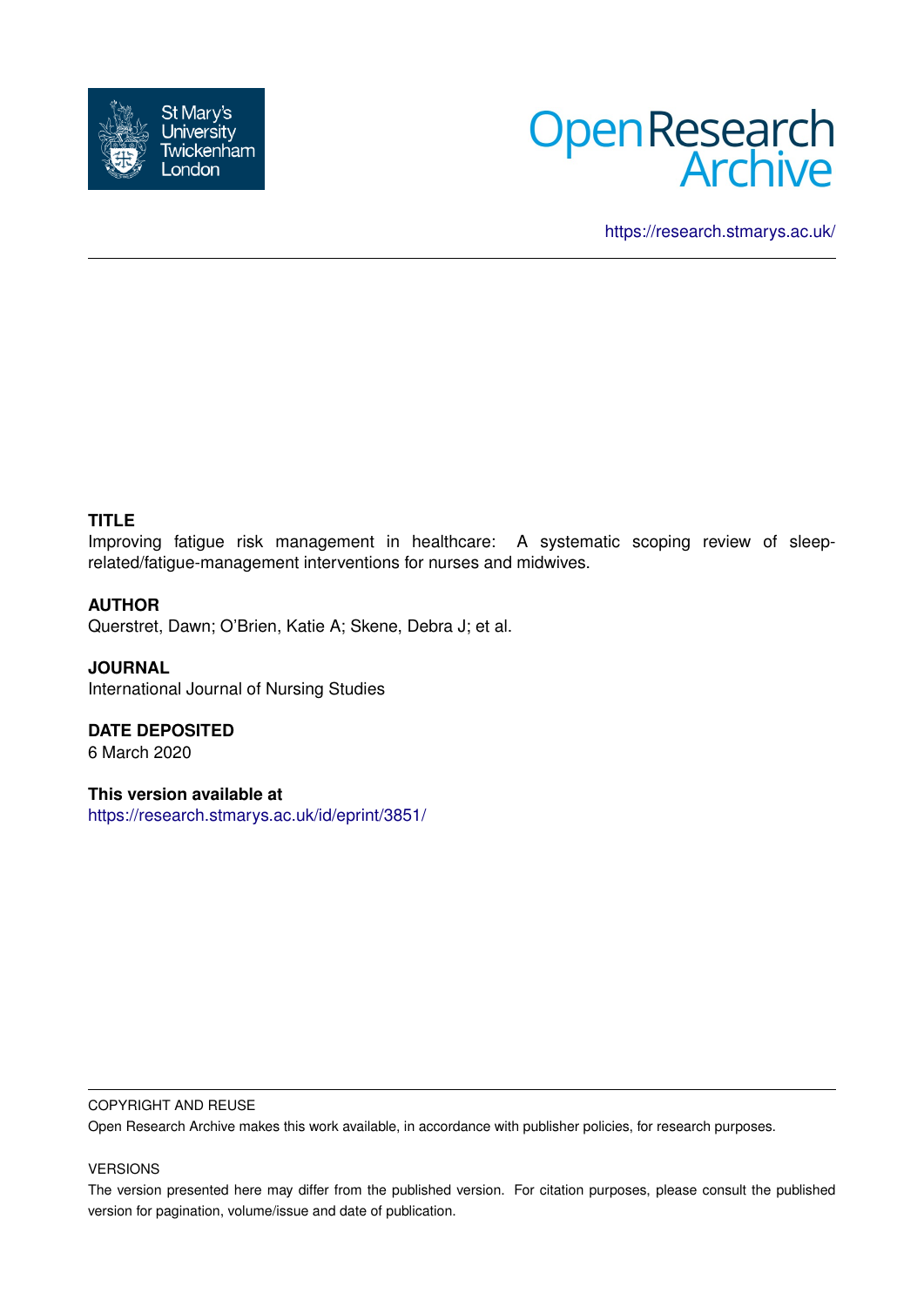**Title.** Improving fatigue risk management in healthcare: A scoping review of sleeprelated/fatigue-management interventions for nurses and midwives.

### **Author details**

**Author 1 (corresponding author):** Dawn Querstret<sup>13</sup> Email: dawn.querstret@stmarys.ac.uk, Phone: +44 (0)20 8240 4161 Author 2: Katie O'Brien<sup>12</sup>

Author 3: Debra J. Skene<sup>1</sup>

Author 4: Jill Maben<sup>1</sup>

Faculty of Health and Medical Sciences, University of Surrey, Guildford, GU2 7YH, UK. School of Psychology, University of Sussex, Brighton, BN1 9RH, UK. Faculty of Sport, Health and Applied Science, St Mary's University, London, TW1 4SX, UK.

**To cite this article**: Querstret, D., O'Brien, K., Skene, D.J., & Maben, J. (2019). Improving Fatigue Risk Management in Healthcare: A scoping review of sleep-related/fatiguemanagement interventions for nurses and midwives. *International Journal of Nursing Studies* (in press).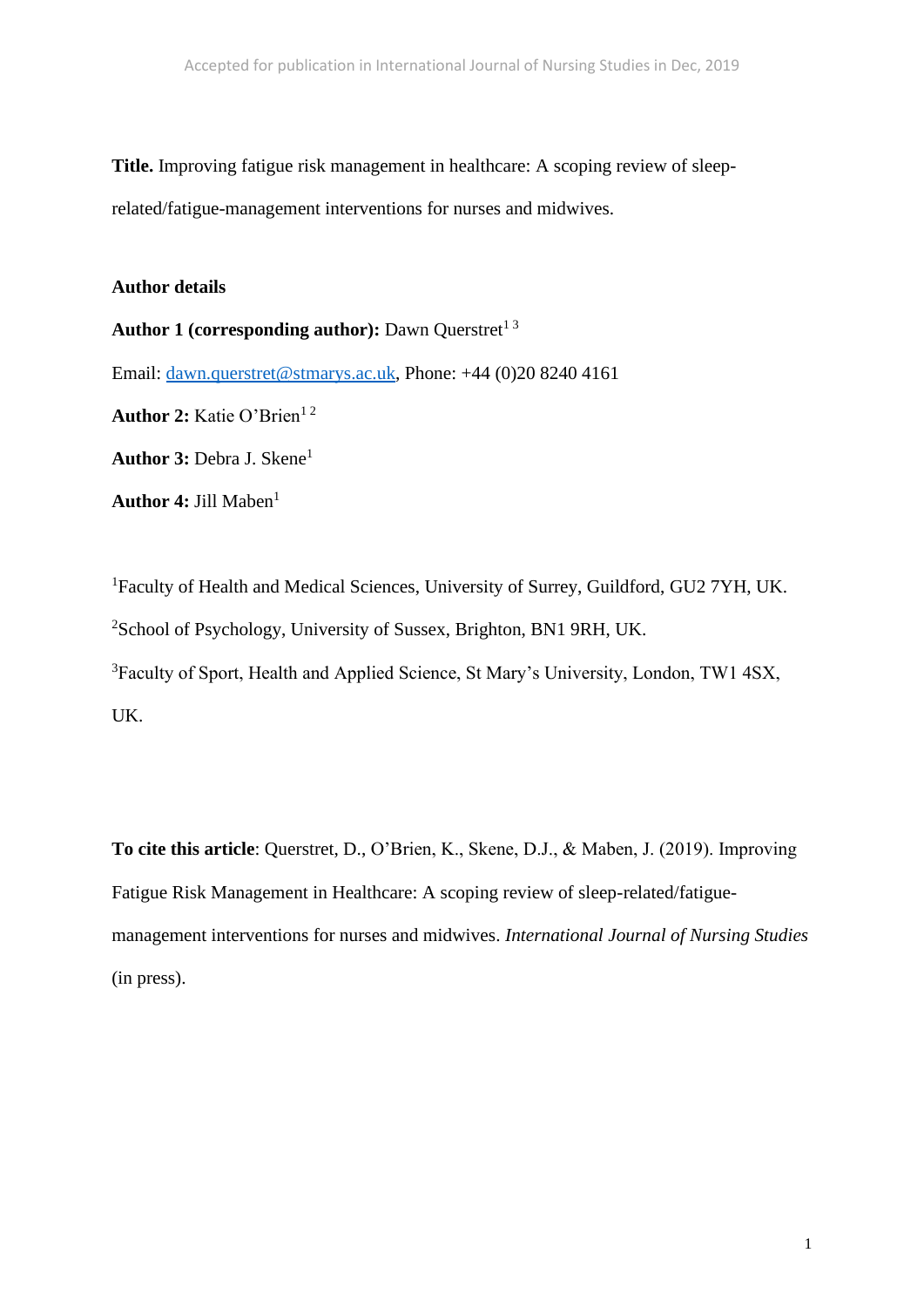**Title.** Improving fatigue risk management in healthcare: A systematic scoping review of sleep-related/fatigue-management interventions for nurses and midwives.

#### **Abstract**

**Background.** Nurses and midwives make up almost 50% of the global healthcare shift working workforce. Shift work interferes with sleep and causes fatigue with adverse effects for nurses' and midwives' health, as well as on patient safety and care. Where other safetycritical sectors have developed Fatigue Risk Management Systems, healthcare is behind the curve; with published literature only focussing on the evaluation of discreet sleeprelated/fatigue-management interventions. Little is known, however, about which interventions have been evaluated for nurses and midwives. Our review is a critical first step to building the evidence-base for healthcare organisations seeking to address this important operational issue.

**Objectives.** We address two questions: 1) What sleep-related/fatigue-management interventions have been assessed in nurses and midwives and what is their evidence-base? and 2) What measures are used by researchers to assess intervention effectiveness? **Design & data sources.** The following databases were searched in November, 2018 with no limit on publication dates: MEDLINE, PsychINFO and CINAHL.

**Review methods.** We included: 1. studies conducted in adult samples of nurses and/or midwives that had evaluated a sleep-related/fatigue-management intervention; and 2. studies that reported intervention effects on fatigue, sleep, or performance at work, and on measures of attention or cognitive performance (as they relate to the impact of shift working on patient safety/care).

**Results.** The search identified 798 potentially relevant articles, out of which 32 met our inclusion criteria. There were 8619 participants across the included studies and all were nurses (88.6% female). We did not find any studies conducted in midwives nor any studies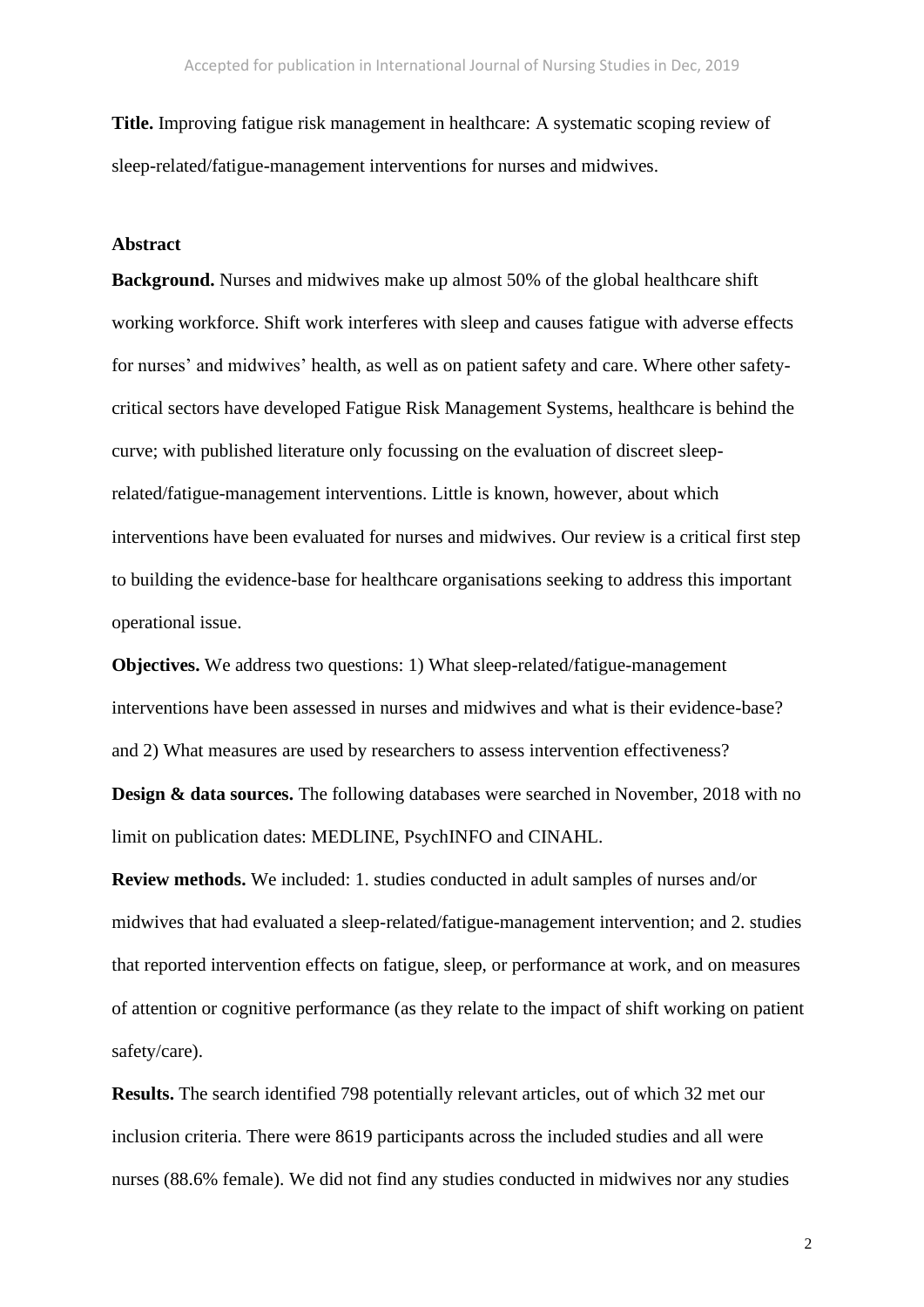conducted in the UK, with most studies conducted in the US, Italy and Taiwan. There was heterogeneity both in terms of the interventions evaluated and the measures used to assess effectiveness. Napping could be beneficial but there was wide variation regarding nap duration and timing, and we need to understand more about barriers to implementation. Longer shifts, shift patterns including nights, and inadequate recovery time between shifts (quick returns) were associated with poorer sleep, increased sleepiness and increased levels of fatigue. Light exposure and/or light attenuation interventions showed promise but the literature was dominated by small, potentially unrepresentative samples.

**Conclusions.** The literature related to sleep-related/fatigue-management interventions for nurses and midwives is fragmented and lacks cohesion. Further empirical work is warranted with a view to developing comprehensive Fatigue Risk Management Systems to protect against fatigue in nurses, midwives, and other shift working healthcare staff.

**Keywords.** Circadian Dysregulation, Fatigue, Night Shift Work, Nurses, Nurse-Midwives, Patient Care, Patient Safety, Rotating Shift Work, Shift Work Schedule, Sleep.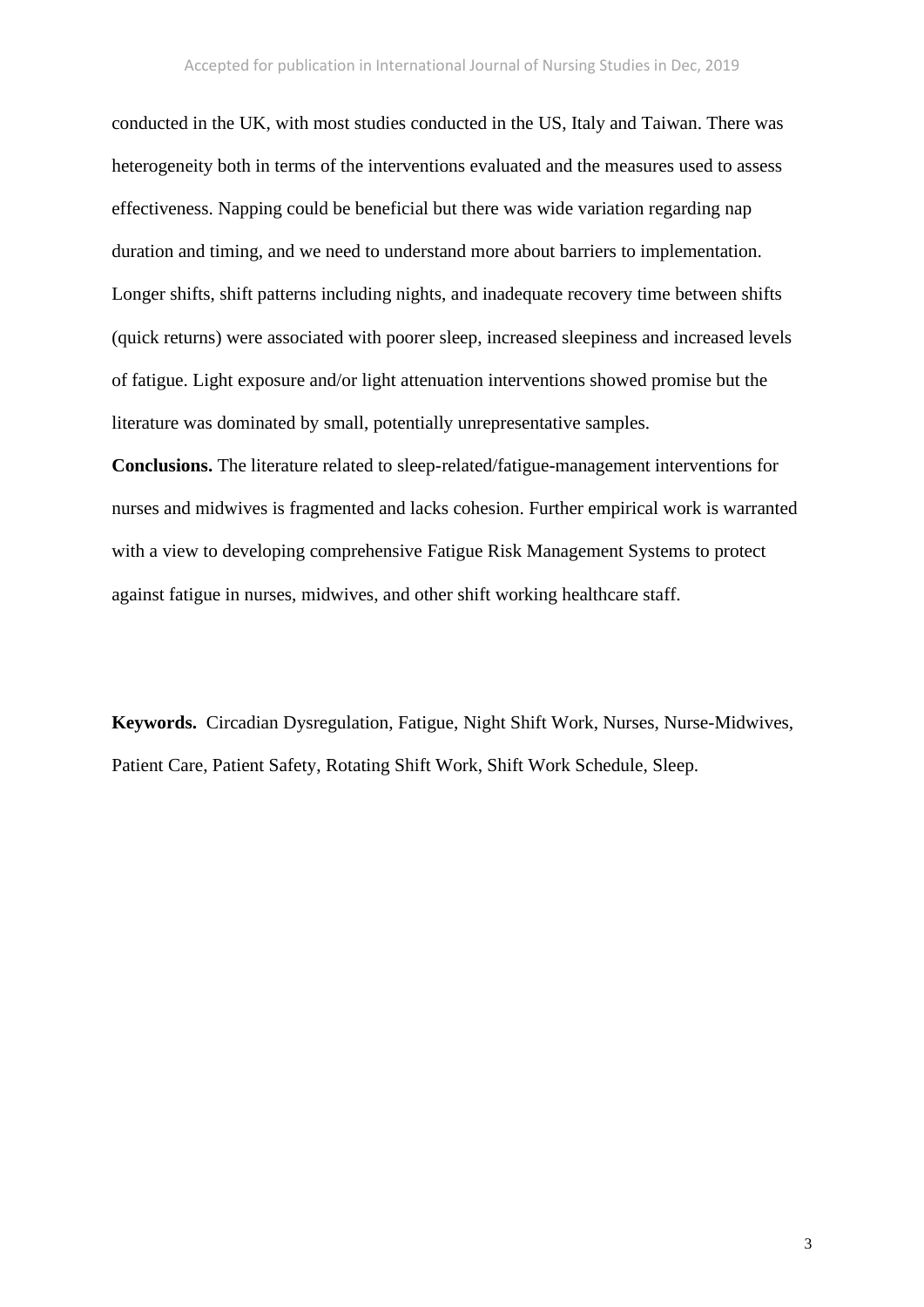# **What is already know about this topic?**

- Fatigue related to shift working has negative effects on the wellbeing of nurses and midwives and on patient safety and care.
- Fatigue Risk Management Systems have been developed and evaluated in other safetycritical industries but not in healthcare.
- The broader healthcare literature has focussed on the evaluation of discreet sleeprelated/fatigue-management interventions; however, little is known about which interventions have been evaluated for shift working nurses and midwives.

# **What does this paper add?**

- A systematic scoping of the literature regarding sleep-related/fatigue-management interventions for nurses and midwives; a crucial first step in developing an evidence-base for healthcare organisations wishing to address this important issue.
- Identification of fatigue reduction and/or mitigation strategies which could be included in more comprehensive Fatigue Risk Management Systems for nurses and midwives.
- The literature on this topic is fragmented and lacks cohesion with gaps identified (no studies in the UK, or in midwives) emphasising the urgent need for more research.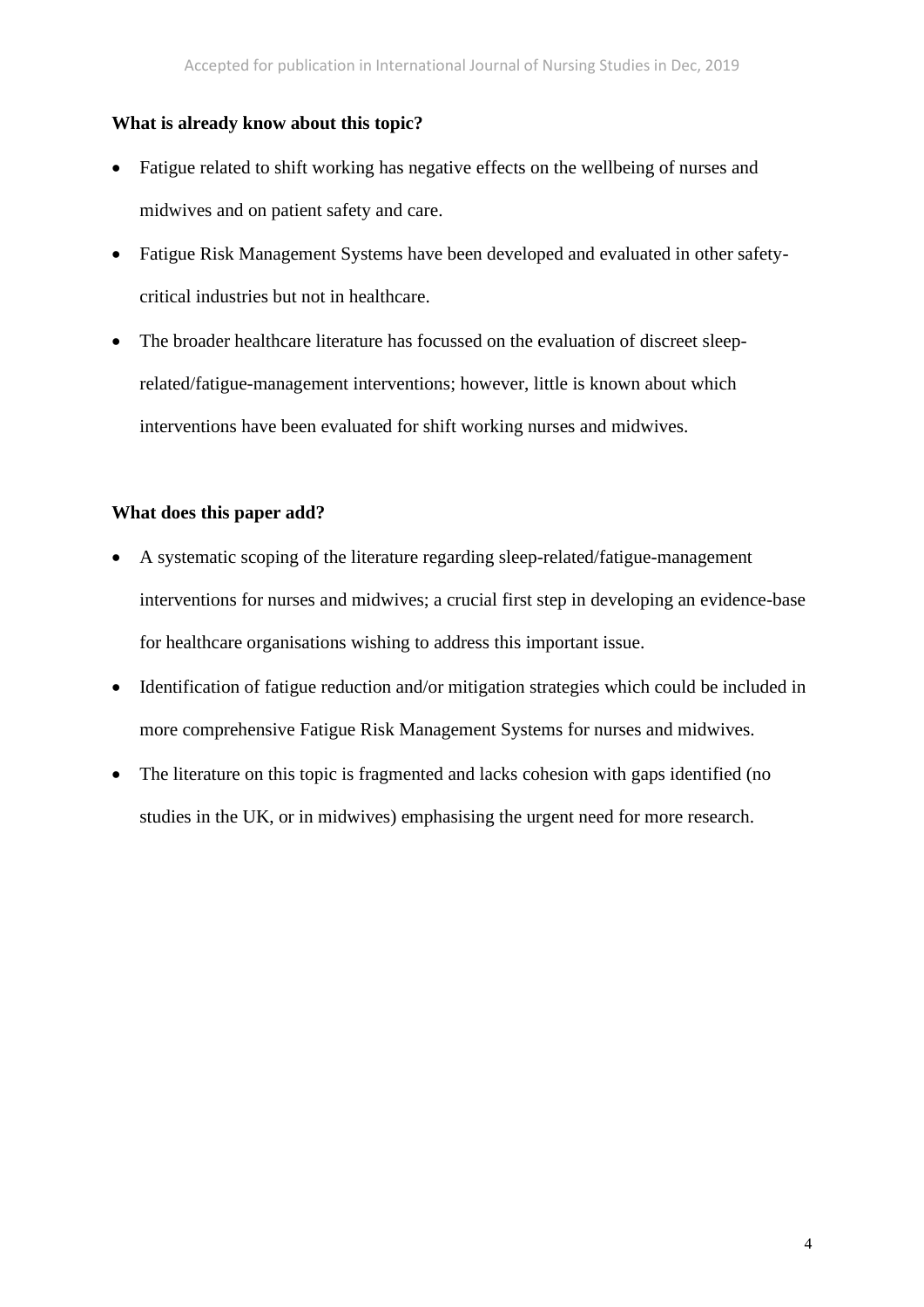### **INTRODUCTION**

Nurses and midwives are a critical part of the healthcare sector and are the largest group in the health professions. Out of the 43.5 million global healthcare workforce, 20.7 million are nurses and midwives (World Health Organisation, 2016). In the United Kingdom 693,618 nurses and midwives (Royal College of Nursing, 2018) make up 56% of the 1,240,853 strong healthcare workforce (NHS Digital, 2018). Healthcare staff represent a unique subset of the shift working population because of the constantly human-facing nature of their work. Not only do they need to perform the 'task-based' aspects of their work well (evidenced by attentive, accurate care provision), they also need to perform the 'relational' aspects of their roles well and consistently (evidenced by caring, empathic treatment of patients).

In a 24/7 healthcare system, nurses and midwives (along with other healthcare staff) are required to work a myriad of different shift patterns in order to keep services running 24/7 and maintain patient care; they are therefore defined as shift workers. The definition of shift work includes shifts where work time arrangements fall outside of conventional daytime hours. This includes fixed early morning, evening, and night work, as well as rotating shift work whereby employees rotate (alternate) more or less regularly between a day, an evening, and a night shift (Kecklund & Axelsson, 2016). Nearly 20% of the workforce worldwide have work time arrangements outside of the normal workday (07:00h to 18:00h; Wright, Bogan, & Wyatt, 2013). Not only do nurses and midwives work rotating shift patterns (including night shifts), but they may also work extended shift patterns of 12 hours as opposed to standard shift duration of 8 hours.

#### **Why is shift work damaging?**

Shift work disrupts the normal sleep-wake cycle, leading to shortened sleep and excessive fatigue (Sallinen & Kecklund, 2010; Wright et al., 2013). At a physiological level, the sleep-wake cycles, hormone secretion, body temperature and blood pressure demonstrate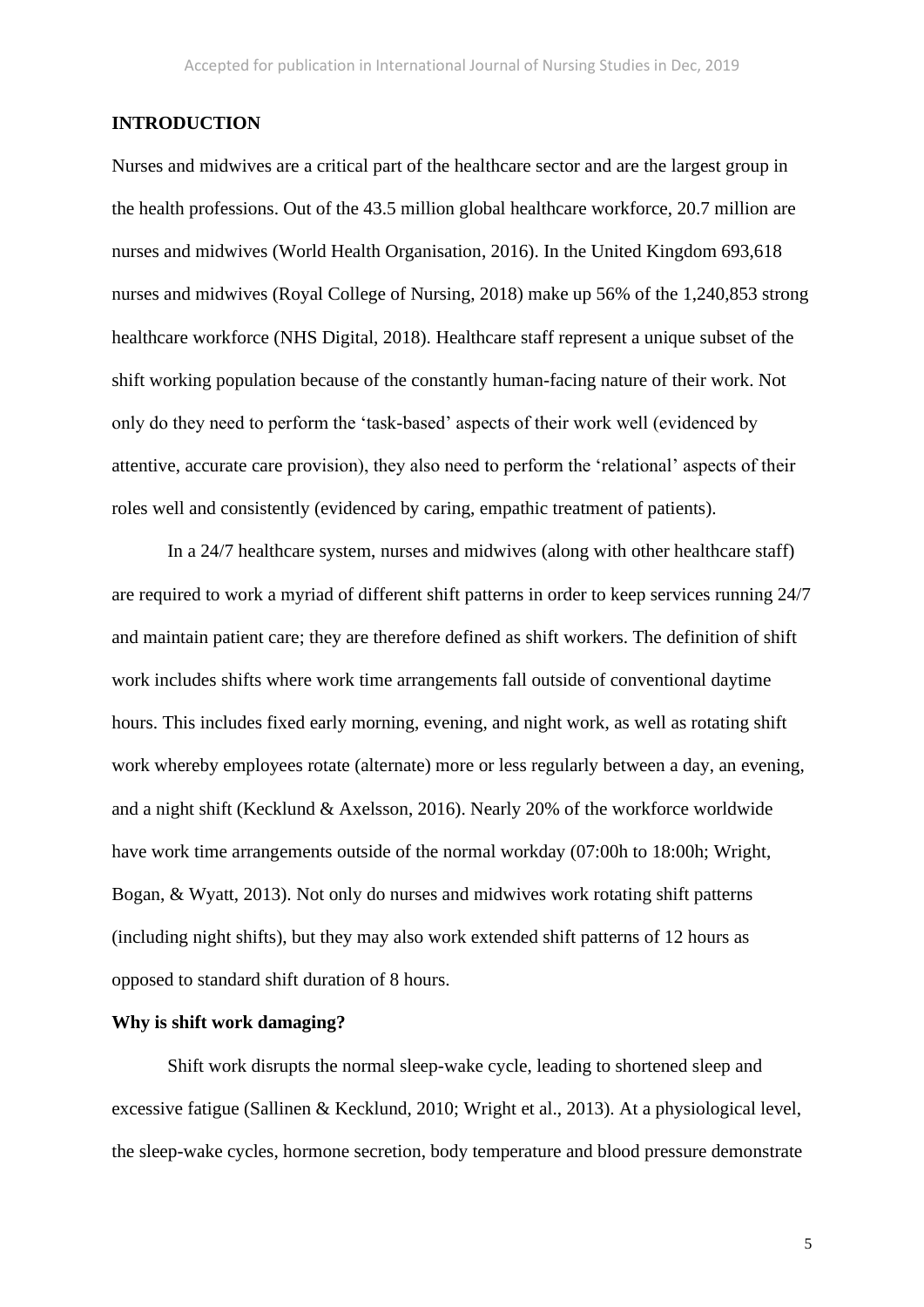circadian rhythmicity. Ensuring these biological rhythms are synchronised to the 24-h day requires input from environmental cues, such as light exposure and feeding cycles (Fisk et al., 2018). In addition to circadian regulation, sleep-wake cycles are regulated by the homeostatic pressure for sleep, which accumulates over time awake (Borbely, Daan, Wirz-Justice, & Deboer 2016). When individuals work during the day these processes are synchronous, optimising alertness during the day, whilst increasing the pressure to sleep at night. However, working night-shifts or rotating shift patterns, which include night shifts, results in exposure to light during the biological night, eating during the biological night and sleeping during the biological day (Baron & Reid, 2014). Changes in the timing of these behaviours results in misalignment with the endogenous circadian system which contributes to the adverse health consequences of working shifts.

Bright light at night (e.g., while working night shifts) supresses the nocturnal synthesis of the pineal hormone melatonin. Melatonin production is associated with darknessrelated behaviours (e.g., the onset of sleepiness), and is additionally protective against oxidative DNA damage. Suppression of melatonin associated with long-term night shift work (Daugaard et al., 2017; Papantoniou et al., 2014), accompanied by the exposure of bright light may result in the accumulation of DNA damage and could partially explain the increased incidence of cancer and other diseases in shift workers. There is also evidence that shift work adversely affects hormone production with increased levels of progestogens and androgens, as well as delayed peak androgen production, in night shift workers compared with day workers (Papantoniou et al., 2015). This increase and mistiming of sex hormone production may also partially explain the increased risk for hormone-related cancers observed in night shift workers (Papantoniou et al., 2015). The cumulative effects of these changes to cellular metabolism may be responsible for the higher incidence of cancer and other health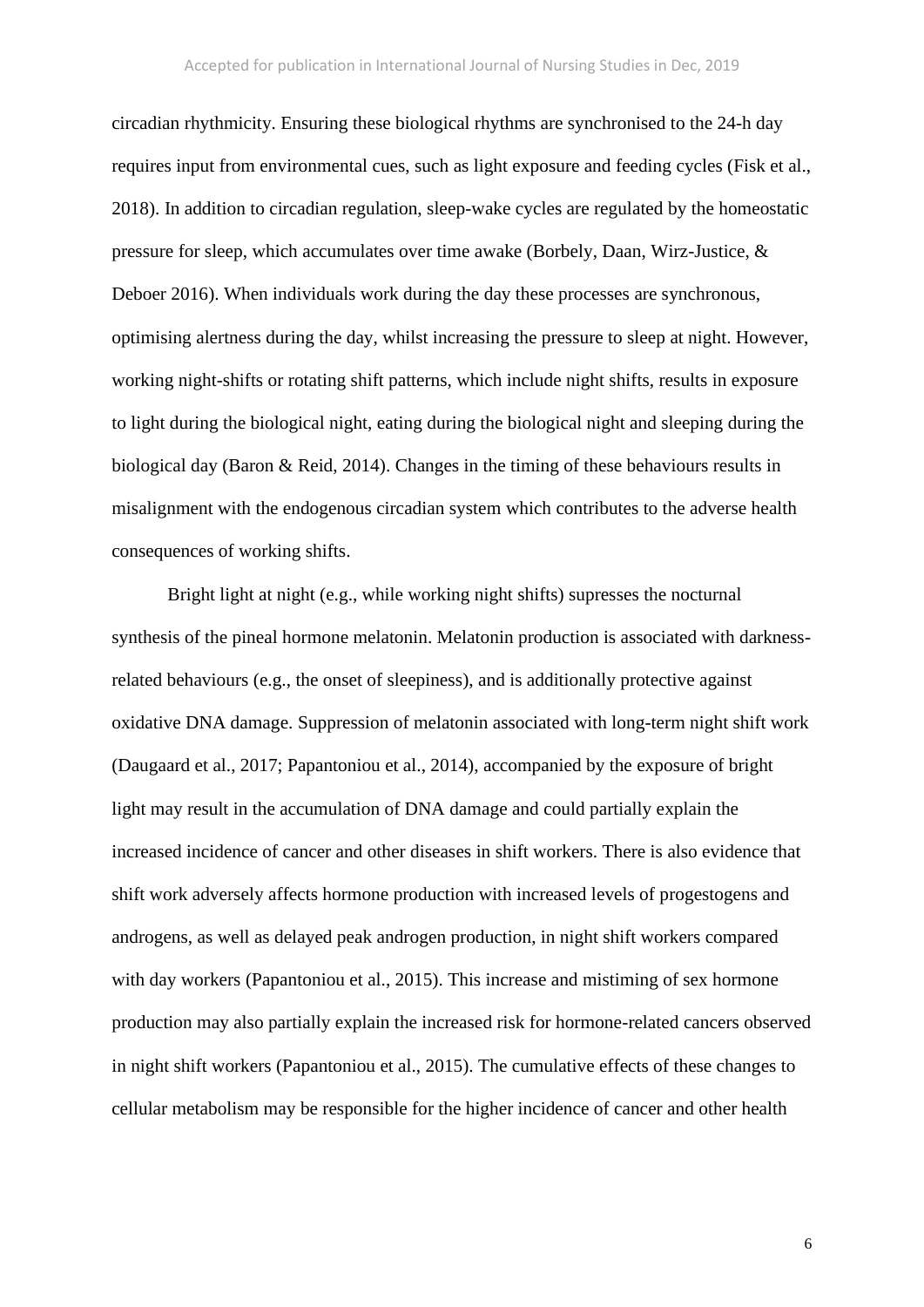problems noted amongst shift workers including nurses and midwives (Colditz et al., 2016; Gu et al., 2015).

It is important to note though that individual differences exist in people's ability to adapt to shift work. There are a number of factors associated with shift work tolerance including chronotype (people's preferred timing of sleep and activity), gender and age. 'Early' chronotypes (preferring to get up early and go to bed early) appear to have more difficulty adjusting to shift work than late types, reporting higher levels of fatigue on shift, and poorer overall sleep quality (Saksvik, Bjorvatn, Hetland, Sandal, & Pallesen, 2011). Younger workers appear to be more tolerant to the effects of shift work with sleep quality and duration decreasing with age (Saksvik et al., 2011). Women who work shifts tend to report more sleeping problems than men, higher levels of fatigue and report higher usage of hypnotics to induce sleep (Saksvik et al., 2011); this is a particularly important factor considering women make up the majority (e.g., 89.3% in the UK; Royal College of Nursing, 2018) of the nursing and midwifery workforce.

### **The impact of shift working on nurses and midwives**

Increasing evidence indicates that shift work negatively impacts nurses' and midwives' physiology, health, and safety; with knock on effects on patient safety and care. Established in 1976, The Nurses' Health Study has collected data from a cohort of U.S. nurses (n=121,701) including shift work profile and health outcomes. Researchers mining this database have demonstrated that female nurses  $(n=74,862)$  working rotating night shifts for >5 years had modest increases in both all-cause and cardiovascular disease (CVD)-related mortality; and women working night shifts for  $6-14$  or  $\geq 15$  years also had higher risk of allcancer mortality (Gu et al., 2015). Colditz, Philpott, and Hankinson (2016) conducted a review of the data gathered through the Nurses' Health Study (between 1976 – 2016) and reported that in relation to sleep and shift work: too long and too short sleep durations and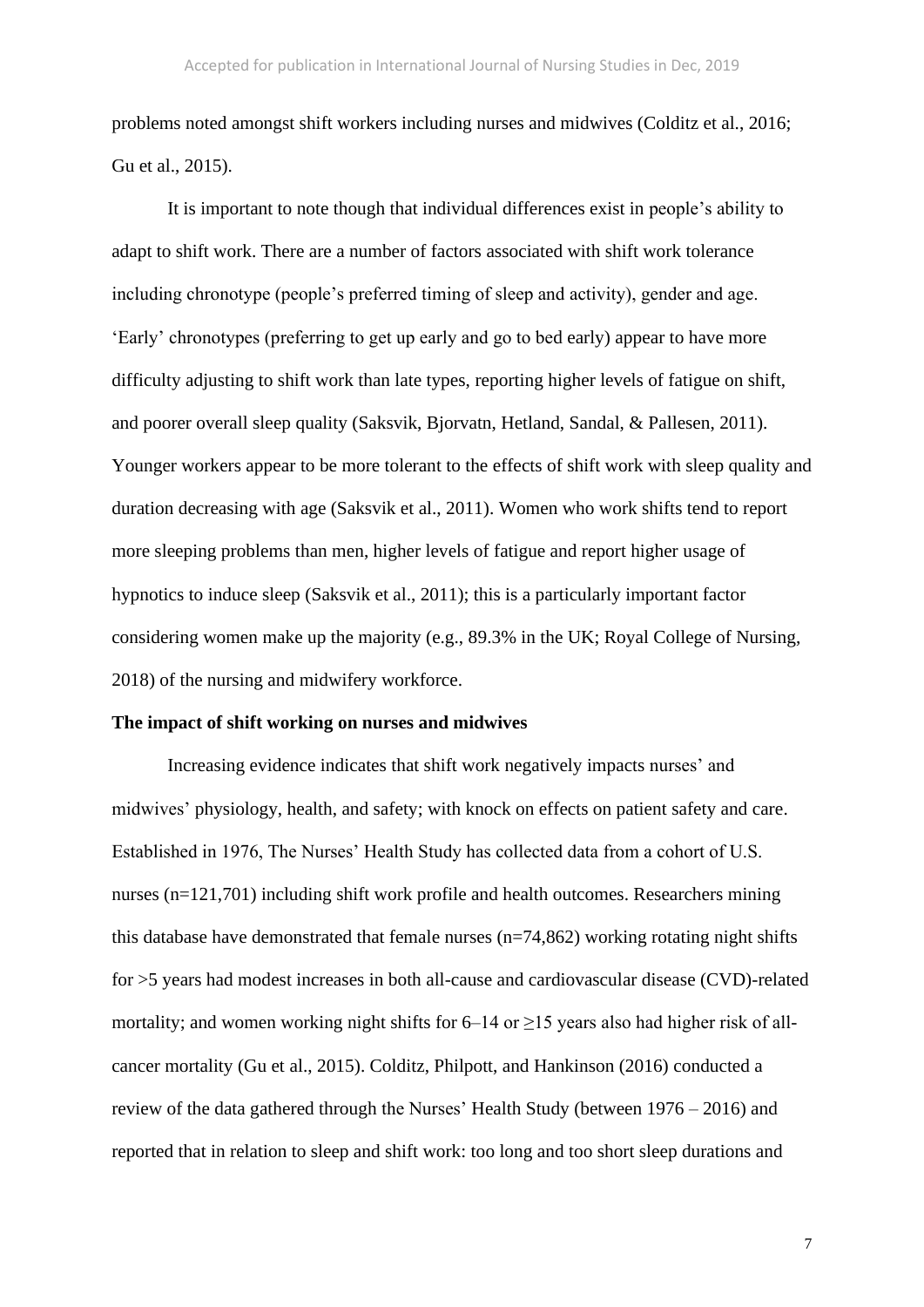poorer sleep quality were associated with increased risk of developing Type 2 diabetes; shift work and not sleeping the optimal 8 hours per day was associated with increased risk of coronary heart disease, and that there was a positive association between number of years working rotating night shifts and increased risk of breast cancer. However, recent research conducted on the Generations Study cohort (a cohort study of >113,700 women aged 16 or older from the UK) found no increased risk of breast cancer in relation to being a shift worker in the past 10 years (Jones et al., 2019).

In addition to these epidemiological findings, results from empirical papers have shown that nurses and midwives who work shifts including night shifts report significantly poorer sleep quality and reduced sleep duration (e.g., Garde et al., 2003), increased fatigue (e.g., Oyane et al., 2013), gastrointestinal problems (e.g., Saberi & Moravveji, 2010), increased risk for Irritable Bowel Syndrome (Kim et al., 2013), hormonal imbalance (e.g., Davis, Mirick, Chen, & Stanczyk, 2012), and increased anxiety and other mood disorders (e.g., Oyane, Pallesen, Moen, Akerstedt, & Bjorvatn, 2013; Ruggiero, 2003). Furthermore, approximately 30% of shift working nurses report symptoms of shift work disorder (SWD) a sleep disorder characterized by sleepiness and insomnia which can be attributed to the person's work schedule - with the highest prevalence of symptoms observed in nurses working shift patterns including night shifts (e.g., see Flo et al., 2012).

Alongside the impacts to health, the immediate and most observable impact of shift work is in its effect on disturbing sleep and causing fatigue. Fatigue has been defined as a sense of exhaustion, tiredness, sleepiness, or lack of energy that can result in distress or burnout (Raftopoulos, Charalambous, & Talias, 2012; Shen, Barbera & Shapiro, 2006). Fatigue has been identified as a contributing factor in accidents, injuries and death in a wide range of safety-critical settings including transport operations such as road, aviation, rail and maritime (Williamson et al., 2011), and other occupational settings (e.g., hospitals,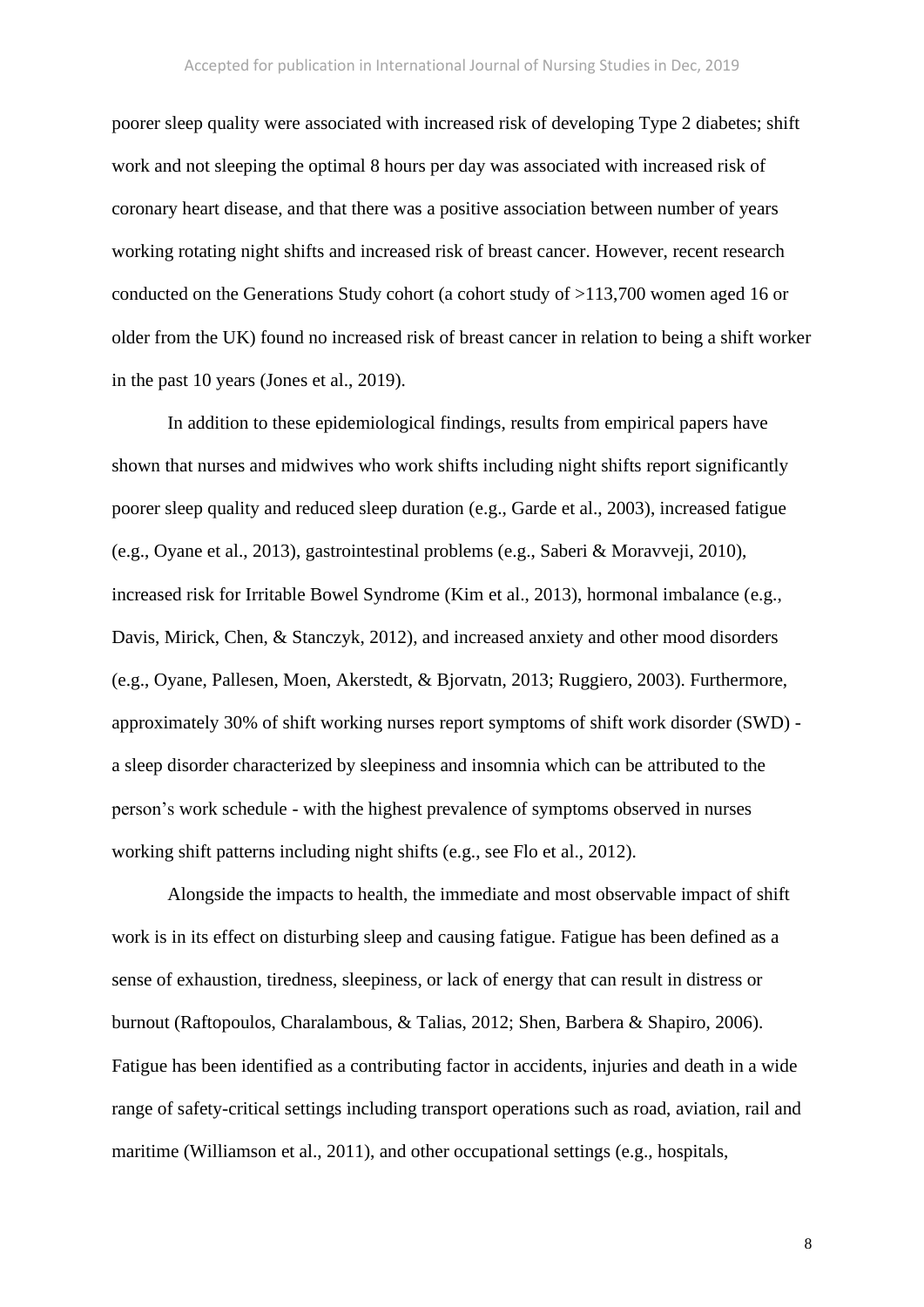emergency operations, law enforcement). The most important effects of fatigue include decreased task motivation, longer reaction times, reduced alertness, impaired concentration, poorer coordination, problems with memory and information processing, and poor judgment (Lerman et al., 2012; Sadeghniiat-Haghighi & Yazdi, 2015).

Fatigue in nurses has been recognised as a threat to nurses' personal safety and patient safety and care (American Nurses Association, 2006a, 2006b). Increased levels of fatigue negatively impact on nurses' neurocognitive functioning which can hinder work performance (Geiger-Brown et al., 2012); and extreme fatigue in nurses has been associated with occupational injuries such as back, neck, and shoulder musculoskeletal disorders and needlestick injuries (Kunert, King, & Kolkhorst, 2007; Smith, Mihashi, Adachi, Nakashima, & Ishitake, 2006; Suzuki, Ohida, Kaneita, Yokoyama, & Uchiyama, 2005; Swaen, van Amelsvoort, Bültmann, & Kant, 2003). Work schedules, especially those involving long work hours (e.g., 12-h shifts) and rotating shift patterns including night shifts, can lead to nurse fatigue. Nurses working 12-h shift patterns sleep on average only 5 hours between shifts (Geiger-Brown et al., 2012), considerably shorter than the 7 to 9 hours per day for adults recommended by sleep experts (e.g., see National Heart, Lung, and Blood Institute, 2012; National Sleep Foundation, 2015). Over successive shifts with insufficient sleep, both sleep debt and fatigue increases, and research suggests that schedules without sufficient time off between shifts (to rest and restore) have been implicated in increased medication errors (Rogers, 2008) and patient mortality (Trinkoff et al., 2011). Furthermore, studies have shown that nurses working shift patterns which include night shifts report increased risks of making a medication error or nearly making one; increased levels of physical and mental exhaustion; and increased likelihood of "nodding off" while driving home after nights shifts (Gold et al., 1992; Dorrian et al., 2006). Studies have also shown that sleep loss profoundly impacts emotional empathy (e.g., see Guadagni, Burles, Ferrara, & Iaria, 2014), a fundamental aspect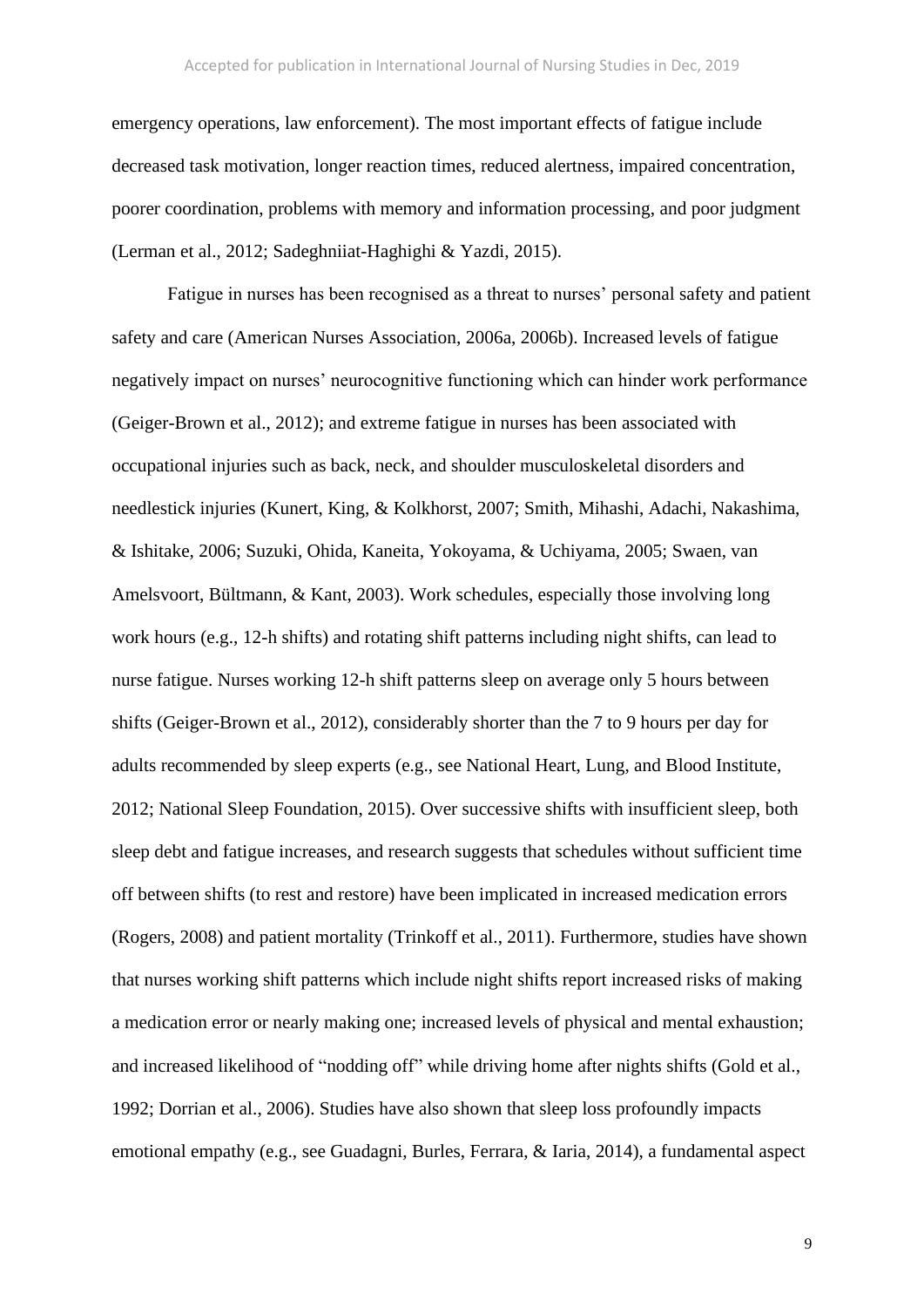of nursing and midwifery which has the potential to negatively impact social interactions with patients, leading to patient dissatisfaction.

Therefore, alongside the damaging effects of shift work on nurses' and midwives' health, compromised sleep and resultant fatigue could be implicated in increased likelihood of making errors at work, or of missing someone else's error, which could have serious implications for patient care and safety.

### **Reducing and mitigating fatigue**

Fatigue Risk Management Systems which include procedures and measures for monitoring sources of fatigue, fatigue levels, and related consequences have been implemented in a variety of safety-critical industries and sectors (e.g., aviation, manufacturing, transport, the military). However, the healthcare sector is widely understood to be 'behind the curve' in this respect (Gander et al., 2011; Steege, Rainbow, Pinekenstein, & Kundsen, 2017; Williamson & Friswell, 2013). There is very little in the published literature focussing on such wider Fatigue Risk Management Systems in healthcare, nor much evidence regarding which interventions have been evaluated for shift working nurses and midwives, hence the need for this review.

Fatigue Risk Management Systems aim to reduce the incidence of fatigue and/or to mitigate the effects of fatigue. To reduce the incidence of fatigue, Fatigue Risk Management Systems includes strategies that: 1) ensure the provision of adequate sleep opportunities for employees (e.g., provision of safe sleep spaces on shift for napping, organising shifts so that there is adequate time between shifts for restorative sleep to occur); 2) confirm that adequate sleep has been obtained and that employees are fit for duty (e.g., assessing maximum and minimum sleep achieved in a 48-h period); and 3) detect behavioural symptoms of fatigue (e.g., by using fatigue-measurement instruments/checklists to evaluate whether cumulative fatigue is in evidence) (Sadeghniiat-Haghighi & Yazdi, 2015). To mitigate fatigue, Fatigue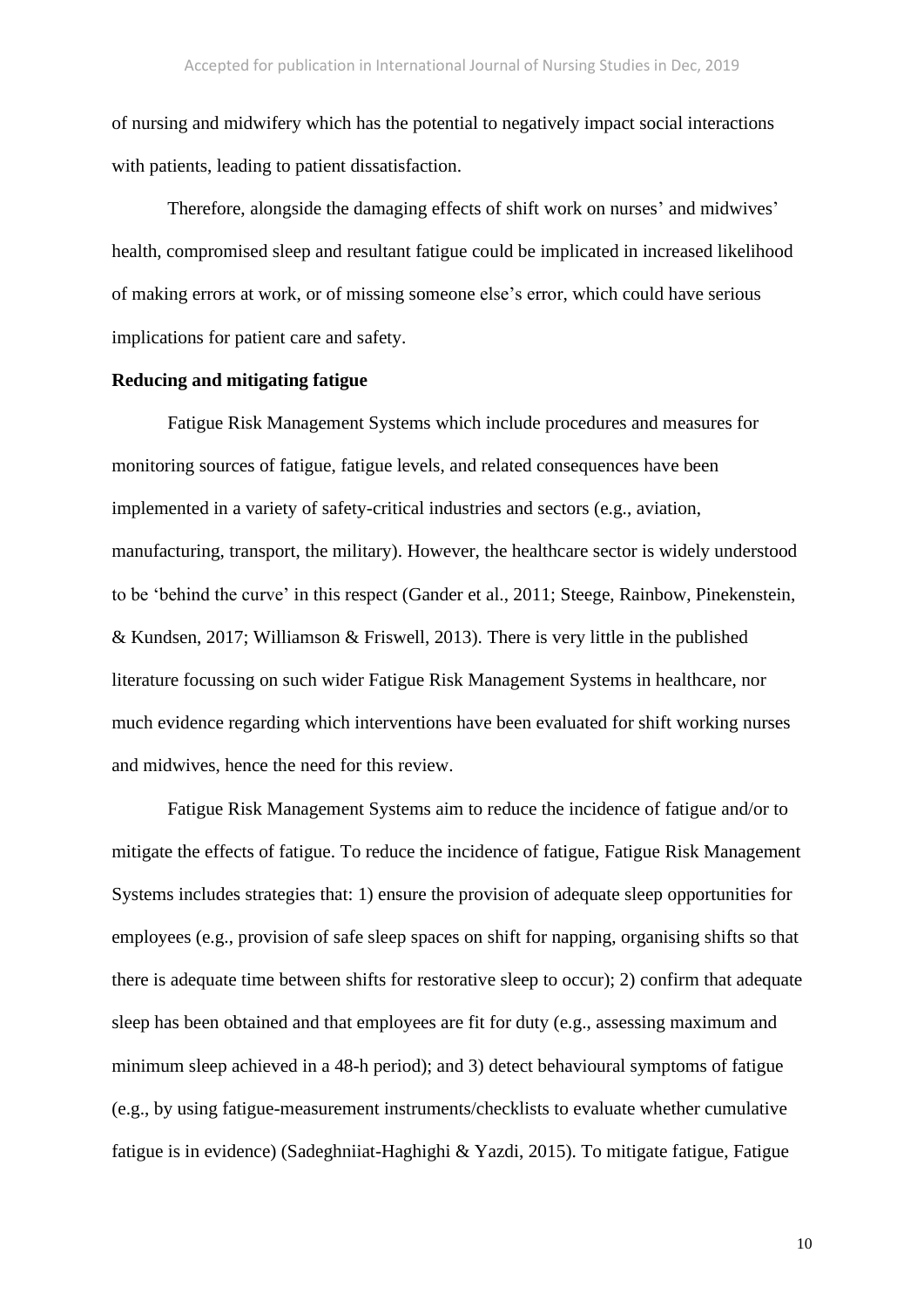Risk Management Systems include strategies that decrease the probability that a fatigued worker operating in the workplace will make an error that leads to accident or injury, or that compromises patient care (Sadeghniiat-Haghighi & Yazdi, 2015). Other safety-critical industries (e.g., aviation, manufacturing, transport) schedule lower risk tasks at times when fatigue is higher and schedule higher risk more complex tasks, when fatigue levels are lower (Sadeghniiat-Haghighi & Yazdi, 2015); but in the healthcare sector, where tasks on shift are often dictated by the needs of the patients, it is not possible to schedule specific 'high risk' tasks within daylight hours, with the exception of non-emergent surgeries or treatments.

Instead of developing and evaluating comprehensive Fatigue Risk Management Systems (as in other safety-critical industries), the healthcare sector tends to lean towards the implementation and evaluation of discreet countermeasures (interventions) which aim to mitigate the psychological and physiological effects of shift work. Caffeine remains one of the most researched and implemented fatigue countermeasures (Mclellan, Riviere, Williams, McGurk, & Lieberman, 2018). Other interventions, such as appropriately timed melatonin supplementation, bright light therapy, dark googles/sunglasses, and effective organisations of shifts to enable adequate restorative sleep, aim to attenuate the impact and severity of chronic circadian misalignment and sleep deprivation (Caldwell, Caldwell, & Schmidt, 2008). Bright light exposure works to hasten resynchronisation of circadian rhythms, aiding in the physiological adaptation to a new schedule, i.e., returning to day shifts following night shifts (Kolla & Auger, 2011). Bright light exposure has the additional advantage of increasing alertness, which may reduce work place errors (Fisk et al., 2018). Administration of a pharmacological dose of melatonin also induces circadian phase shifting, in a dose-controlled manner (Liira et al., 2012). Another feasible method of managing fatigue on shift is appropriately timed napping (Driskell & Mullen, 2005); and both prophylactic (before shift)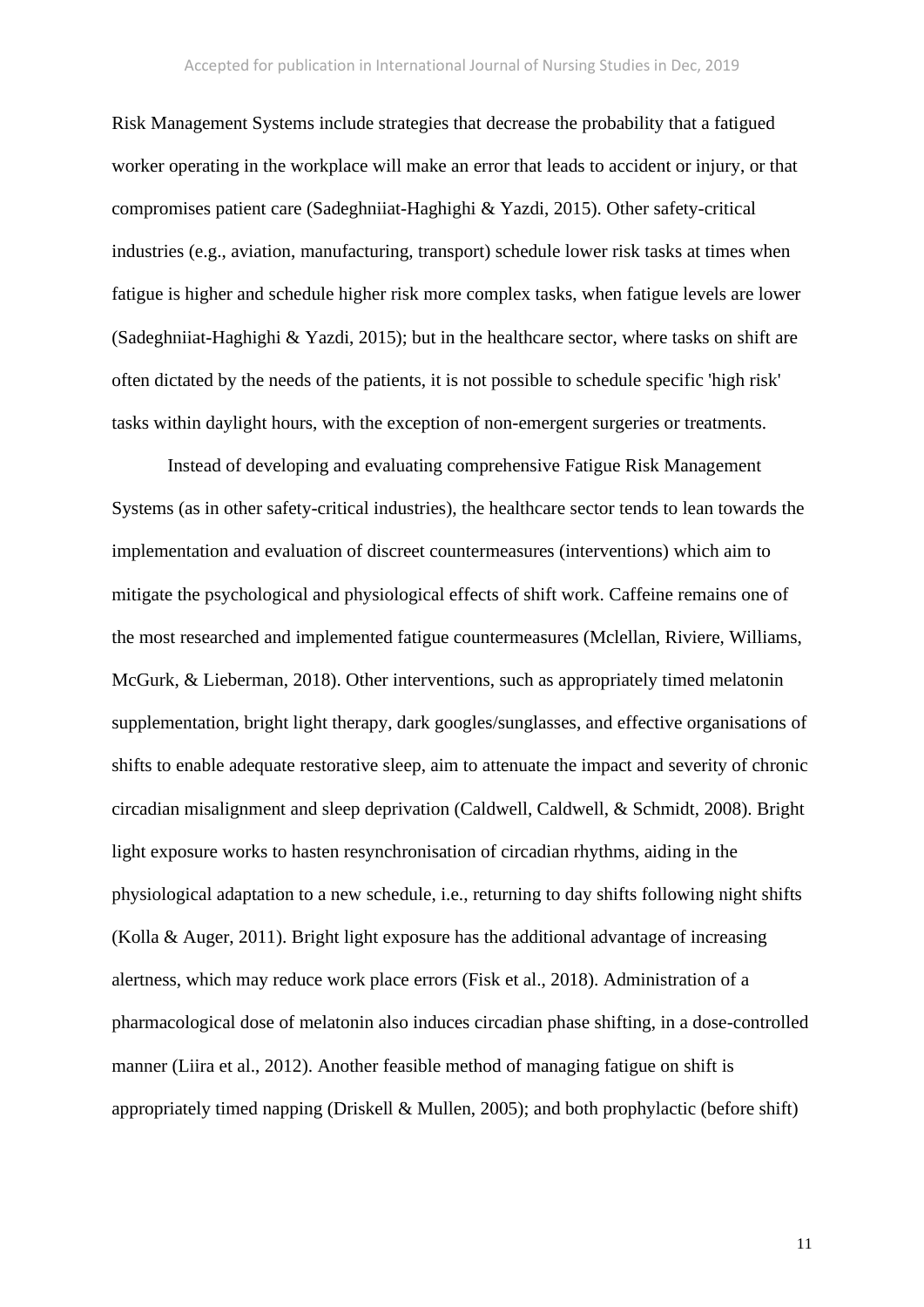and mid-shift naps have been shown to increase alertness and improve performance during the night shift (Slanger et al., 2016).

#### **Review questions and aims**

An initial search of the literature yielded no reference to Fatigue Risk Management Systems in healthcare settings, and specifically in relation to reducing or mitigating fatigue in nurses and midwives. There are also no existing published reviews related to this topic for nurses and midwives. However, given that healthcare is a safety-critical industry and given the high risk of fatigued shift-working nurses and midwives compromising patient safety and care; we sought, as a first step to scope the literature with a view to understanding which fatigue reduction/mitigation strategies have been implemented and evaluated in nurses and midwives. As these strategies are often included as sub-elements in more comprehensive Fatigue Risk Management Systems, we feel this is a crucial first step to building an evidencebase for healthcare organisations seeking to address this important operational issue.

This paper addresses the following review questions:

1) What sleep-related/fatigue-management interventions have been assessed in nurses and midwives and what is their evidence-base?

2) What measures are used by researchers to assess intervention effectiveness?

Specifically, we aim to: (i) identify sleep-related/fatigue-management interventions assessed in nurses and midwives by synthesising results from published peer-reviewed research articles; (ii) systematically review all empirical evaluations of fatigue management interventions assessed in nurses and midwives; (iii) identify ways in which researchers have measured effectiveness of these interventions; and (iv) develop a map of interventions and measures in this field.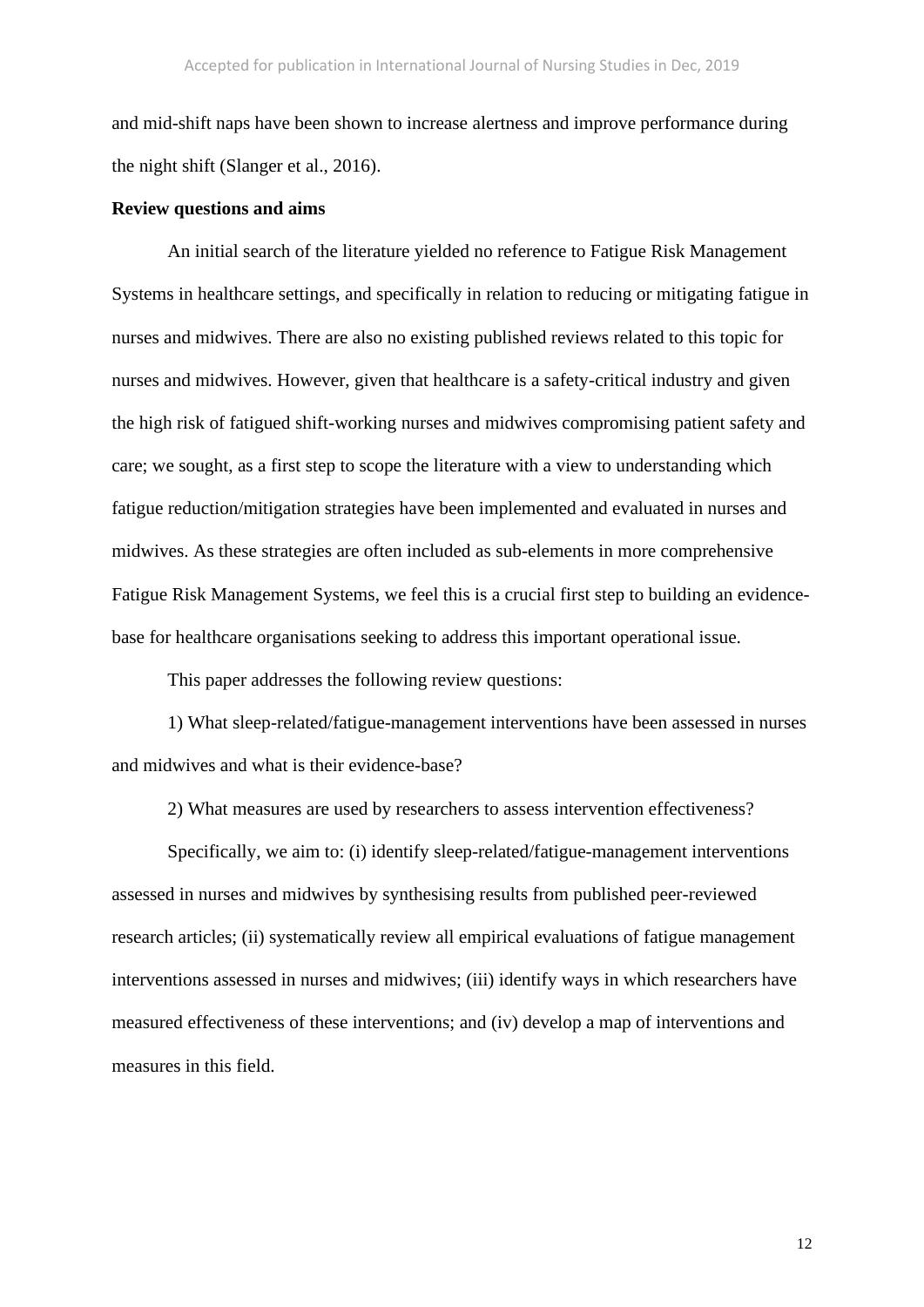#### **METHODS**

We followed and have reported against the Preferred Reporting Items for Systematic Reviews and Meta-Analyses extension for Scoping Reviews (PRISMA-ScR; Tricco et al., 2018).

### **Eligibility criteria**

**Population.** We included studies conducted in adults (18+years) where the participants were nurses, midwives or nursing assistants (e.g., health care assistants, nursing associates, enrolled nurses, registered nurses).

**Type of intervention.** We included studies evaluating any intervention focused on sleep behaviour or fatigue-reduction in nurses.

**Comparator(s)/control.** We included studies which had assessed an intervention against both passive and active control conditions.

**Outcomes.** We included studies if they reported effects on fatigue and/or sleep. Provided a study had measured sleep and/or fatigue, we also included measures of work, attention, or cognitive performance as they are related to the impact of shift working on working practices that might be related to patient safety/care. We included studies that had used self-report measures (e.g., questionnaires) and/or physiological measures (e.g., melatonin, body temperature), and/or task-based measures (e.g., reaction time tasks, simulations).

**Study design(s).** We included all study designs because the scope of our review was very broad. We were interested not only in studies assessing effectiveness but also studies exploring the experience of sleep-related/fatigue-prevention interventions. Therefore, we included both qualitative and quantitative study designs.

**Language.** Only studies written in English language were eligible for inclusion. **Information sources**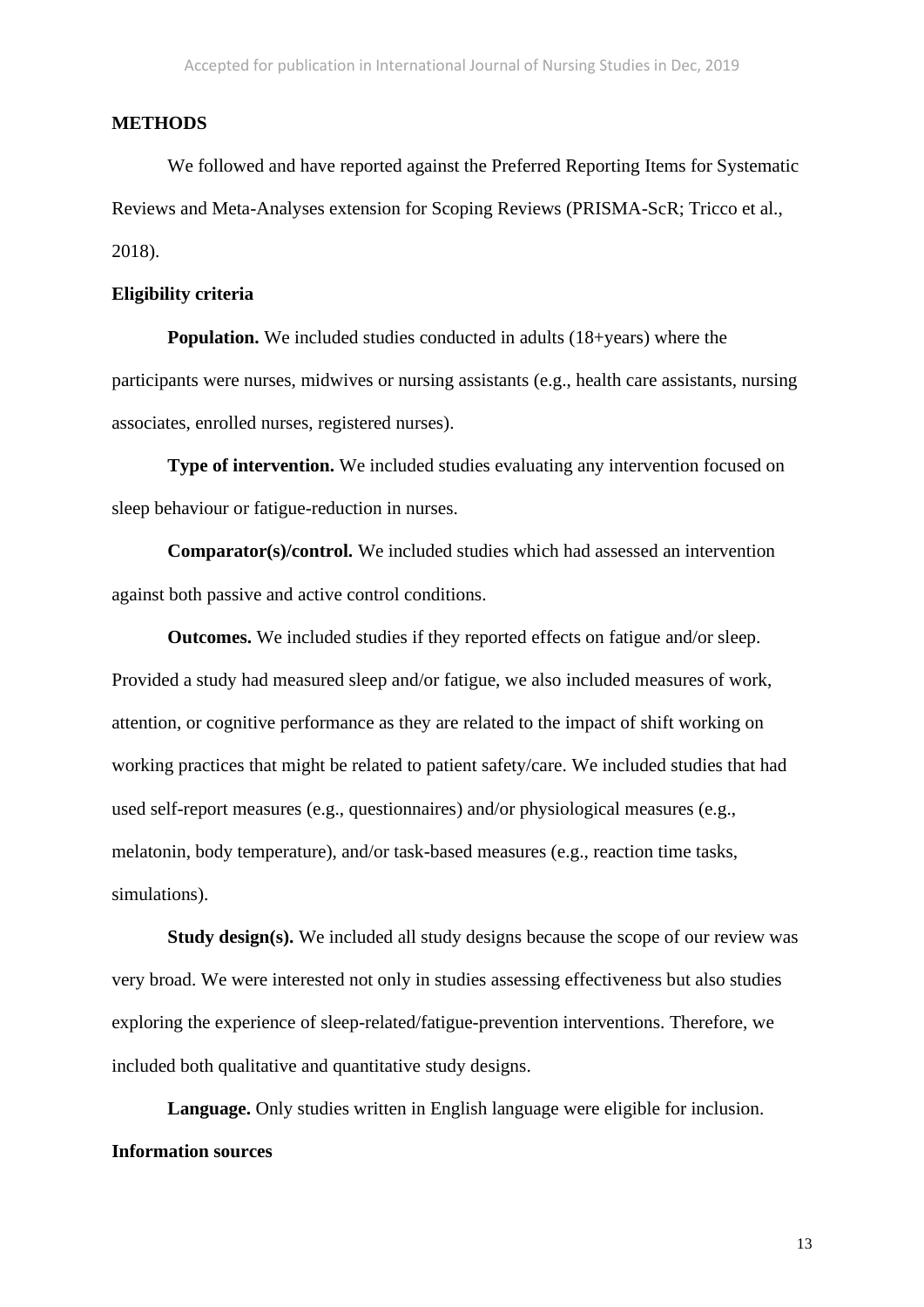**Search strategy.** The following databases were searched in November, 2018 with no limit on publication dates: MEDLINE, PsychINFO and CINAHL. The following search terms were used: 1) nurses AND 2) sleep AND 3) shift work OR night shift AND 4) fatigue AND 5) biological rhythm OR circadian AND 6) napping AND 7) fatigue intervention. In addition, reference lists of included studies and of other relevant reviews were hand-searched to identify potentially eligible studies.

**Study selection.** Initial search terms were developed collaboratively between all study authors. Detailed search strategies were developed within the team and the searches were conducted by the second author. Potentially relevant titles and abstracts were downloaded into a reference management database (Mendeley) where duplicates were removed. Abstracts of the remaining articles were assessed by the second author and they were scored as: (1) 'positive' (if inclusion criteria were met), (2) negative (if inclusion criteria not met), or (3) as 'unclear' (if not enough detail was provided in the abstract to make a decision). Articles scored as 'positive' or 'unclear' were retrieved for full text review and were reviewed independently by the first and second authors. Where there was debate as to whether or not a study met the inclusion criteria, the studies were discussed with the two other study authors to reach agreement.

**Data extraction (selection and coding).** Standardised data extraction tables were developed for the scoping review. The first and second authors extracted data from the first five studies into the data extraction table in order to agree format and test all fields were completed. Data from all remaining studies were then extracted into the data extraction tables by the second author and the first author extracted data from a randomly selected sub-sample (n=10) of the remaining articles to ensure reliability and consistency.

**Data items.** 1) Demographics of study (authors, year of publication, location, study design, participant demographics, study aims, hypotheses [if any]); 2) Intervention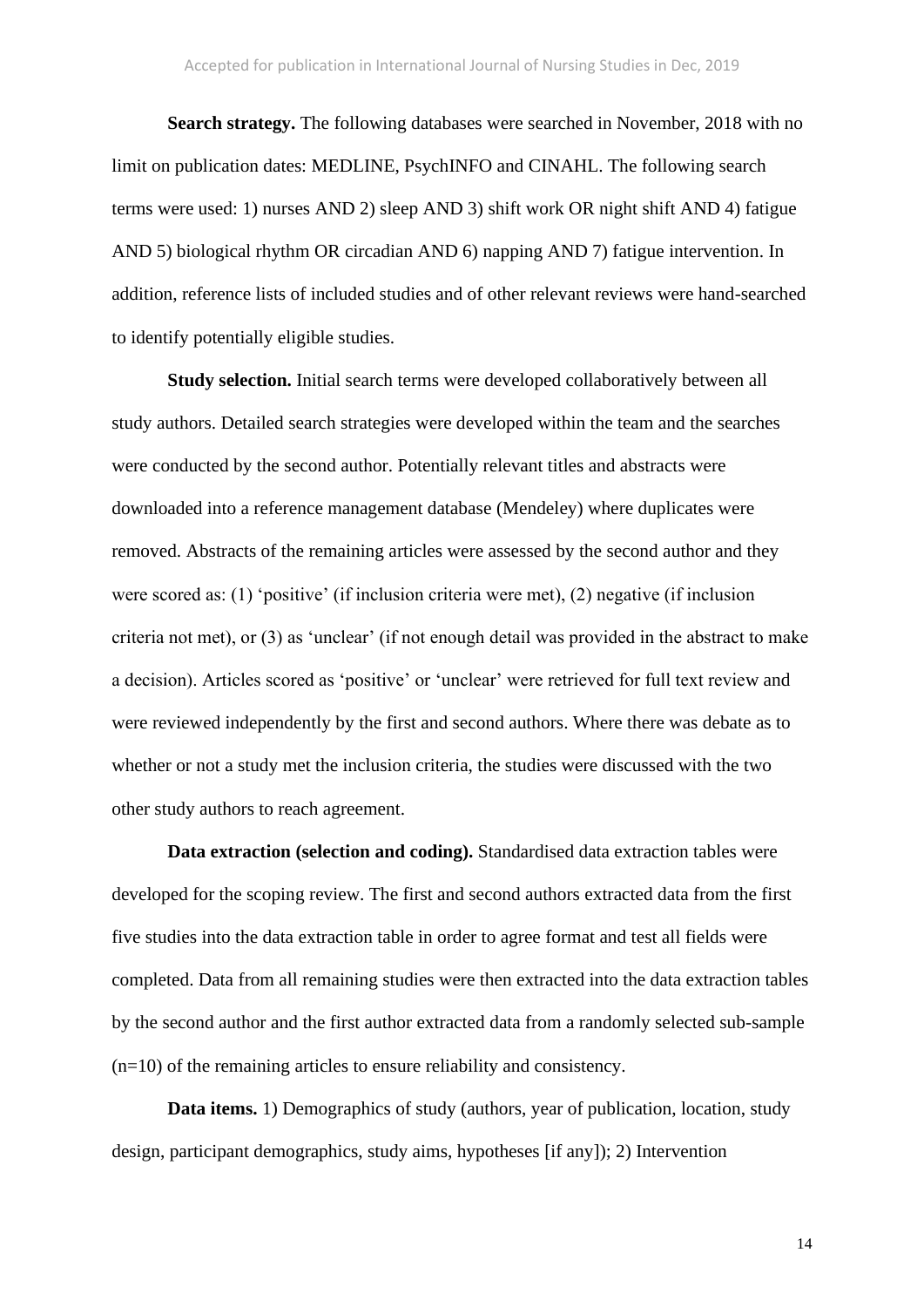characteristics, if applicable (type of intervention, format of delivery, length of intervention, consistency of delivery; and 3) Study characteristics (including study design [qualitative or quantitative and specific designs]), control/other intervention condition/s [if applicable], measurement time points, attrition rate, study outcomes, means and standard deviations, effect sizes of within- and between-group analysis [if applicable], mechanisms of change [if reported], main results/findings and authors conclusions.

### **Synthesis of results**

There was a great deal of heterogeneity evident both in terms of the interventions evaluated and the measures used to assess effectiveness of the interventions. Results have been organised according to intervention type with three main categories (1. Napping; 2. Shift patterns; 3. Light exposure/attenuation) and Measures reported under four main categories (1. Sleep/shift work/napping; 2. Fatigue; 3. Biological clock/circadian; and 4. Cognition/attention/performance). We have also described the included studies with reference to study designs and comparators with five main designs: 1. Quasi-experimental; 2. Quasisurvey; 3. Randomised Control Trials; 4. Randomised Trials, with no control group; 5. prepost studies; and a single qualitative study.

### **RESULTS**

#### **Study selection**

The search identified 798 potentially relevant articles. After removal of duplicates, title and abstract review, 231 articles were retrieved for full text assessment. Overall, 32 studies met our eligibility criteria (see Figure 1).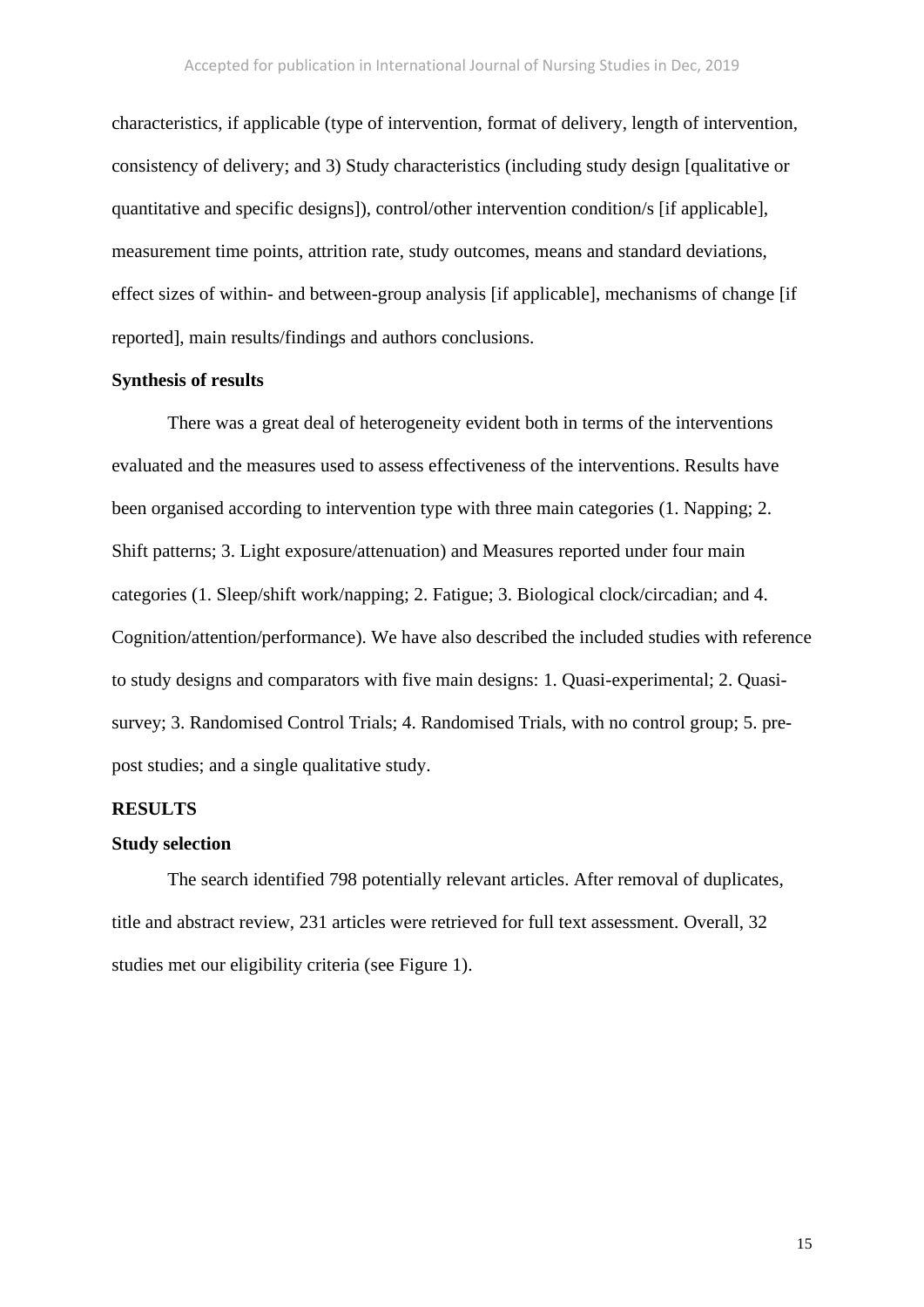

Figure 1. PRISMA flow diagram

### **Study characteristics**

**Sample characteristics**. Thirty one out of the 32 studies reported the number of participants (except Brown et al., 2016); and all participants were nurses (there were no studies of midwives or which included midwives in their sample). There were a total of 8619 participants, with sample sizes ranging from 5 to 1940. Twenty-five studies reported the mean age of their participants (overall mean  $= 32.4$  years; range  $21 - 67$  years) and the percentage of female participants (overall percentage  $= 88.6\%$ ; range  $55.5\% - 100\%$ ), with 11 studies conducted in 100% female samples, and nine studies with samples comprised of 80% or more females. Studies were conducted most frequently in USA<sup>3 16 21 25 29</sup>, Italy<sup>8 – 11 17</sup>, Taiwan<sup>6 7 20 24</sup>, France<sup>1 13</sup>, Canada<sup>2 26</sup>, Brazil<sup>4 27</sup> and Norway<sup>15 18</sup>; with single studies conducted in Australia<sup>5</sup>, Belgium<sup>14</sup>, Denmark<sup>23</sup>, Finland<sup>19</sup>, Iran<sup>28</sup>, Japan<sup>30</sup>, Poland<sup>22</sup>, South Korea<sup>32</sup>, and Sweden<sup>12</sup>. See Table 1 for a summary of included studies.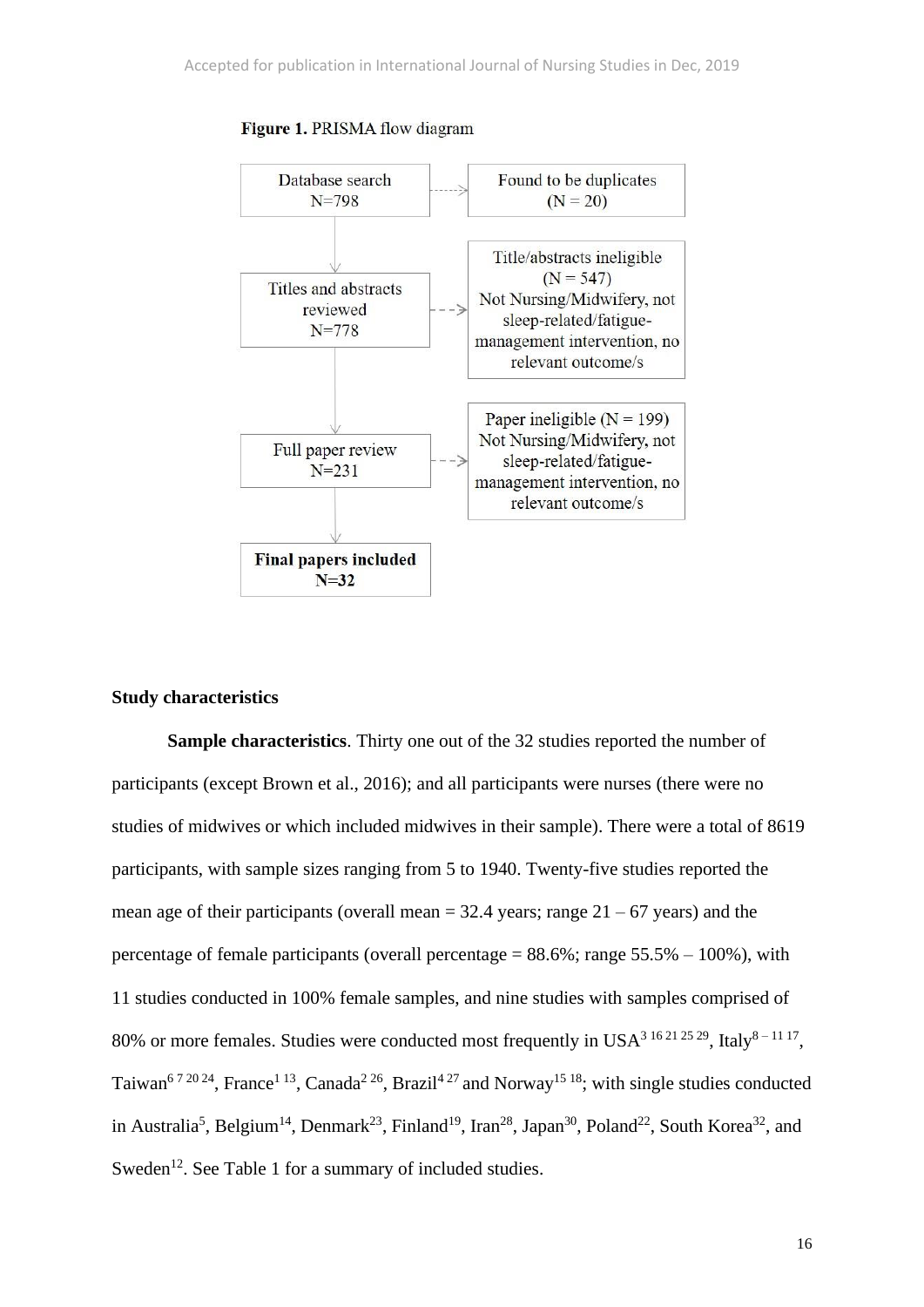| Author/yr<br>Country                                     | N<br>% f        | <b>Aims</b>                                                                                                                                                                               | <b>INT</b> type<br>Design                   | <b>Intervention/s</b>                                                                                                                                                                                                                                                                        | <b>Results</b>                                                                                                                                                                                                                                                               | <b>Comments</b>                                                                                                                                                                                                                                                                          |
|----------------------------------------------------------|-----------------|-------------------------------------------------------------------------------------------------------------------------------------------------------------------------------------------|---------------------------------------------|----------------------------------------------------------------------------------------------------------------------------------------------------------------------------------------------------------------------------------------------------------------------------------------------|------------------------------------------------------------------------------------------------------------------------------------------------------------------------------------------------------------------------------------------------------------------------------|------------------------------------------------------------------------------------------------------------------------------------------------------------------------------------------------------------------------------------------------------------------------------------------|
| 1.<br>Barthe et al.<br>2015<br>France                    | 16<br>100%      | Examined any beneficial<br>effects of napping on<br>sleepiness and quality of<br>work.                                                                                                    | Napping<br>Quasi-exp                        | Nap vs. No nap vs. Rest.<br>A nap taken during the night<br>shift, averaging 59 minutes.<br>Data collected over the course<br>of 20 night shifts.                                                                                                                                            | Nurses who napped on shift reported<br>increased sleepiness during the shift.<br>However, towards the end of the shift,<br>they felt less sleepy. Whether the<br>nurses napped did not predict whether<br>nurses were satisfied with the quality<br>of their work.           | Results possibly reflect sleep<br>inertia following the on-shift nap.<br>Length of nap should be taken into<br>consideration when planning<br>strategic naps.                                                                                                                            |
| 2.<br>Boivin et al.<br>2012<br>Canada                    | 15<br>60%       | Assessed the effects of a<br>bright light intervention<br>during the night shift, and<br>dark googles on the<br>commute home, on the<br>endogenous circadian<br>pacemaker.                | Light exposure/<br>attenuation<br>Quasi-exp | Light exposure $+$ dark goggles<br>vs. none. Light exposure during<br>the first 6 hours of the night<br>shift using a portable<br>$phototherapy$ lamp + dark<br>goggles on commute home<br>which reduce light transmission<br>to 15%. INT implemented over<br>an average of 12 night shifts. | Those in the bright light intervention<br>group showed longer daytime sleep<br>episodes, and reestablishment of a<br>circadian phase angle observed in day<br>shift workers.                                                                                                 | Positive effect of light exposure on<br>circadian biology, however day-to-<br>day benefit cannot be assessed due<br>to lack of fatigue measures/<br>subjective sleep questionnaires.                                                                                                     |
| 3.<br>Brown et al.<br>2016<br><b>USA</b>                 | <b>NR</b><br>NR | A two-hospital napping<br>implementation project<br>which assessed barriers to<br>successful implementation<br>of a night shift nap, and<br>the nap experiences of<br>night shift nurses. | Napping<br>Cohort                           | 30-minute nap during the night<br>shift when wanted. A total of<br>153 naps were recorded over 3-<br>months. Number of participants<br>is not stated but participants<br>completed multiple nap records<br>over the 3-month period.                                                          | The data showed that naps are a<br>helpful method of combatting fatigue<br>on the night shift. Moreover, it<br>demonstrated that significant barriers<br>to napping are present, mainly<br>managers being reluctant to allow<br>napping to take place on the night<br>shift. | Demonstrated the positive impact<br>that ad-hoc napping had on fatigue<br>on shift. Investigated the more<br>administrative side of<br>implementing naps, demonstrating<br>that there are still barriers to<br>overcome in terms of making naps<br>a constitutive part of a night shift. |
| 4.<br>Castro-<br>Palermo et al.<br>2015<br><b>Brazil</b> | 1940<br>85%     | Analysed the association<br>between length of nap<br>during the night shift and<br>recovery from night work<br>(fatigue) amongst nurses.                                                  | Napping<br>Quasi-survey                     | Nap-NS vs. No nap-NS. Nurses<br>who napped specified the<br>duration of their nap as follows:<br>no nap, nap for up to 2 hours,<br>nap for 2.1-3 hours, or nap for<br>over 3 hours. Groups extracted<br>from survey data.                                                                    | Results show that napping for 2.1-3<br>hours on the night shift was associated<br>with the highest recovery after work<br>(reduced fatigue). Nappers overall<br>reported significantly higher recovery<br>after work compared to non-nappers.                                | The nap durations explored in this<br>study are largely unrealistic, and<br>not biologically supported. Cross-<br>sectional survey study so no<br>causation between variables.                                                                                                           |

**Table 1. Study characteristics of included studies**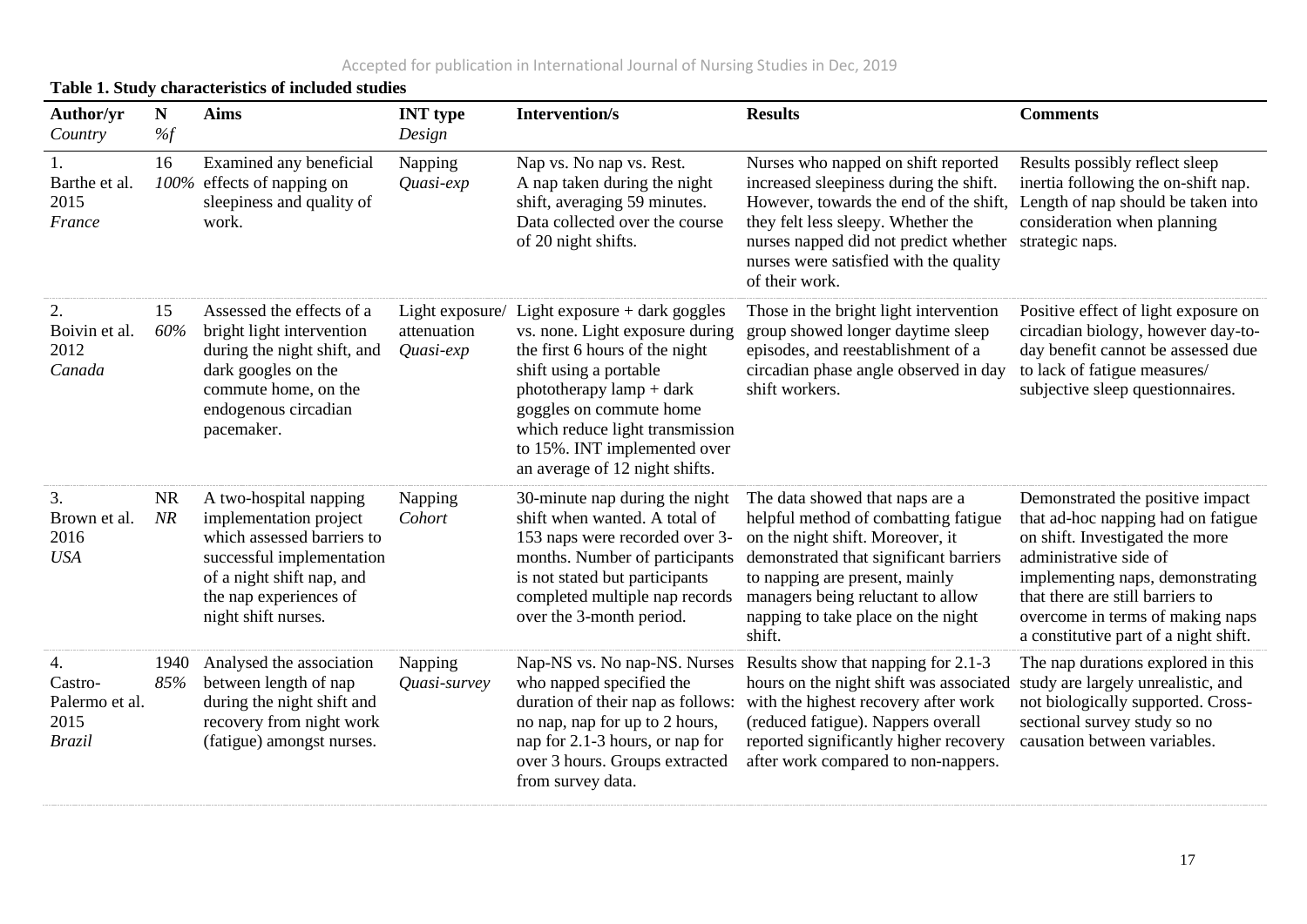| 5.<br>Centofanti et<br>al. 2018<br>Australia | 130<br>88.5%          | Assessed whether<br>napping and caffeine are<br>associated with poor<br>sleep.                                                  | Napping<br>Caffeine<br>Quasi-survey          | Nap-NS vs. Prophylactic<br>napping (before shift); Caffeine<br>on nightshift or morning<br>commute vs. no caffeine.<br>Groups extracted from survey<br>data. | The study found that caffeine reduces<br>total sleep time and is linked to<br>greater sleep disturbances. Nappers<br>were shown to have greater sleep<br>flexibility compared to non-nappers,<br>and reduced total sleep time.  | Not only investigated different<br>fatigue interventions used, but<br>highlighted that caffeine may be<br>detrimental, meaning other fatigue<br>interventions need to become more<br>established, such as napping. |
|----------------------------------------------|-----------------------|---------------------------------------------------------------------------------------------------------------------------------|----------------------------------------------|--------------------------------------------------------------------------------------------------------------------------------------------------------------|---------------------------------------------------------------------------------------------------------------------------------------------------------------------------------------------------------------------------------|--------------------------------------------------------------------------------------------------------------------------------------------------------------------------------------------------------------------|
| 6.<br>Chang et al.<br>2015<br>Taiwan         | 63<br>NR              | Assessed whether<br>implementation of naps<br>in an 8-hr night shift has<br>positive benefits on work<br>performance.           | Napping<br>RT                                | Nap-NS vs. No Nap-NS vs.<br>Days shift. Nap for 30 minutes<br>between 2-3am on first night<br>shift.                                                         | The nap intervention did not<br>significantly improve subjective<br>sleepiness. However, the nap group<br>had significantly higher information<br>processing. No differences observed<br>in the other cognitive tests.          | This study uses a wide range of<br>cognitive tests to tap into the exact<br>mechanisms through which naps<br>may improve performance.<br>Important in the context of patient<br>safety.                            |
| 7.<br>Chang et al.<br>2017<br>Taiwan         | 50<br>100%            | Examined the effects of<br>aromatherapy on sleep<br>quality of nurses with<br>monthly rotating night<br>shifts.                 | Aromatherapy<br>RCT                          | Aromatherapy (Massage +<br>music for 1hr once a week) vs.<br>Control (lay down for $1hr +$<br>music once a week)                                             | Aromatherapy group had significantly<br>improved subjective sleep measures,<br>reporting better sleep quality and<br>reduced sleep latency. However, there<br>were no significant differences with<br>objective sleep measures. | Interesting intervention strategy,<br>demonstrating that even taking a<br>non-traditional approach may<br>mitigate some of the negative<br>effects of night shift work.                                            |
| 8.<br>Costa et al.<br>1993<br><i>Italy</i>   | 15<br>100%            | Assessed whether bright<br>light exposure mediated<br>tolerance to night shift<br>work.                                         | Light exposure/<br>attenuation<br>Quasi-exp  | Baseline (2 days normal light)<br>vs. Light therapy (2 days).<br>Bright light therapy; break<br>room illuminated with iodide<br>lamps.                       | Exposure to bright light increased<br>subjective energy. There were no<br>significant differences in any other<br>measures.                                                                                                     | The intervention was not<br>administered over a sustained<br>period of time. Effects of light<br>therapy are known to be<br>cumulative.                                                                            |
| 9.<br>Costa et al.<br>1995<br>Italy          | 15<br>100%            | Assessed whether bright<br>light exposure mediated<br>tolerance to night shift<br>work in a rapidly rotating<br>shift schedule. | Light exposure/<br>attenuation<br>Quasi-exp  | Baseline (6 days normal light)<br>vs. Light therapy (2 days).<br>Bright light therapy - break<br>room illuminated with iodide<br>lamps.                      | Exposure to bright light increased<br>subjective energy. There were no<br>significant differences in any other<br>measures.                                                                                                     | Almost identical to the above<br>study with a slightly different shift<br>pattern. Results from the previous<br>study were replicated.                                                                             |
| 10.<br>Costa et al.<br>1997<br><i>Italy</i>  | 5 <sup>5</sup><br>80% | <b>Evaluated whether</b><br>exposure to bright light<br>during night shifts<br>facilitates tolerance to<br>working nights.      | Light exposure/<br>attenuation.<br>Quasi-exp | Nights (Light therapy via<br>wearable light visors during<br>shift) vs. Nights (no light visors<br>used).                                                    | There were no differences with<br>regards to impact to sleep or fatigue<br>for the nights when night visors were<br>not used vs. nights when they were<br>used.                                                                 | Very small sample size, measures<br>used and data not presented in the<br>paper, other than a few graphs.                                                                                                          |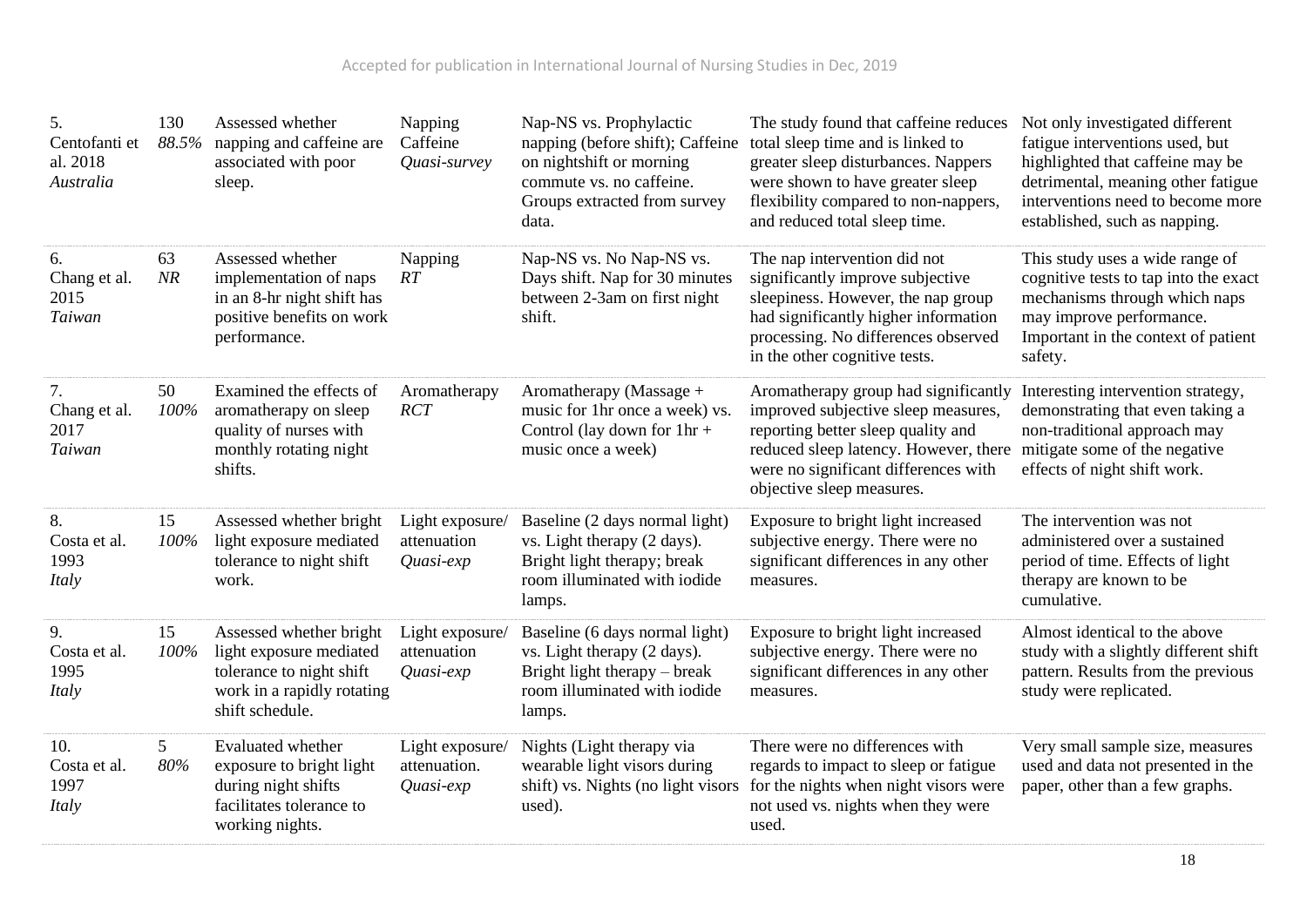| Accepted for publication in International Journal of Nursing Studies in Dec, 2019 |  |  |  |
|-----------------------------------------------------------------------------------|--|--|--|
|-----------------------------------------------------------------------------------|--|--|--|

| 11.<br>Costa et al.<br>2014<br>Italy       | 294<br>NR  | Assessed the impact of<br>three types of rotating<br>shift schedules on nurse's<br>health and wellbeing.                                  | Shift patterns<br>Quasi-survey | 3 x 8hr (5days) backward<br>rotation with quick returns vs. 3<br>with quick returns vs. 2 x 12hr<br>(5days) forward rotation (all<br>included night shifts). Shift<br>patterns extracted from survey<br>data.        | Nurses in the "2x12" rota reported<br>less interference with sleep (duration<br>x 8hr (6days) backward rotation and quality) than those in the "3x8"<br>rotas. Related to the different<br>direction and intervals between shifts:<br>the " $2x12$ " rota has a forward rotation<br>and 24-hr interval between shifts,<br>whereas the "3x8" rotas have a<br>backward rotation with morning and<br>night shifts in the same day. | Allowed us to which sleeping<br>patterns may be best suited to<br>human physiology.                                                                                           |
|--------------------------------------------|------------|-------------------------------------------------------------------------------------------------------------------------------------------|--------------------------------|----------------------------------------------------------------------------------------------------------------------------------------------------------------------------------------------------------------------|---------------------------------------------------------------------------------------------------------------------------------------------------------------------------------------------------------------------------------------------------------------------------------------------------------------------------------------------------------------------------------------------------------------------------------|-------------------------------------------------------------------------------------------------------------------------------------------------------------------------------|
| 12.<br>Dahlgren et<br>al. 2016<br>Sweden   | 1459<br>NR | Compared night work<br>and quick returns, and<br>their impact on sleep and<br>fatigue.                                                    | Shift patterns<br>Quasi-survey | Frequency of night shifts vs.<br>quick returns. Controlled for<br>quick returns when working<br>nights shifts as wanted to<br>understand impact of nights vs.<br>quick returns alone. Data<br>extracted from survey. | Frequency of quick returns was a<br>significant predictor of poor sleep<br>quality, short sleeps, and exhaustion;<br>with higher frequency predicting<br>more negative outcomes. Frequency<br>of night work did not predict any of<br>the outcomes.                                                                                                                                                                             | This study presents the argument<br>that time between shifts, rather<br>than night shifts, could be<br>responsible for the negative effects<br>of night shift work in nurses. |
| 13.<br>Daurat $&$<br>Foret, 2004<br>France | 8<br>87.5% | Assessed the impact of<br>napping on self-report<br>and objective sleep<br>outcomes.                                                      | Napping<br>Quasi-exp           | Nap-NS vs. No nap-NS. Nap<br>during the night shift. No set<br>time for nap to be taken. No<br>specified duration of nap to be<br>taken.                                                                             | Most naps were taken between 04.00-<br>06.00. Nap average was 150mins<br>(shortest 23mins). Those taking<br>longer naps during the night shifts<br>reported less sleep on the subsequent<br>day. Subjective sleep quality worse<br>for non-nappers than napper on days<br>off. Sleepiness significantly higher in<br>nappers after daytime sleep.                                                                               | Small sample size, no consistency<br>between participants in nap<br>duration.                                                                                                 |
| 14.<br>Dirkx, 1993<br>Belgium              | 78<br>100% | Assessed physiological<br>effects of different<br>patterns of days off and<br>days on duty within a<br>permanent night shift<br>schedule. | Shift patterns<br>Quasi-exp    | Few night shifts in a row vs.<br>many night shifts in a row.                                                                                                                                                         | Those who work many nights in a row<br>have shorter average sleep times than<br>those who work few nights in a row.                                                                                                                                                                                                                                                                                                             | In this population, those who<br>worked night shifts had chosen to<br>do so, which may mask some of<br>the effects of night work.                                             |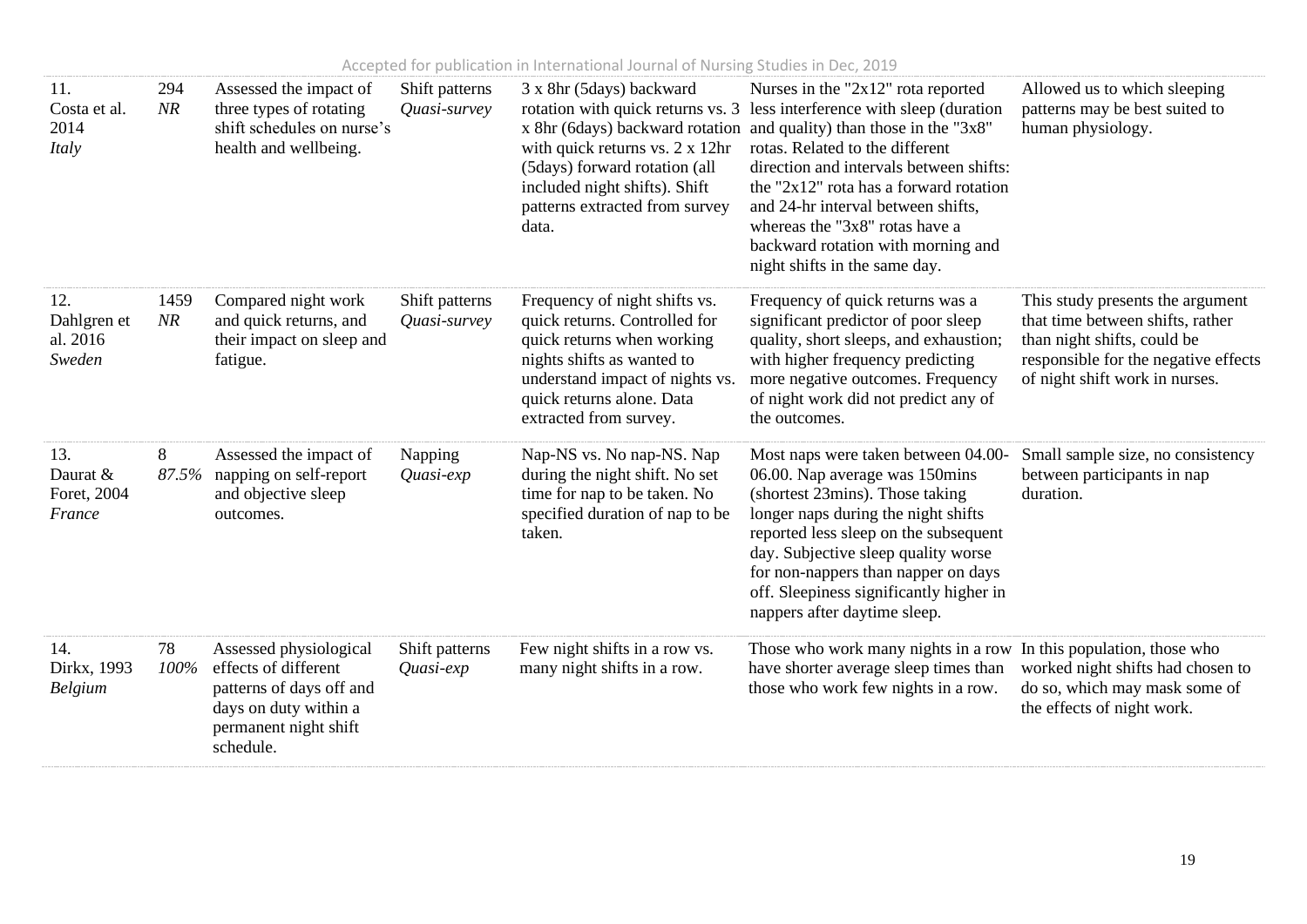| 15.<br>Eldevik et al.<br>2013<br><b>Norway</b> | 1990<br>90% | Assessed if less than 11<br>hours off work between<br>shifts was related to<br>insomnia, sleepiness,<br>fatigue, and shift work<br>disorder among nurses. | Shift patterns<br>Quasi-survey                       | Quick returns $\left($ < 11 - hrs of f<br>between shifts) vs no quick<br>returns. Data extracted from<br>survey.      | Quick returns appeared to be<br>associated with excessive sleepiness<br>and insomnia, as well as shift work<br>disorder; indicating that quick returns<br>have a negative impact on health.                                                                                                                                                                                                                                 | Allows us to tease apart not just<br>effects of night work on health, but<br>frequency of night work and<br>effects of short breaks between<br>shifts.                                               |
|------------------------------------------------|-------------|-----------------------------------------------------------------------------------------------------------------------------------------------------------|------------------------------------------------------|-----------------------------------------------------------------------------------------------------------------------|-----------------------------------------------------------------------------------------------------------------------------------------------------------------------------------------------------------------------------------------------------------------------------------------------------------------------------------------------------------------------------------------------------------------------------|------------------------------------------------------------------------------------------------------------------------------------------------------------------------------------------------------|
| 16.<br>Fallis et al.<br>2011<br><b>USA</b>     | 13          | Explored nurses'<br>84.6% perceptions, experiences,<br>barriers and safety issues<br>related to napping/not<br>napping during the night<br>shift.         | Experience of<br>napping<br>Qualitative<br>interview | Experience/s of nap during the<br>night shift. Nurses interviewed<br>to understand their experiences.                 | Ten nurses napped regularly; two<br>avoided napping because of sleep<br>inertia. The need for and benefits of<br>napping or not during night shift<br>break were linked to patient and nurse<br>safety. Ability to nap affected by the<br>demands of patient care and safety,<br>staffing needs, and organizational and<br>environmental factors. Barriers to<br>napping exist within the<br>organization/work environment. | Focused more on the<br>administrative elements of taking a<br>nap on the night shift, indicating<br>that attitudes towards napping need<br>to be changed in order to be<br>successfully implemented. |
| 17.<br>Ferri et al.<br>2016<br><i>Italy</i>    | 278<br>60%  | Assessed whether shift<br>work with nights,<br>compared with day work<br>only is associated with<br>risk factors predisposing<br>nurses to poorer health. | Shift patterns<br>Quasi-survey                       | Rotating shifts (with nights) vs<br>dayshift. Shift pattern groups<br>extracted from survey data.                     | Rotating night shift work associated<br>with worse sleep and fatigue<br>characteristics, more cardiovascular<br>symptoms such as chest tightness and<br>pain and more psychiatric symptoms.                                                                                                                                                                                                                                 | Looked at a number of physical<br>health measures, not just fatigue.<br>Allowing associations to be made<br>between shift work and overall<br>physical health.                                       |
| 18.<br>Flo et al. 2014 90.3%<br><b>Norway</b>  | 1224        | Investigated whether the<br>number of work shifts<br>with quick returns<br>predicted health<br>problems in nurses at a 1<br>year follow up.               | Shift patterns<br>Cohort,<br>Longitudinal            | Number of quick returns<br>between shifts – baseline and<br>12-month follow-up                                        | Quick returns increased the risk of<br>shift work disorders and pathological<br>fatigue over the 1-year follow up<br>period. Reducing the number of quick<br>returns was related to a reduced risk<br>of developing pathological fatigue.                                                                                                                                                                                   | Longitudinal study which helps us<br>assess the change in health status<br>over a period of time.                                                                                                    |
| 19.<br>Harma et al.<br>1998<br>Finland         | 75<br>100%  | Investigated the effects of Physical<br>a physical training<br>intervention on alertness,<br>short-term memory and<br>oral temperature.                   | activity<br>Quasi-exp                                | Physical activity for 4mths (2-6)<br>training sessions per week<br>depending on fitness) vs. No<br>physical activity. | The intervention appeared to reduce<br>fatigue during the night shift,<br>compared to the control group. No<br>effects on other measures.                                                                                                                                                                                                                                                                                   | An intervention which would<br>provide an array of health benefits,<br>which may offset the health<br>problems associated with shift<br>work.                                                        |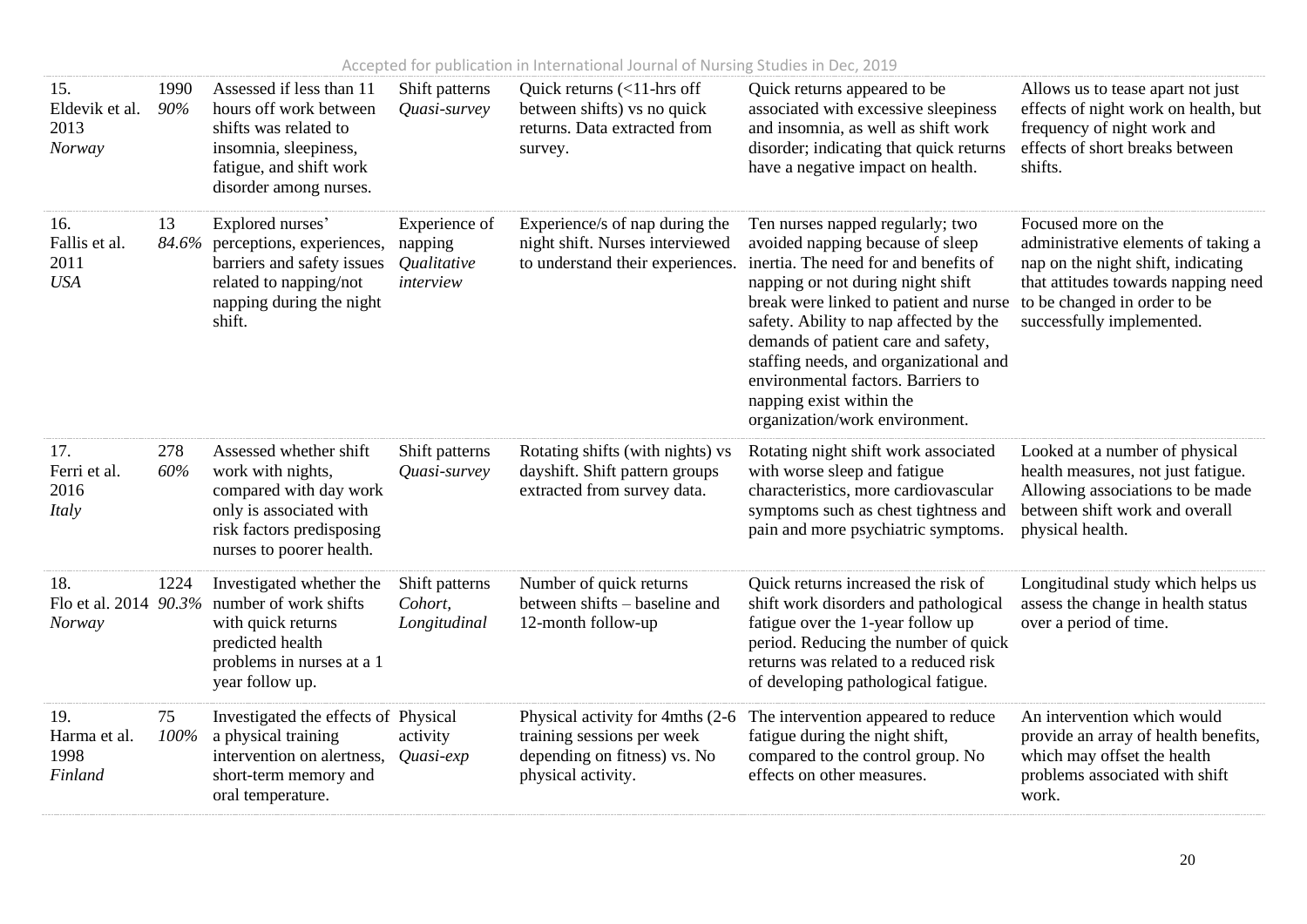|  |  | Accepted for publication in International Journal of Nursing Studies in Dec, 2019 |
|--|--|-----------------------------------------------------------------------------------|
|--|--|-----------------------------------------------------------------------------------|

| 20.<br>Huang et al.<br>2013<br>Taiwan        | 92<br>NR   | Is bright light exposure<br>during the first half of the<br>evening/night shift and<br>light attenuation in the<br>morning effective in<br>improving sleep<br>problems in nurses<br>undertaking rotating shift<br>work who suffer from<br>clinical insomnia? | Light exposure/<br>attenuation<br>RT        | Bright light during $shift + dark$<br>goggles on commute home vs.<br>Dark goggles on commute<br>home only. Light exposure for<br>30 minutes prior to the start of<br>the shift for at least 10 shifts<br>over two weeks; dark goggles<br>on the morning commute. | Participants from the bright light $+$<br>goggles group reported significant<br>improvements in sleep (reduced<br>insomnia symptoms) when compared<br>with participants in the dark goggles<br>only group immediately after the<br>intervention completed. After<br>treatment 37 nurses (80.4%) from the<br>bright light $+$ goggles group no longer<br>met the criteria for clinical insomnia. | Potential selection bias, however<br>this study provides evidence that<br>light therapy reduces insomnia<br>symptoms, which is generally<br>supported by the literature.                  |
|----------------------------------------------|------------|--------------------------------------------------------------------------------------------------------------------------------------------------------------------------------------------------------------------------------------------------------------|---------------------------------------------|------------------------------------------------------------------------------------------------------------------------------------------------------------------------------------------------------------------------------------------------------------------|-------------------------------------------------------------------------------------------------------------------------------------------------------------------------------------------------------------------------------------------------------------------------------------------------------------------------------------------------------------------------------------------------|-------------------------------------------------------------------------------------------------------------------------------------------------------------------------------------------|
| 21.<br>Huth et al.<br>2013<br><b>USA</b>     | 378<br>96% | Determined whether<br>there is a relationship<br>between shift timing (day<br>and night) and BMI, and<br>whether BMI has a<br>relationship with sleep<br>quality.                                                                                            | Shift patterns<br>Quasi-survey              | Night shifts vs. day shifts. Shift<br>patterns extracted from survey<br>data.                                                                                                                                                                                    | Night shift workers reported poorer<br>sleep quality compared to day shift<br>worker. Number of hours per week,<br>not timing of shift, significantly<br>predicted BMI. Raised BMI was also<br>associated with trouble sleeping due<br>to snoring and pain.                                                                                                                                     | Further teases apart the exact<br>aspects of shiftwork which<br>contribute to the negative health<br>symptoms reported in this<br>population.                                             |
| 22.<br>Iskera-Golec<br>et al. 1996<br>Poland | 126<br>NR  | Compared the health,<br>sleep, psychological,<br>social wellbeing and job<br>satisfaction of nurses<br>working 8-hr or 12-hr<br>shifts.                                                                                                                      | Shift patterns<br>Quasi-exp                 | 8-hr shifts vs. 12-hr shifts (both<br>shift patterns included night<br>shifts).                                                                                                                                                                                  | Nurses working 12-hr shifts showed<br>higher levels of fatigue and emotional<br>exhaustion. There were no significant<br>differences in long term health effects<br>of working different shift work<br>lengths. However, nurses working<br>longer shifts reported lower social and<br>domestic disruption, likely due to<br>having more days off in a row.                                      | The results of this study again<br>suggested that length of time<br>between shifts are important to<br>take into account when looking at<br>the negative health effects of shift<br>work. |
| 23.<br>Jensen et al.<br>2015<br>Denmark      | 113<br>NR  | Investigated the effect of<br>dynamic light on ICU<br>staff on sleep efficiency,<br>melatonin and sleep<br>quality.                                                                                                                                          | Light exposure/<br>attenuation<br>Quasi-exp | Dynamic light intervention<br>(simulating daylight) installed<br>in ICU ward during night shifts<br>vs. Standard lighting.                                                                                                                                       | Installation of dynamic lighting in the<br>ICU ward resulted in more<br>consolidated sleep, and better rested<br>nurses, compared to standard ward<br>lighting.                                                                                                                                                                                                                                 | Very interesting intervention<br>which could set a precedent for the<br>design of lighting in a hospital<br>ward. This would not only benefit<br>nurses, but also patients.               |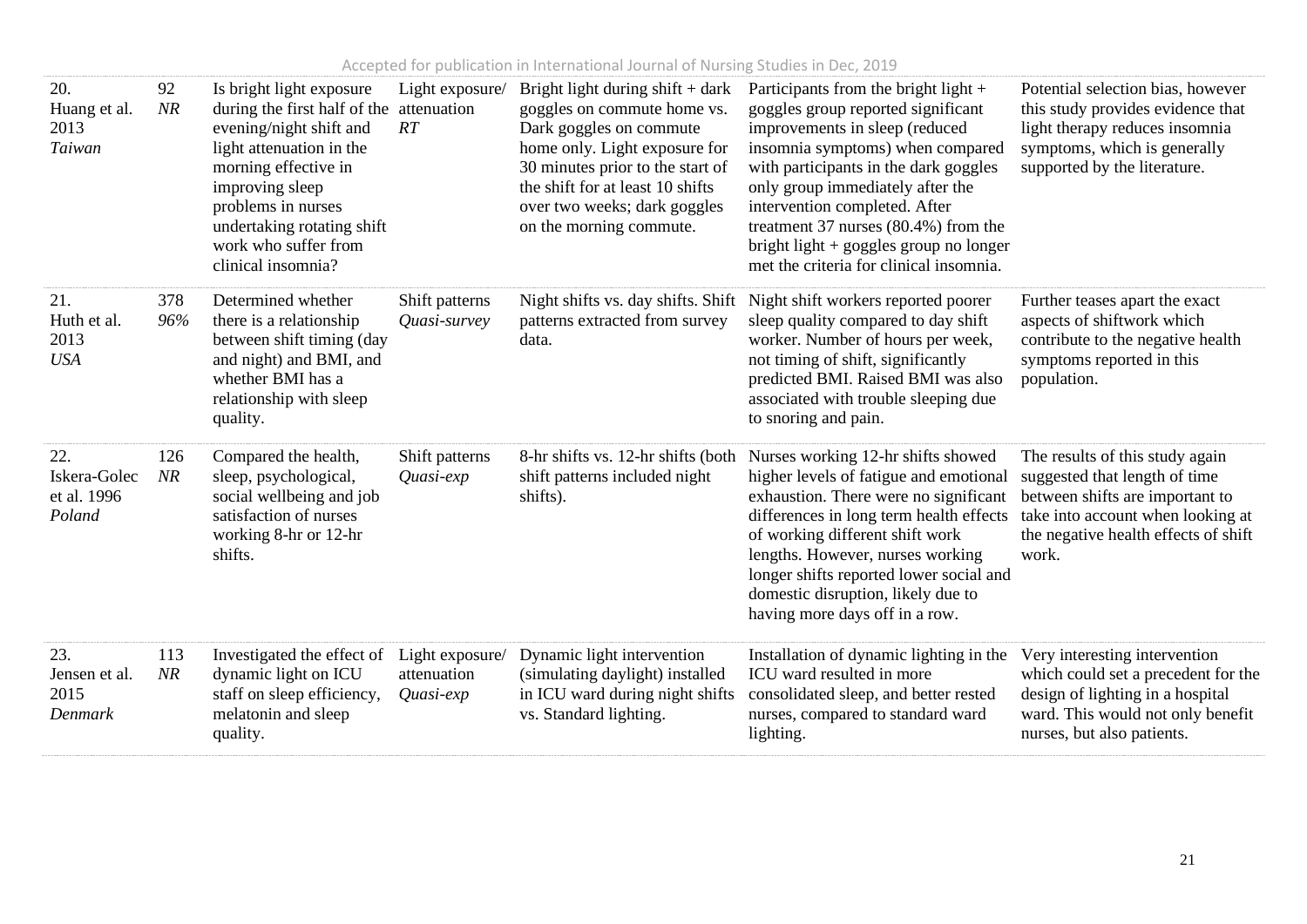| 24.<br>Niu et al.<br>2012<br>Taiwan        | 62<br>100%  | Investigated the effects of Shift patterns<br>different shift patterns on RT<br>selective attention.                                                                                      |                                             | Fixed day shift vs. rotating<br>shifts.                                                                                                                                                                                                                             | Night shift workers performed<br>significantly worse on attention tasks<br>compared to other shift patterns. This<br>is likely due to Inadequate sleep and a<br>state of somnolence adversely<br>affecting the attention and operation<br>speed of work among night-shift<br>workers.                                                                                                                                                                             | Impaired selective attention has<br>potential implications on quality of<br>patient care e.g., more errors.                                                                                                                                    |
|--------------------------------------------|-------------|-------------------------------------------------------------------------------------------------------------------------------------------------------------------------------------------|---------------------------------------------|---------------------------------------------------------------------------------------------------------------------------------------------------------------------------------------------------------------------------------------------------------------------|-------------------------------------------------------------------------------------------------------------------------------------------------------------------------------------------------------------------------------------------------------------------------------------------------------------------------------------------------------------------------------------------------------------------------------------------------------------------|------------------------------------------------------------------------------------------------------------------------------------------------------------------------------------------------------------------------------------------------|
| 25.<br>Petrov et al.<br>2014<br><b>USA</b> | 214<br>100% | Determined the off-shift<br>sleep strategies of<br>nightshift nurses, and<br>assessed whether there is<br>a relationship between<br>the sleep strategies and<br>adaptation to shift work. | Napping<br>Sleep strategies<br>Quasi-survey | Assessed 5 different sleep<br>strategies for adapting to night<br>shifts (including napping).<br>Different sleep strategies<br>extracted from survey data.                                                                                                          | No differences between the different<br>sleep strategies for sleep quality or<br>fatigue. Nap Proxy (1-hr nap during<br>nights) and No Sleep (stay awake for<br>24-hrs before nights) types were the<br>least adapted (overall) to night-shift<br>work and significantly more likely to<br>be early chronotypes; whereas<br>participants adopting other sleep<br>strategies were more likely to be later<br>chronotypes.                                          | A focus on how chronotype<br>interacts with tolerance to shift<br>work and different strategies used<br>to adapt to shift work. This is quite<br>a complex paper and the shift<br>working adaptations are a little<br>difficult to understand. |
| 26.<br>Rahman et al.<br>2013<br>Canada     | 9<br>55.5%  | Investigated the effects of Light exposure/<br>filtering short wavelength<br>light during the night<br>shift on sleep and<br>performance<br>characteristics.                              | attenuation<br>Quasi-exp                    | Blue light filtering glasses vs.<br>standard indoor lighting on<br>night shifts. Some nurses had<br>blue filtering glasses first and<br>some had standard lighting,<br>then they crossed over.<br>Baseline data (standard<br>lighting) data acts as the<br>control. | Total sleep time significantly longer<br>(40mins). Time to wake up reduced.<br>Sleep efficiency increased. Reaction<br>times and vigilance tasks significantly<br>better. Salivary melatonin increased.<br>No difference for subjective<br>sleepiness. Both day-time and night-<br>time sleep are adversely affected in<br>rotating-shift workers and filtering<br>short wavelengths may be an<br>approach to reduce sleep disruption<br>and improve performance. | Small sample size, but easy to<br>implement intervention.                                                                                                                                                                                      |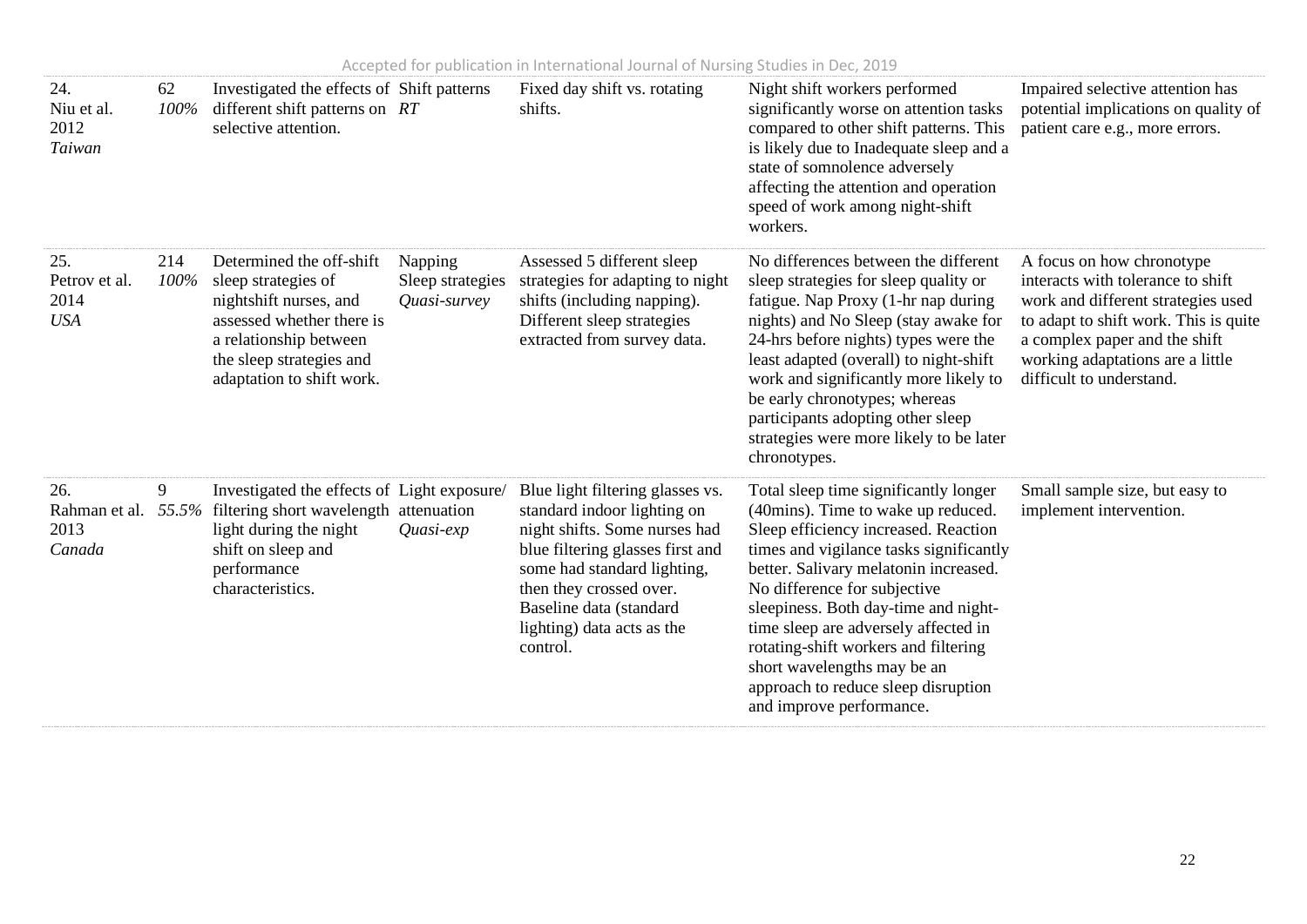| 27.<br>Ribeiro-Silva<br>et al. 2006<br><b>Brazil</b>          | 144        | Assessed whether time<br>90.9% devoted to daily activities<br>is related to the number<br>of hours worked and to<br>naps taken during the<br>night shift. | Napping<br>Quasi-exp       | Nap-NS vs. No nap-NS.                                                  | Sleeping on the job during the night<br>shift (napping) seems to partially<br>compensate for shorter sleep at home<br>in night workers, through increasing<br>total sleep time. Total sleep time<br>significantly longer for nappers.                                                                                                                                                               | An interesting look at how shift<br>work impacts the personal lives of<br>nurses.                                                                                                                                                                                            |
|---------------------------------------------------------------|------------|-----------------------------------------------------------------------------------------------------------------------------------------------------------|----------------------------|------------------------------------------------------------------------|-----------------------------------------------------------------------------------------------------------------------------------------------------------------------------------------------------------------------------------------------------------------------------------------------------------------------------------------------------------------------------------------------------|------------------------------------------------------------------------------------------------------------------------------------------------------------------------------------------------------------------------------------------------------------------------------|
| 28.<br>Sadeghniiat-<br>Haghighi et<br>al. 2008<br><i>Iran</i> | 86         | Evaluated the effects of<br>80.2% oral intake of 5mg of<br>melatonin taken 30<br>minutes before night time<br>sleep to recover from<br>night work.        | Melatonin<br>RCT-crossover | Melatonin followed by placebo<br>vs. placebo followed by<br>melatonin. | Sleep onset latency significantly<br>reduced while subjects were taking<br>melatonin as compared with both<br>placebo and baseline levels. No<br>evidence that melatonin altered total<br>sleep time.                                                                                                                                                                                               | Melatonin may be an effective<br>treatment for shift workers with<br>difficulty falling asleep when<br>returning to a normal sleep<br>schedule following a night shift.<br>Study supports use of melatonin to<br>adapt to shift work.                                        |
| 29.<br>Smith-<br>Coggins et al.<br>2006<br><b>USA</b>         | 49         | Investigated whether a<br>$67.3\%$ brief nap during a 12-<br>hour night shift improves<br>cognitive and<br>psychomotor<br>performance.                    | Napping<br><b>RCT</b>      | Nap-NS (40-minute nap at<br>3am) vs. No nap-NS.                        | At 7.30am, nap group had fewer<br>performance lapses, reported more<br>vigour, less fatigue, and less<br>sleepiness. They more quickly<br>completed intravenous insertion,<br>exhibited less dangerous driving and<br>displayed fewer behavioural signs of<br>sleepiness during driving simulation.<br>Immediately after nap (4 AM), the<br>subjects scored more poorly on<br>Probed Recall Memory. | First study to look at specific tasks<br>where errors translate into real<br>world mistakes/ errors. A short nap<br>on a night shift may improve<br>reaction time, reduce fatigue,<br>reduce sleepiness and increase<br>vigour at the end of the shift<br>$(7:30am)$ .       |
| 30.<br>Takahashi et<br>al. 1999<br>Japan                      | 20<br>100% | Examined the effects of a Napping<br>2-hr nap during a 16-hr<br>night shift on sleepiness<br>and fatigue.                                                 | Cohort                     | night shift).                                                          | Nap-NS (2-hr naps during 16-hr Compared to pre-nap, sleepiness,<br>fatigue, and dullness increased<br>immediately after napping.<br>Afterwards, sleepiness decreased<br>significantly and other symptoms<br>returned to pre-nap values. Timing of<br>the nap not significant. Post-nap<br>fatigue lasted longer as nap time<br>increased $(>1.5hrs)$ .                                              | Unrealistic nap length, moreover<br>naps of this length are not<br>supported biologically, and<br>increase the risk of sleep inertia,<br>which appeared to be a problem in<br>this paper. Nap length should be<br>determined carefully to avoid<br>persistent sleep inertia. |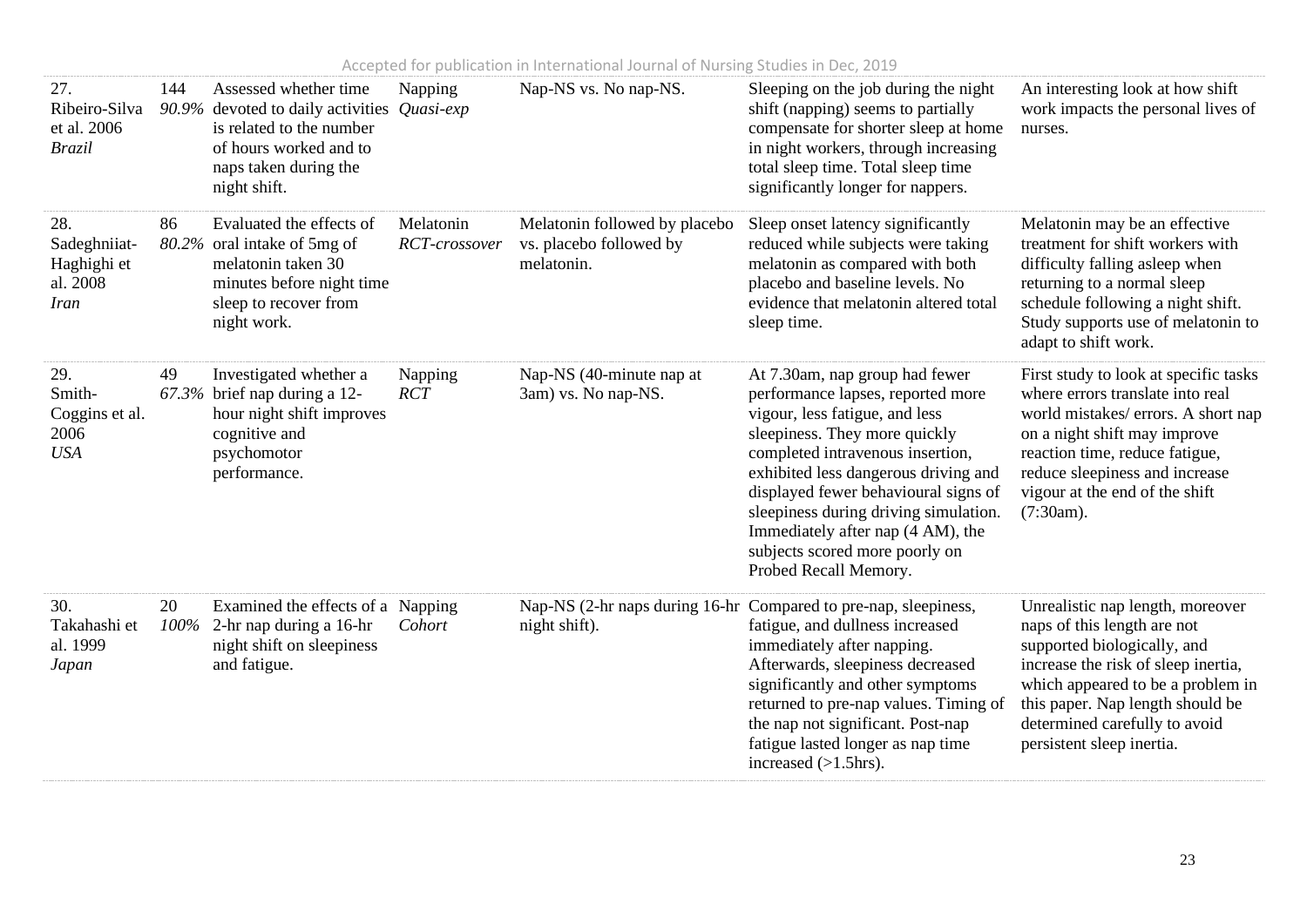| Accepted for publication in International Journal of Nursing Studies in Dec, 2019 |  |  |  |
|-----------------------------------------------------------------------------------|--|--|--|
|-----------------------------------------------------------------------------------|--|--|--|

| 31.<br>Wilkinson et<br>al. 1989<br>UK     | 16<br>100% | Assessed the alertness of<br>trainee nurses during the<br>night shift - comparing<br>fixed night shifts and<br>rotating shifts.                                                                    | Shift patterns<br>$Quasi-exp$                              | Fixed shift (3-mths permanent<br>nights) vs. rotating shifts<br>(including weeks of nights)<br>over three years.                                                                          | Rotating shifts: Performance fell from<br>first to seventh day of the week on<br>night shift, implying progressive sleep careful selection of personnel<br>deprivation. Fixed shifts: Performance suited to night work is beneficial.<br>level fell by the 45th night but had<br>returned to normal by the last (90th)<br>night. In both patterns of work,<br>individuals varied in their ability to<br>sustain performance on nights. | This study suggests that in<br>considering permanent night shifts,                                                                                                           |
|-------------------------------------------|------------|----------------------------------------------------------------------------------------------------------------------------------------------------------------------------------------------------|------------------------------------------------------------|-------------------------------------------------------------------------------------------------------------------------------------------------------------------------------------------|----------------------------------------------------------------------------------------------------------------------------------------------------------------------------------------------------------------------------------------------------------------------------------------------------------------------------------------------------------------------------------------------------------------------------------------|------------------------------------------------------------------------------------------------------------------------------------------------------------------------------|
| 32.<br>Yoon et al.<br>2009<br>South Korea | 12         | Determined whether<br>100% melatonin improves<br>adaption of workers to<br>the night shift, and<br>whether any beneficial<br>effect is enhanced by<br>attenuation of morning<br>sunlight exposure. | Melatonin<br>Light exposure/<br>attenuation<br>$Quasi-exp$ | Oral melatonin alone vs. Oral<br>$melatonin + light blocking$<br>sunglasses for morning<br>commute home vs. placebo<br>(no melatonin, normal<br>exposure to daylight on<br>commute home). | Nocturnal alertness and performance<br>plus daytime sleep and mood states<br>were assessed during all three<br>treatments. Sleep period and total<br>sleep times were significantly<br>increased by melatonin treatments;<br>yet, nocturnal alertness was only<br>marginally improved. There was no<br>difference between the Melatonin only<br>and the Melatonin $+$ glasses groups.                                                  | Another study to support the use<br>of melatonin for adaptation to<br>shift work. This may mitigate<br>some of the long-term negative<br>health effects of night shift work. |

*f*=female; Quasi-exp = quasi-experimental; Quasi-survey = groups determined from survey data; Cohort = pre-post single group; RCT = Randomised Control Trial; RT = Randomised Trial;  $NS = Night Shift$ ;  $NR = not reported$ .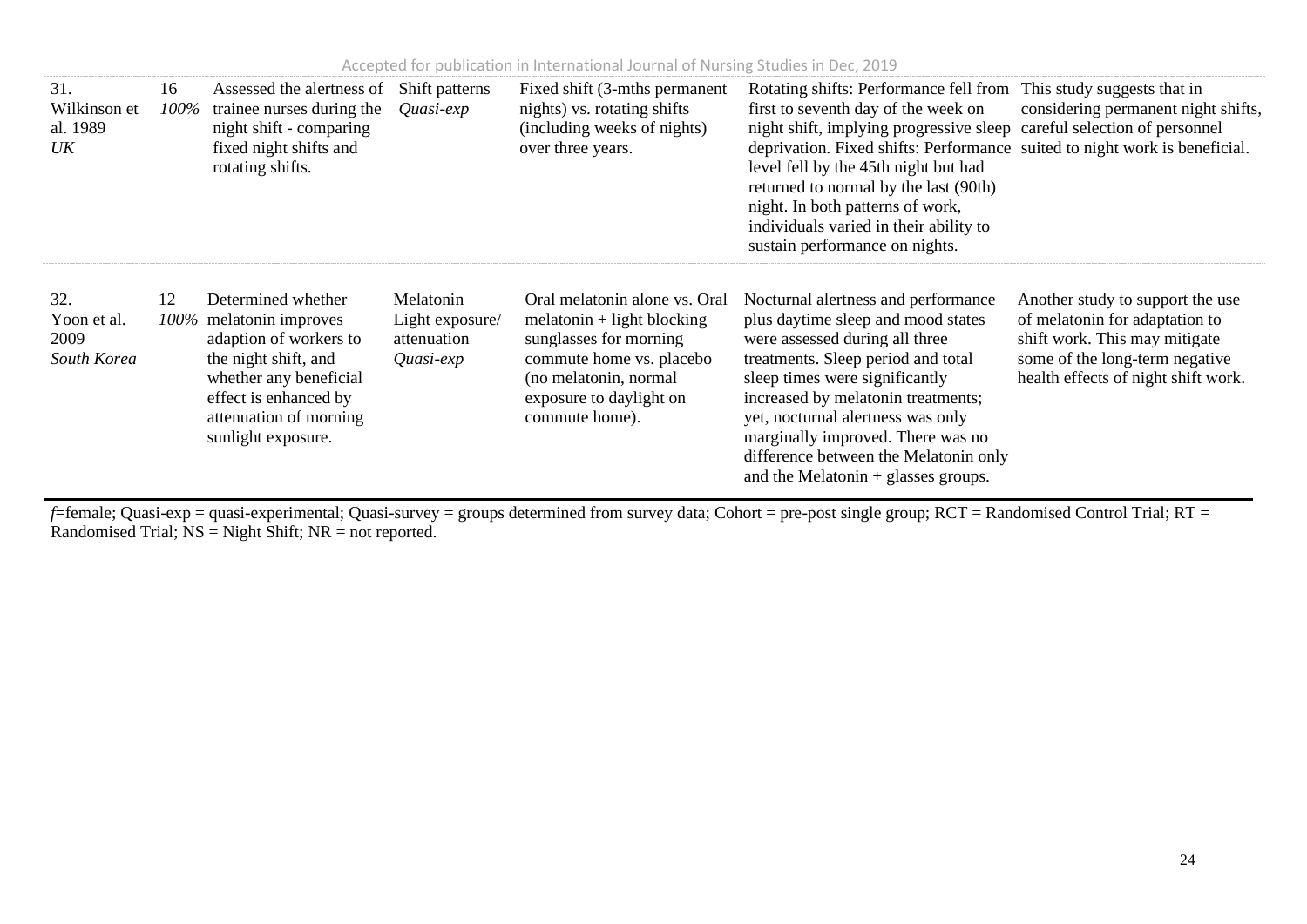**Measures.** There was a great deal of heterogeneity evident with regards to measures (see Table 2). Broadly, studies included measures of: Sleep/shift work/napping (20 measures across 27 studies); Fatigue (6 measures across 10 studies); Biological clock/circadian (5 measures across 11 studies); and Cognition/attention/performance (19 measures across 11 studies). The majority of studies used well-validated measures, however six studies<sup>3413182729</sup> used self-report (sleep/shift work/napping) measures specifically developed for their study. The majority of studies assessing sleep/shift work/napping, fatigue, or biological/circadian factors employed self-report measures, with some studies also using objective measures of sleep/wake (e.g., polysomnography<sup>2 26 29</sup>, actigraphy/actiwatches<sup>11 29</sup>), or physiological measures to assess the impact of shift working on circadian rhythms (e.g., salivary melatonin<sup>2</sup> 8 9 10 23 26 28, body temperature<sup>2 8 9 10 19</sup>). Studies measuring the impact of shift working on cognition/attention/performance (as proxies for fatigue) tended to use computer-based tasks (see Table 2 for the full list). One study collected experiential data associated with napping and therefore conducted qualitative interviews<sup>16</sup>.

**Interventions.** There was also a great deal of heterogeneity when it came to the interventions/strategies used (see Figure 2). Interventions fell broadly into three categories:

1) 'Napping' (N=11) where the impact of naps (of various durations) on sleep, and/or fatigue, and/or performance was assessed. As Figure 2 shows, studies operationalised nap interventions in a variety of ways, with naps ranging from 30 minutes<sup>36</sup> to 3 hours<sup>4</sup> during night shifts. Some participants were able to choose when to nap on shift<sup>1 3 5 25 27 30</sup>, whereas others were instructed to nap at a specific time during the shift, for example between 02:00- 03:00 h (30 minutes)<sup>6</sup>, 03:00-04:00 h (40-minutes)<sup>29</sup>, 04:00-06:00 h (no duration specified)<sup>13</sup>.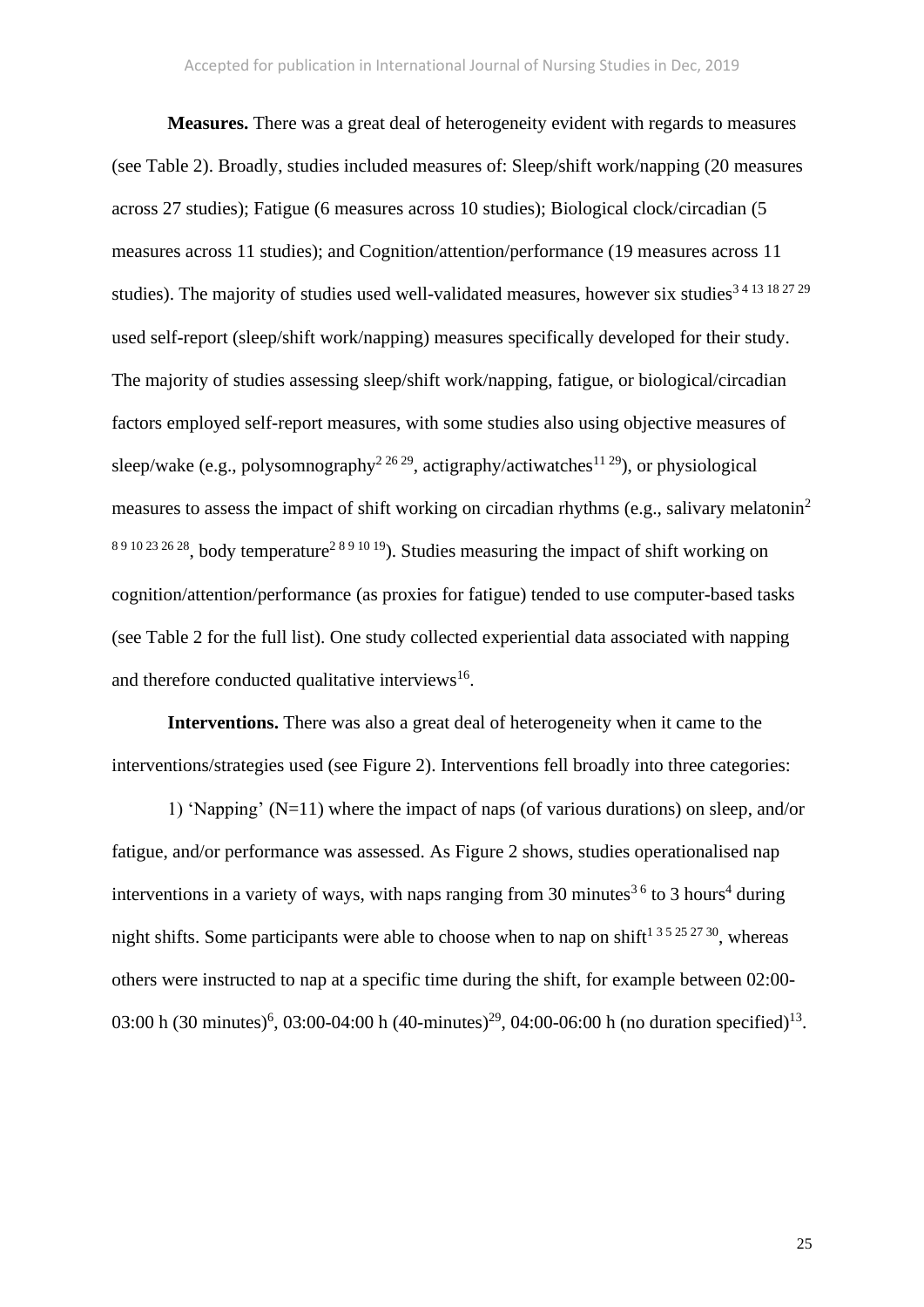| <b>Measures</b>                                       | <b>Study ID Numbers</b> | <b>Significance/Purpose of Measures</b>                                                                                                                                                  |  |  |
|-------------------------------------------------------|-------------------------|------------------------------------------------------------------------------------------------------------------------------------------------------------------------------------------|--|--|
| Sleep/shift work/napping measures                     |                         | Sleep/shift work/napping measures capture a<br>number of sleep characteristics. This allows<br>us to gain an understanding how shift work<br>impairs sleep, and to what extent different |  |  |
| Karolinska Sleepiness Scale (KSS)                     | 1, 3, 11, 12, 26, 29    |                                                                                                                                                                                          |  |  |
| <b>Stanford Sleepiness Scale (SSS)</b>                | 6                       |                                                                                                                                                                                          |  |  |
| Epworth Sleepiness Scale (ESS)                        | 15, 18, 26              | shift types impair sleep. Impaired sleep has a                                                                                                                                           |  |  |
| Pittsburgh Sleep Quality Index (PSQI)                 | $7, 21, 24^b, 28$       | number of downstream consequences                                                                                                                                                        |  |  |
| <b>OSA</b> Sleep Inventory                            | 30                      | including impaired cognition, increased<br>fatigue, circadian misalignment and poor                                                                                                      |  |  |
| Subjective sleep quality (single item)                | 11, 14, 23              | physical and mental health. These factors                                                                                                                                                |  |  |
| Subjective sleepiness VAS                             | 13                      | thus may translate into suboptimal patient                                                                                                                                               |  |  |
| Daily activities Questionnaire <sup>a</sup> (sleep)   | 27                      | care.                                                                                                                                                                                    |  |  |
| Sleep logs / diaries                                  | 1, 13, 14, 23, 24, 32   |                                                                                                                                                                                          |  |  |
| Polysomnography (objective sleep)                     | 2, 26, 29               |                                                                                                                                                                                          |  |  |
| Actigraphy / actiwatch (objective sleep)              | 11, 29                  |                                                                                                                                                                                          |  |  |
| Sleep Disorders Questionnaire <sup>a</sup>            | 29                      |                                                                                                                                                                                          |  |  |
| Bergen Insomnia Scale (BIS)                           | 15                      |                                                                                                                                                                                          |  |  |
| Insomnia Severity Index (ISI)                         | 20                      |                                                                                                                                                                                          |  |  |
| Nap Experience Questionnaire <sup>a</sup>             | 3                       |                                                                                                                                                                                          |  |  |
| Nap Interview <sup>a</sup>                            | 16                      |                                                                                                                                                                                          |  |  |
| Nap Duration <sup>a</sup>                             | 4, 13                   |                                                                                                                                                                                          |  |  |
| Shift work and experiences Questionnaire <sup>a</sup> | 29                      |                                                                                                                                                                                          |  |  |
| Standard Shiftwork Index (SSI)                        | 5, 17, 22, 25           |                                                                                                                                                                                          |  |  |
| Shiftwork Disorder Scale                              | 15, 18 <sup>a</sup>     |                                                                                                                                                                                          |  |  |
| Fatigue measures                                      |                         | Higher levels of fatigue may impair                                                                                                                                                      |  |  |
| <b>Chalder Fatigue Scale</b>                          | 18                      | cognition, which may translate into more job                                                                                                                                             |  |  |
| <b>Fatigue Scale</b>                                  | 8, 9, 10, 15            | errors and compromised patient care. Fatigue<br>may also negatively impact overall wellbeing                                                                                             |  |  |
| <b>Fatigue Symptom Questionnaire</b>                  | 30                      | in nurses.                                                                                                                                                                               |  |  |
| Profile of Mood States (Fatigue subscale)             | 32                      |                                                                                                                                                                                          |  |  |
| <b>Maslach Burnout Inventory</b>                      | 22                      |                                                                                                                                                                                          |  |  |
| Need for Recovery Scale                               | 4                       |                                                                                                                                                                                          |  |  |
| Biological clock / circadian measures                 |                         | Biological clock/circadian measures allow us                                                                                                                                             |  |  |
| <b>Biological Clocks Questionnaire</b>                | 25                      | to assess phase of the internal biological<br>clock. Chronotype allows us to assess how                                                                                                  |  |  |
| Owl and Lark Questionnaire                            | 29                      | vulnerable individuals may be to the negative                                                                                                                                            |  |  |
| Morningness-Eveningness Questionnaire <sup>c</sup>    | 30                      | health effects of shift work in terms of the                                                                                                                                             |  |  |
| Salivary melatonin                                    | 2, 8, 9, 10, 23, 26, 28 | biological clock. Re-aligning the biological<br>clock may mitigate some of the negative                                                                                                  |  |  |
| Core body temperature                                 | 2, 8, 9, 10, 19         | health effects associated with shift work.                                                                                                                                               |  |  |

<sup>a</sup>Non-validated measure; <sup>b</sup>Chinese version; <sup>c</sup>Japanese version; VAS = Visual Analogue Scale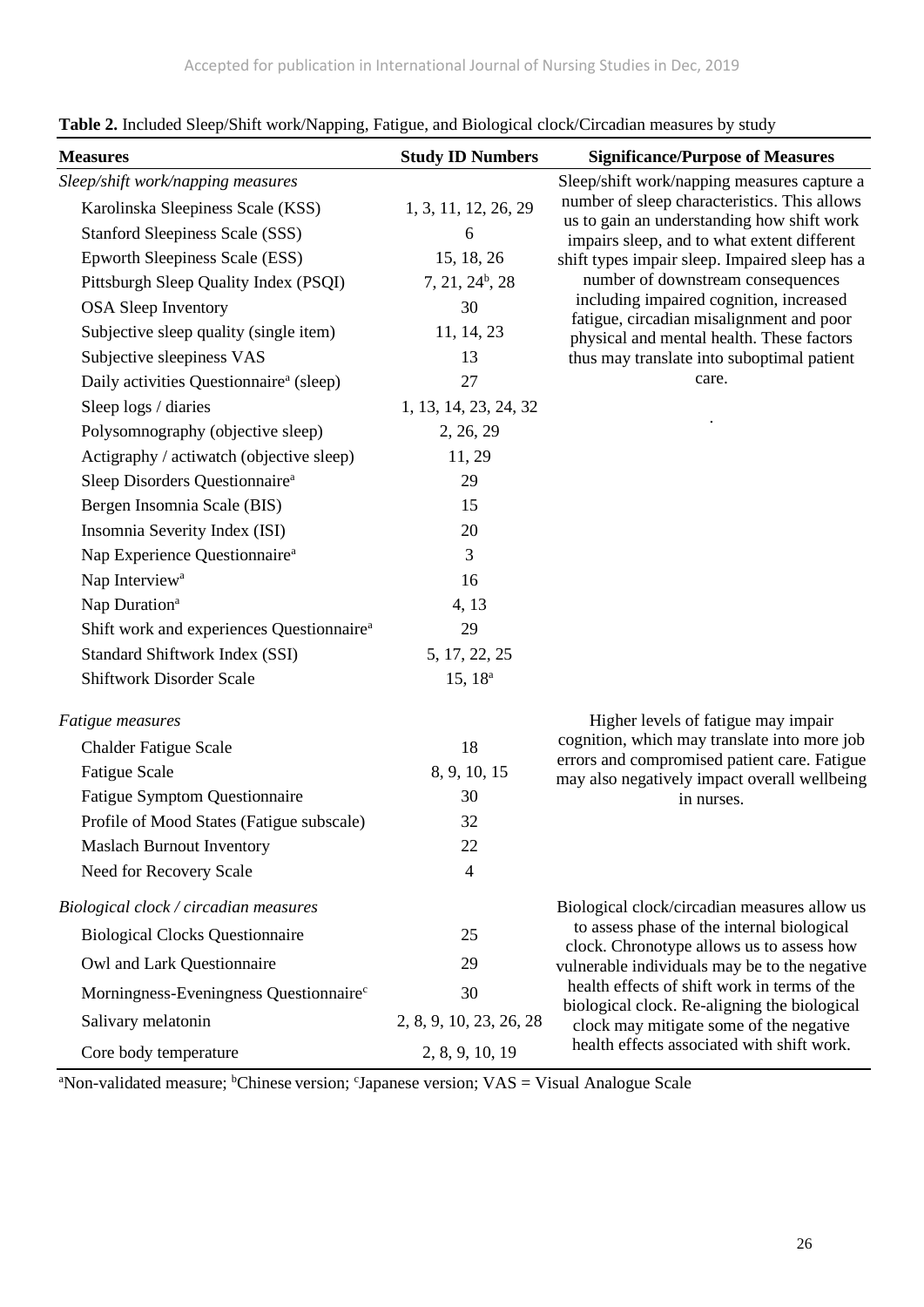| <b>Measures</b>                                         | <b>Study ID Numbers</b> | <b>Significance/Purpose of Measure</b>                                                                                                                                                                                                                                                                 |  |
|---------------------------------------------------------|-------------------------|--------------------------------------------------------------------------------------------------------------------------------------------------------------------------------------------------------------------------------------------------------------------------------------------------------|--|
| Cognition/attention/performance measures                |                         | Cognition/attention/performance measures                                                                                                                                                                                                                                                               |  |
| Alertness visual analogue scale                         | 19                      | allow us to assess not only how shift work<br>impacts cognition, but also precisely which<br>aspects of cognition are vulnerable to<br>impairment. This allows us to understand<br>specifically what job-related tasks may<br>become compromised, ultimately impacting<br>the quality of patient care. |  |
| Quality of work visual analogue scale                   | 1                       |                                                                                                                                                                                                                                                                                                        |  |
| Psychophysical visual analogue scale                    | 8, 9, 10                |                                                                                                                                                                                                                                                                                                        |  |
| Nocturnal visual analogue scale                         | 32                      |                                                                                                                                                                                                                                                                                                        |  |
| <b>Degraded Stimulus Continuous</b><br>Performance test | 32                      |                                                                                                                                                                                                                                                                                                        |  |
| <b>Unprepared Simple Reaction Timer task</b>            | 31                      |                                                                                                                                                                                                                                                                                                        |  |
| Psychomotor Vigilance task                              | 29                      |                                                                                                                                                                                                                                                                                                        |  |
| Probed Recall Memory task                               | 29                      |                                                                                                                                                                                                                                                                                                        |  |
| Catheter simulation task                                | 29                      |                                                                                                                                                                                                                                                                                                        |  |
| Driving simulation task                                 | 29                      |                                                                                                                                                                                                                                                                                                        |  |
| d2 Selective Attention Task                             | 24                      |                                                                                                                                                                                                                                                                                                        |  |
| Go / No Go Task                                         | 26                      |                                                                                                                                                                                                                                                                                                        |  |
| Search and Memory Test                                  | 8, 9, 10, 19            |                                                                                                                                                                                                                                                                                                        |  |
| <b>Wisconsin Card Sorting Task</b>                      | 6                       |                                                                                                                                                                                                                                                                                                        |  |
| <b>Digit Substitution Test</b>                          | 6                       |                                                                                                                                                                                                                                                                                                        |  |
| <b>Symbol Searching Test</b>                            | 6                       |                                                                                                                                                                                                                                                                                                        |  |
| Taiwan University Attention Test                        | 6                       |                                                                                                                                                                                                                                                                                                        |  |
| <b>Task Load Index</b>                                  | 8, 9, 10                |                                                                                                                                                                                                                                                                                                        |  |
| <b>Auditory Reaction Time</b>                           | 8, 9, 10                |                                                                                                                                                                                                                                                                                                        |  |
| Other measures                                          |                         |                                                                                                                                                                                                                                                                                                        |  |
| Caffeine consumption                                    | 5                       |                                                                                                                                                                                                                                                                                                        |  |

# **Table 2. (cont'd)** Included Cognition/Attention/Performance measures by study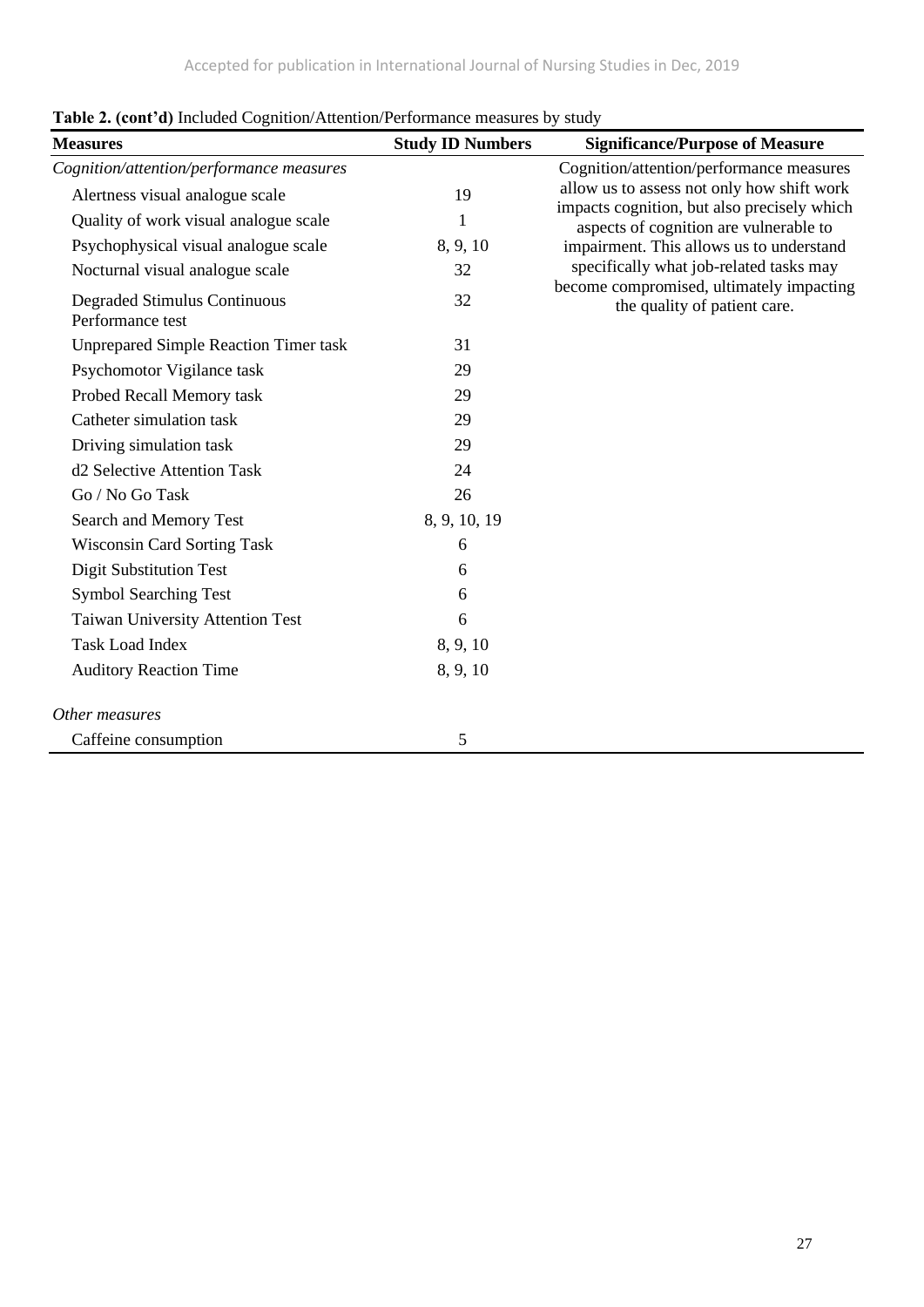**Figure 2.** Sleep-related/Fatigue-management interventions map: study interventions categorised by type of intervention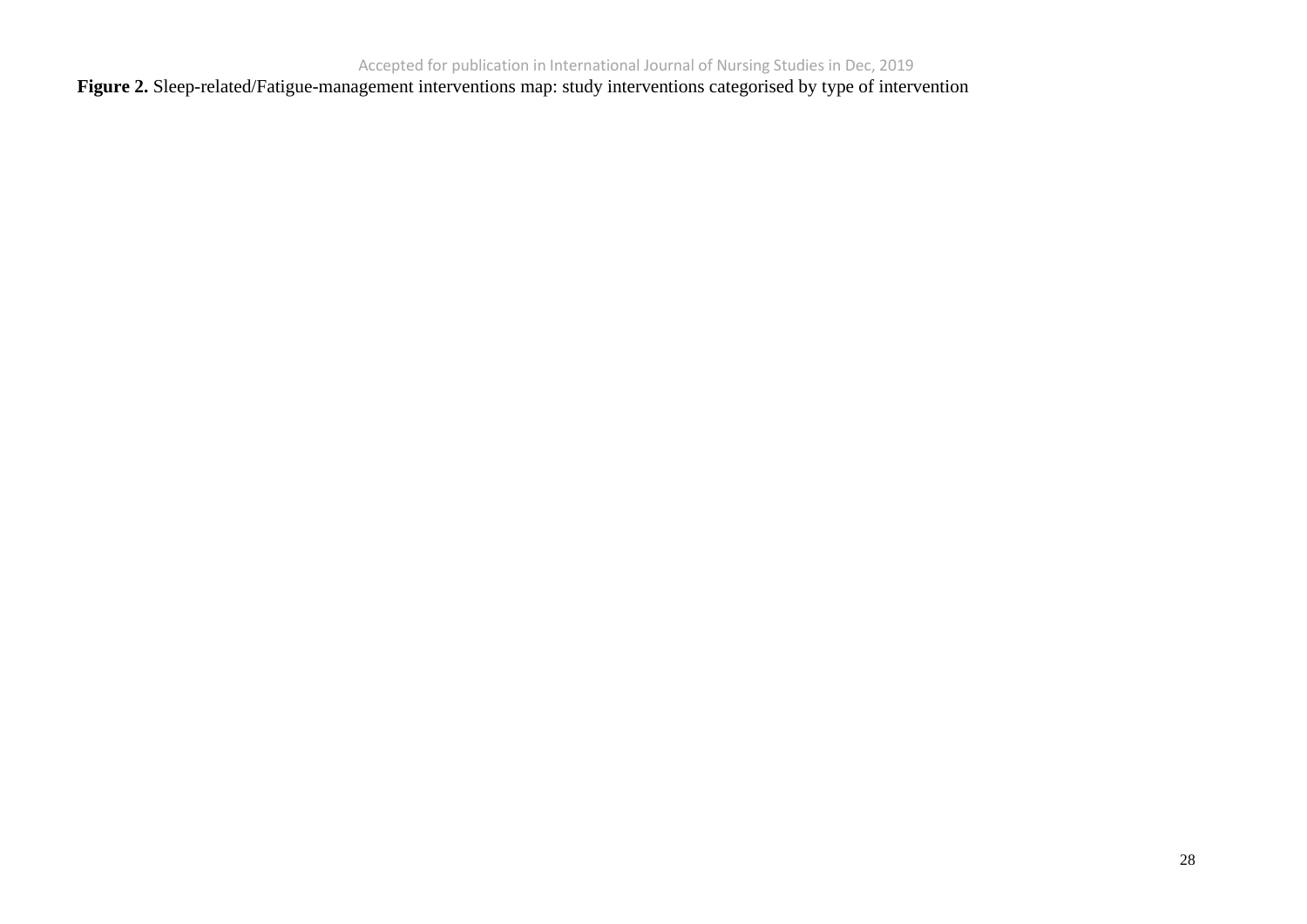

NS = Night shift; SW = Shift work

Overlapping circles denote similarities between interventions (within-category), or studies where two different categories of interventions were evaluated (between-category)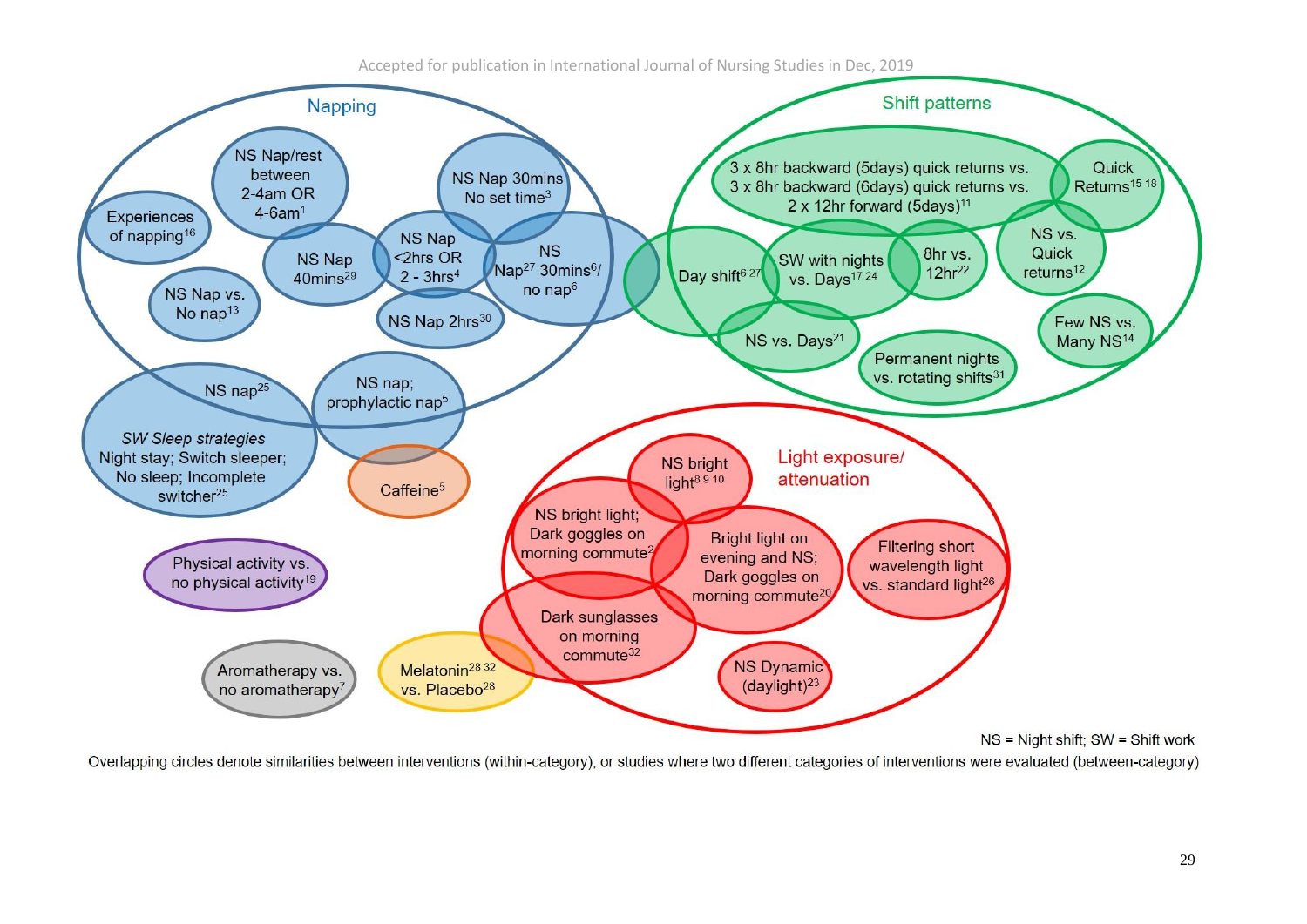2) 'Shift patterns' (N=10) where different shift patterns were assessed against each other for their impact on outcomes related to sleep and/or fatigue and/or performance. Some studies assessed fixed shift patterns (permanent nights<sup>31</sup>; permanent days<sup>24</sup>) against rotating shift patterns; others assessed the difference between working night shifts and day shifts<sup>1721</sup>; some studies evaluated the impact of frequency of consecutive night shifts<sup>12 14</sup>; others assessed the impact of quick returns (i.e., limited time between shifts)<sup>12 15 18</sup>; one study assessed 8-h and 12-h shifts against each other<sup>22</sup>; and the final study assessed three different shift patterns (all including night shifts), against each other $^{11}$ .

3) 'Light exposure/attenuation' (N=8) where the participants' exposure to light during the night shift and/or in the morning when commuting home was manipulated to investigate its impact on sleep and fatigue, or on other factors related to shift work adaptation. The majority of studies assessed some form of bright light therapy during the night shifts. Some studies exposed their participants to bright light: during the 30 minutes immediately before the shift<sup>20</sup> or for the first 6 hours on shift<sup>2</sup>, in the break room<sup>89</sup>, via wearable light visors<sup>10</sup>, or by simulating daylight conditions<sup>23</sup>. One study had their participants wear blue light filtering glasses during the night shift<sup>26</sup>, and two studies – alongside their bright light therapy, required participants to also wear dark goggles on their morning commute home<sup>2 20</sup>. The final study assessed dark sunglasses on the morning commute against melatonin<sup>32</sup>.

In addition to the three main categories, other interventions assessed included: physical activity<sup>19</sup>, aromatherapy<sup>7</sup>, melatonin<sup>28 32</sup>, caffeine<sup>5</sup>, and alternative sleep strategies<sup>25</sup>.

**Study designs and comparators.** There were five main study designs employed. 1) Quasi-experimental, with non-randomised conditions assessed against each other  $(N=14)$ : six evaluated light exposure and/or light attenuation interventions<sup>289102326</sup>; three assessed the impact of napping<sup>1 13 27</sup>; three evaluated different shift patterns against each other<sup>14 22 31</sup>; one evaluated the impact of physical activity<sup>19</sup>; and the final study evaluated melatonin<sup>32</sup>. 2)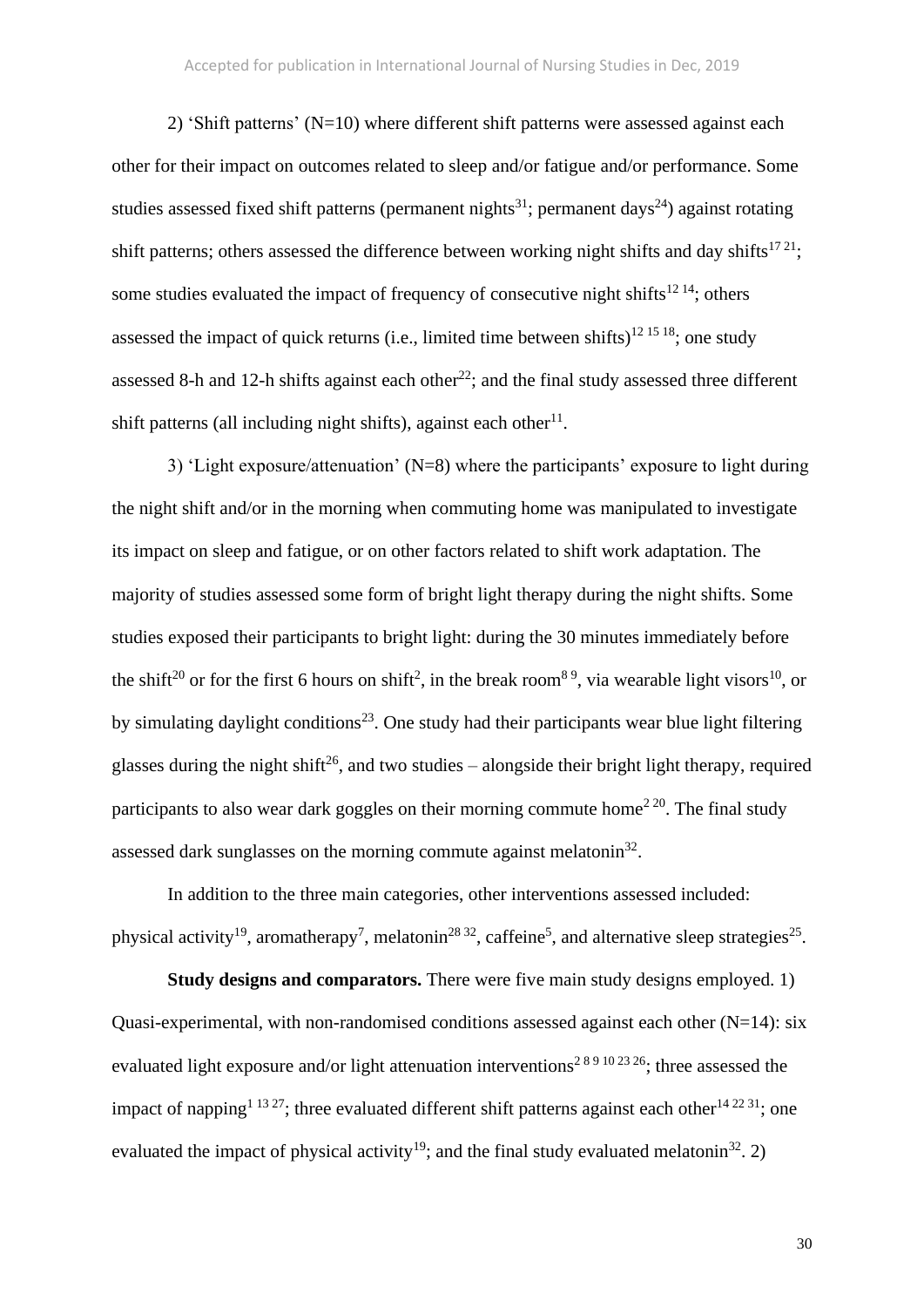Quasi-survey, in which groups or conditions were extracted through survey data and then differences between groups assessed  $(N=8)$ : five assessed the impact of different shift patterns<sup>11 12 15 17 21</sup>; and the remaining three studies assessed the effect of naps on the night shift<sup>4525</sup>, caffeine during the night shift<sup>5</sup>, and other sleep strategies<sup>25</sup>. 3) Randomised Control Trials (N=3): one study evaluated the impact of napping<sup>29</sup>, one study evaluated melatonin<sup>28</sup>, and one study evaluated aromatherapy massage<sup>7</sup>. 4) Randomised Trials, with no control  $group(N=3)$ : one study assessed napping<sup>6</sup>, one study assessed shift patterns against each other<sup>24</sup>, and the final study assessed the impact of light exposure/attentuation<sup>20</sup>. 5) Pre-post studies (N=3): two studies assessed the impact of napping<sup>3 30</sup>, and one study evaluated the impact of quick returns (less than 11 hours off between shifts)<sup>18</sup>. One study was qualitative, interviewing participants about their experience of napping<sup>16</sup>. See Table 1 for a full summary of all included interventions and the comparators.

### **Synthesis of results**

Interventions in this literature were clustered under three main approaches (Figure 2) and were evaluated against various outcomes associated with inadequate shift work adaptation (e.g., fatigue, sleep disturbance, performance decrements at work). Firstly, 'sleep/napping' interventions were designed to evaluate the impact of manipulating sleep either during the shift (napping) or before/after shift (prophylactic sleep). Secondly, the impact of working different shift patterns (e.g., nights versus days) or the impact of 'quick returns' (less than 11 hours between shifts) or the impact of the organisation of blocks of shift patterns (e.g., 8-h vs. 12-h rotating shifts; '12-h forward rotating' vs. '8-h backward rotating') was assessed. Finally, studies evaluated the impact of bright light exposure and/or light attenuation, for example, by changing the lighting in certain ward areas on night shift and/or requiring staff to wear dark goggles/sunglasses on their morning commute home.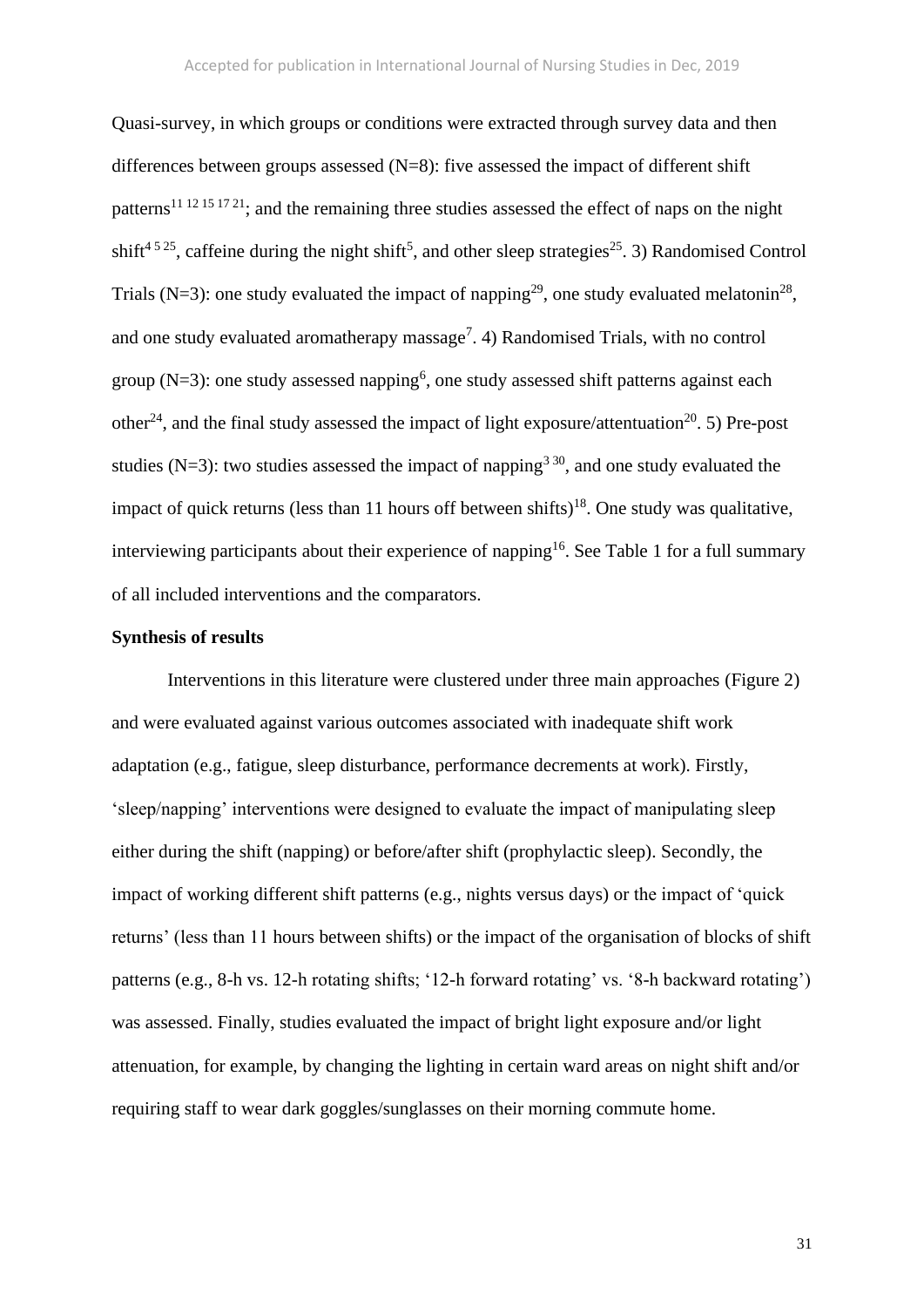**Impact of napping interventions.** Just as the heterogeneity was evident in the ways in which napping interventions were operationalised, there was a lack of consistency in measures used across studies and in the results.

For the studies that used measures associated with sleep quality, there was wide variation in results, potentially depending on nap timing and duration. Some studies reported that sleepiness increased immediately after napping for 1 hour<sup>1</sup> or 2 hours<sup>30</sup>, with reduced sleepiness 2 hours later (after a 2-h nap)<sup>30</sup> or at the end of the night shift after a 1-h nap<sup>1</sup> or 40 minute nap<sup>29</sup>; whereas other studies reported no impact on sleepiness during shift after a 30 minute nap<sup>6</sup>, or increased sleepiness after sleep during the following day<sup>13</sup>. One study reported that total sleep time was longer for nappers when compared with non-nappers<sup>27</sup>, however, another study reported the opposite<sup>5</sup>.

In the studies that evaluated fatigue as an outcome: some studies found reduced fatigue after napping for 30 minutes<sup>3</sup>, 40 minutes<sup>29</sup>, or 2-3 hours<sup>4</sup> on night shift, whereas other studies found no impact of napping on fatigue<sup>25</sup>, and one study found that fatigue was initially worsened but then returned to pre-nap levels within 2 hours of the end of the 2-h  $nap^{30}$ .

In terms of studies that assessed measures associated with performance at work, information processing was improved (immediately after a 30-minute nap)<sup>6</sup>, as was performance on vigilance and simulation tasks (at the end of the shift) after a 40-minute nap<sup>29</sup>. However, participants did poorly on a memory recall task (immediately after a 40minute nap)<sup>29</sup>, and there was also no effect on cognitive performance or attention tasks after a 30-minute nap<sup>6</sup>. Two studies considered barriers to napping during work hours citing lack of manager support<sup>3 16</sup>, poor staffing levels<sup>16</sup>, and concern over patient care and safety<sup>16</sup>.

**Impact of shift patterns.** The impact of night shifts was assessed by rotating shift patterns (including nights)<sup>11 17 24</sup>, or fixed nights<sup>21 31</sup> against day shifts; with some other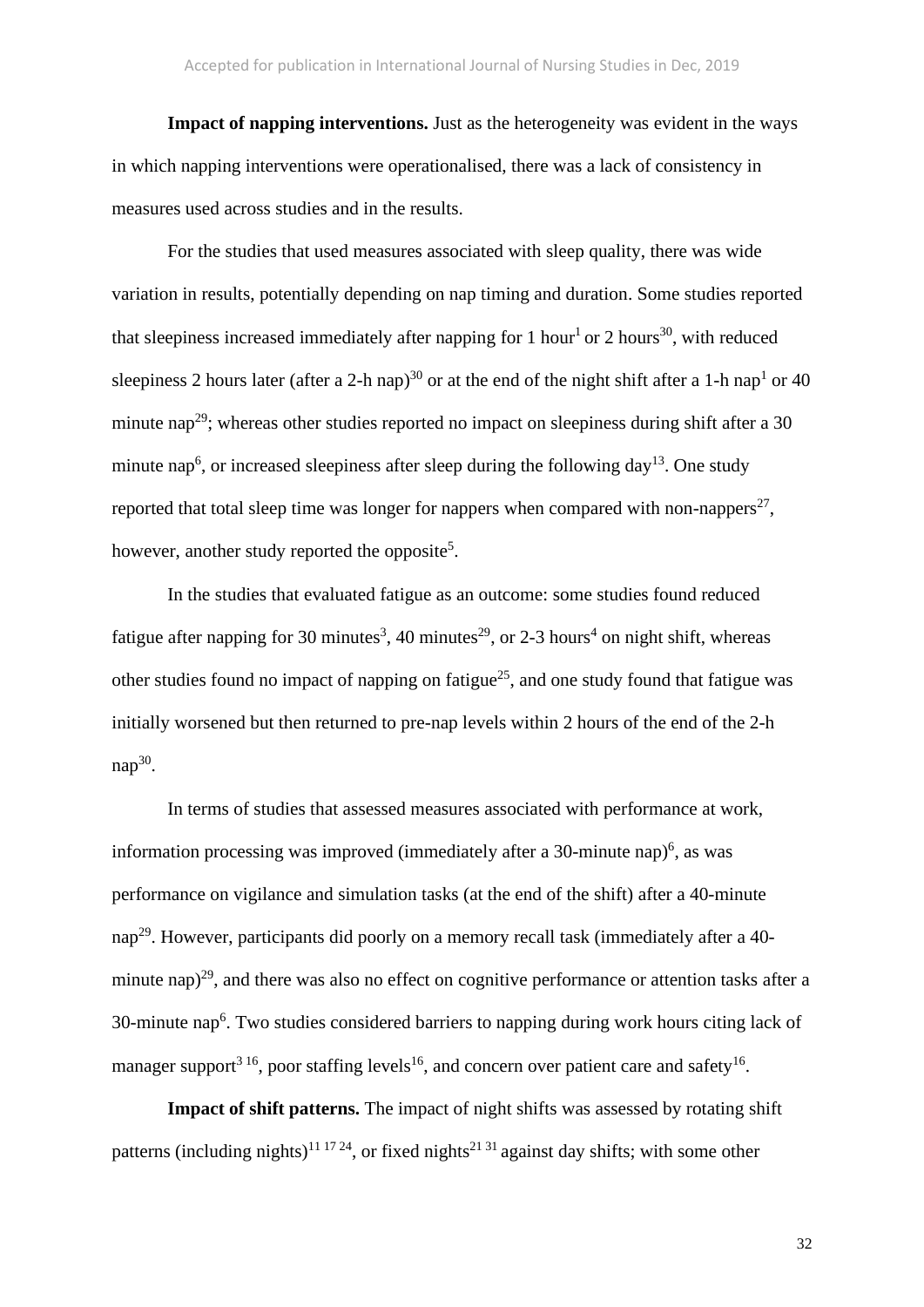studies evaluating different rotating shift patterns against each other, for example 8-h vs 12-h rotating shifts<sup>22</sup>, or 'two x 12-h (forward rotating)' rota against two different 'three x 8-h (backward rotating)' rotas $^{11}$ . These studies found that shift patterns including night shifts were associated with poorer sleep quality<sup>14 17 21</sup> and increased fatigue<sup>2 17</sup>, with longer shift patterns being more problematic. One study found that frequency of nights (i.e., more consecutive night shifts) predicted poorer sleep<sup>14</sup>. Some studies evaluated the impact of quick returns between shifts  $(<11-h)^{12}$  15 18 and found higher levels of fatigue<sup>12 18</sup>, poorer sleep quality<sup>12</sup>, increased sleepiness<sup>15</sup>; and increased risk of shift work disorder<sup>15 18</sup> and insomnia<sup>15</sup>. One study considered fixed nights (3-months) against a rotating shift pattern (including 3 week blocks of nights) over a year and concluded that performance decrements were evident in both patterns $31$ .

**Impact of light exposure/attenuation.** Four of the studies assessed light exposure interventions alone<sup>8 9 10 23</sup> and found that self-reported energy levels on shift increased with exposure to bright light<sup>89</sup>, sleep quality increased and fatigue was reduced with exposure to dynamic lighting (simulating daylight)<sup>23</sup>; however, one study found no effect of their light visor intervention on sleep or fatigue<sup>10</sup>. The two studies assessing bright light exposure during the night shift and dark goggles on the commute home found that daytime sleep duration increased, circadian adaptation was promoted<sup>2</sup>, and that sleep improved resulting in decreased insomnia<sup>20</sup>. Filtering blue light wavelengths during night shifts had a number of positive effects including increased reaction times and performance on vigilance tasks during night shifts, and increased total sleep time and faster wake-up times on non-work days<sup>26</sup>. The remaining study assessed light blocking glasses on the morning commute but found no effect on daytime total sleep duration<sup>32</sup>.

**Impact of other interventions.** Two studies assessed oral melatonin and found reduced sleep onset latency on night time sleep<sup>28</sup>, and increased sleep duration and total sleep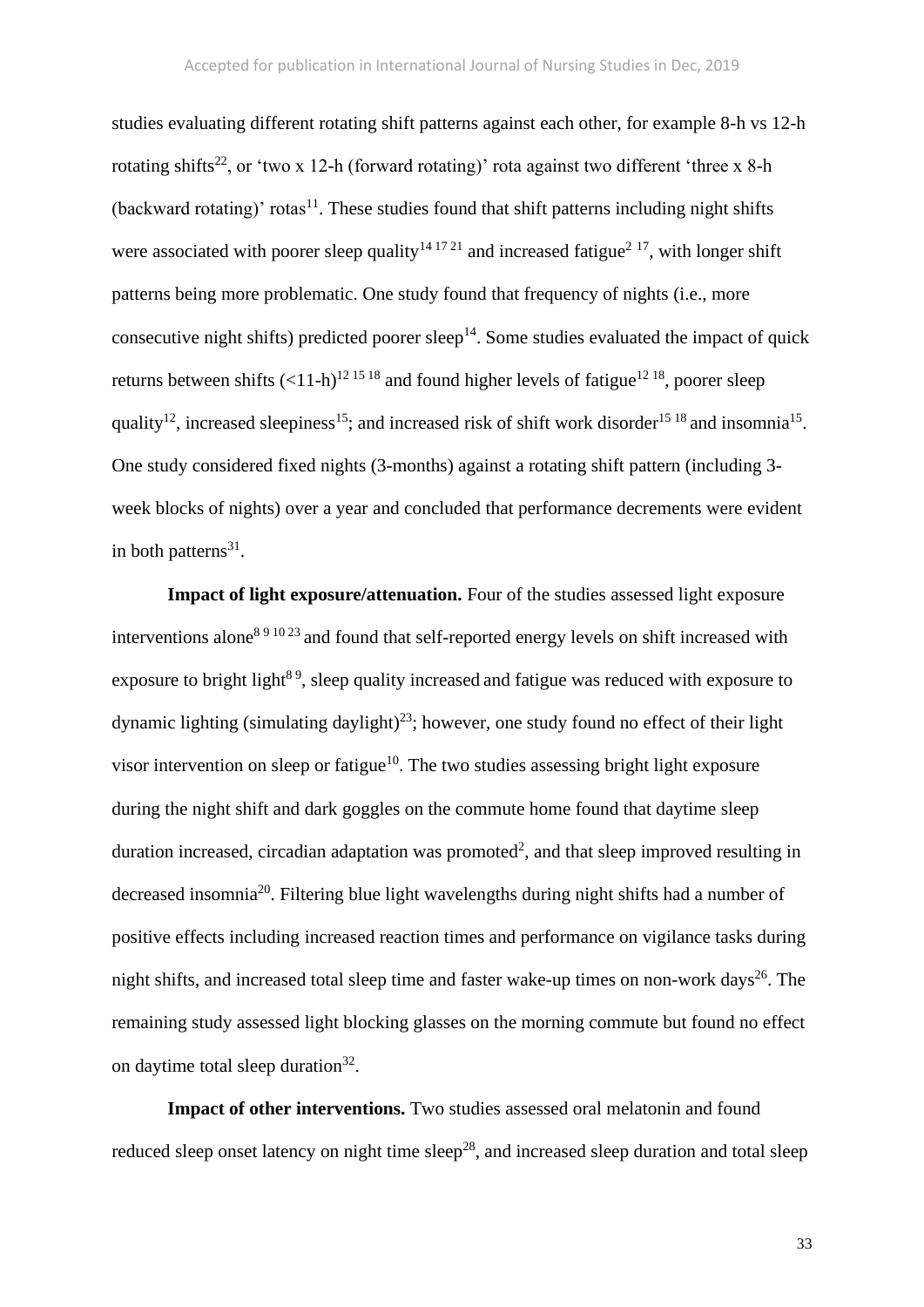time on daytime sleep after night shifts<sup>32</sup>. One study assessed caffeine consumed either on the night shift or during the morning commute home and found that participants reported reduced total sleep time and increased sleep disturbance<sup>5</sup>. A physical activity intervention  $(2\n-6)$ training sessions a week over 4-months) reduced self-reported fatigue<sup>19</sup>; and an aromatherapy massage plus music (1-h a week for a month) improved subjective sleep quality and duration, but did not impact objective sleep measures<sup>7</sup>.

### **Summary and quality assessment**

The heterogeneity in sleep-related/fatigue-management interventions and measures used to assess effectiveness in the studies in this review reflects a piecemeal approach to fatigue management in healthcare. The interventions evaluated did not form part of comprehensive Fatigue Risk Management Systems and instead were standalone interventions in specific, and often small, samples of nurses. Over half of the studies assessing the impact of different shift patterns on outcomes related to sleep/fatigue/work-based performance employed cross-sectional surveys designs; and even though we included these studies in our review, they did not test an 'intervention' *per se*. Nonetheless, shift working practice is an important consideration in managing fatigue in healthcare staff, and in reality it is difficult to design and run studies where shift patterns are manipulated in real time. The studies evaluating light exposure/attenuation interventions were predominantly conducted in small samples raising questions about the representativeness of these samples and the generalisability of these results.

### **DISCUSSION**

We conducted this scoping review to: (i) identify sleep-related/fatigue-management interventions assessed in nurses and midwives; (ii) systematically review all empirical evaluations of fatigue management interventions assessed in nurses and midwives; (iii) identify ways in which researchers have measured effectiveness of these interventions; and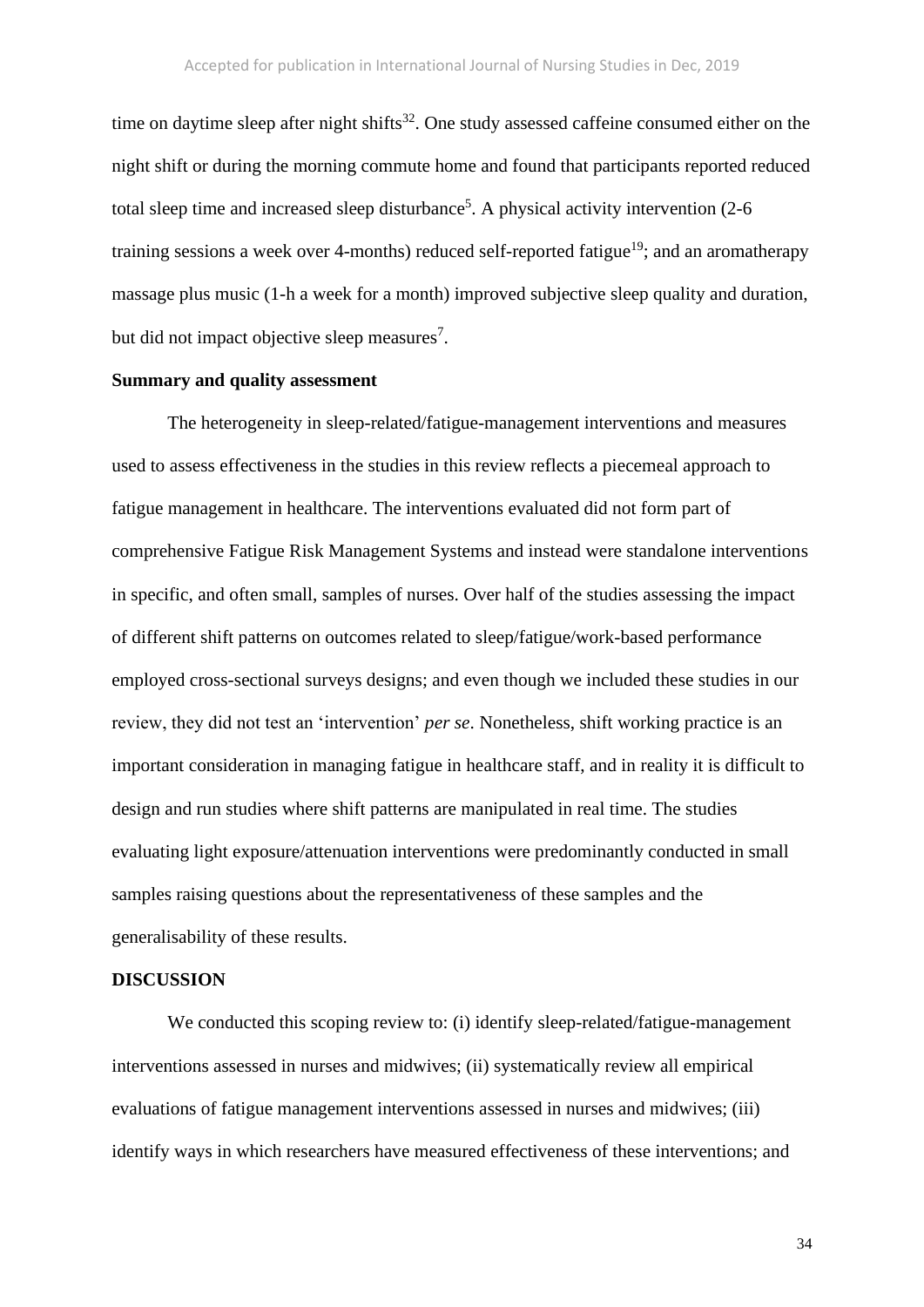(iv) develop a map of interventions and measures in this field. In spite of our aim to evaluate literature about sleep-related/fatigue-management interventions in nurses and midwives, we did not find any studies conducted in samples of midwives. We were also surprised that none of the studies had been conducted in the UK, with most studies conducted in the US  $(N=6)$ , Italy ( $N=5$ ), and Taiwan ( $N=4$ ).

One of our most striking findings was that there was tremendous heterogeneity not only in the interventions evaluated but also in the measures employed to assess their effects. Interventions evaluated fell broadly into three main categories - 1) napping; 2) shift patterns; and 3) light exposure/attenuation – however, even within each of these categories there was heterogeneity evident with, for example, 'napping' being operationalised in a variety of ways. Likewise, with regards to the measures, which were categorised under four main topic areas (1. sleep/shift work/napping; 2. fatigue; 3. biological clock/circadian; 4.

cognitive/attention/performance), there was also heterogeneity evident within each of these categories. There appears to be very little cohesion in this literature around how to intervene to improve sleep and/or reduce fatigue in shift working in nurses and midwives, and then how to evaluate the effectiveness of these interventions. This does not suggest that each of the approaches taken is not valid and in fact, the heterogeneity means that researchers are approaching the problem of shift working (and how to solve this) in different and interesting ways; however, it does make it challenging to develop a best-evidence approach to tackling the problem. Given that shift working in nurses and midwives not only negatively impacts on their health (e.g., Colditz et al., 2016; Gu et al., 2015) but also may compromise patient safety and care (Dorrian et al., 2006; Gold et al., 1992; Kunert et al., 2007), it is important to develop the evidence-base further in order to properly advise healthcare services, and as a first step to identifying fatigue reduction and mitigation strategies which could be included in more comprehensive Fatigue Risk Management Systems.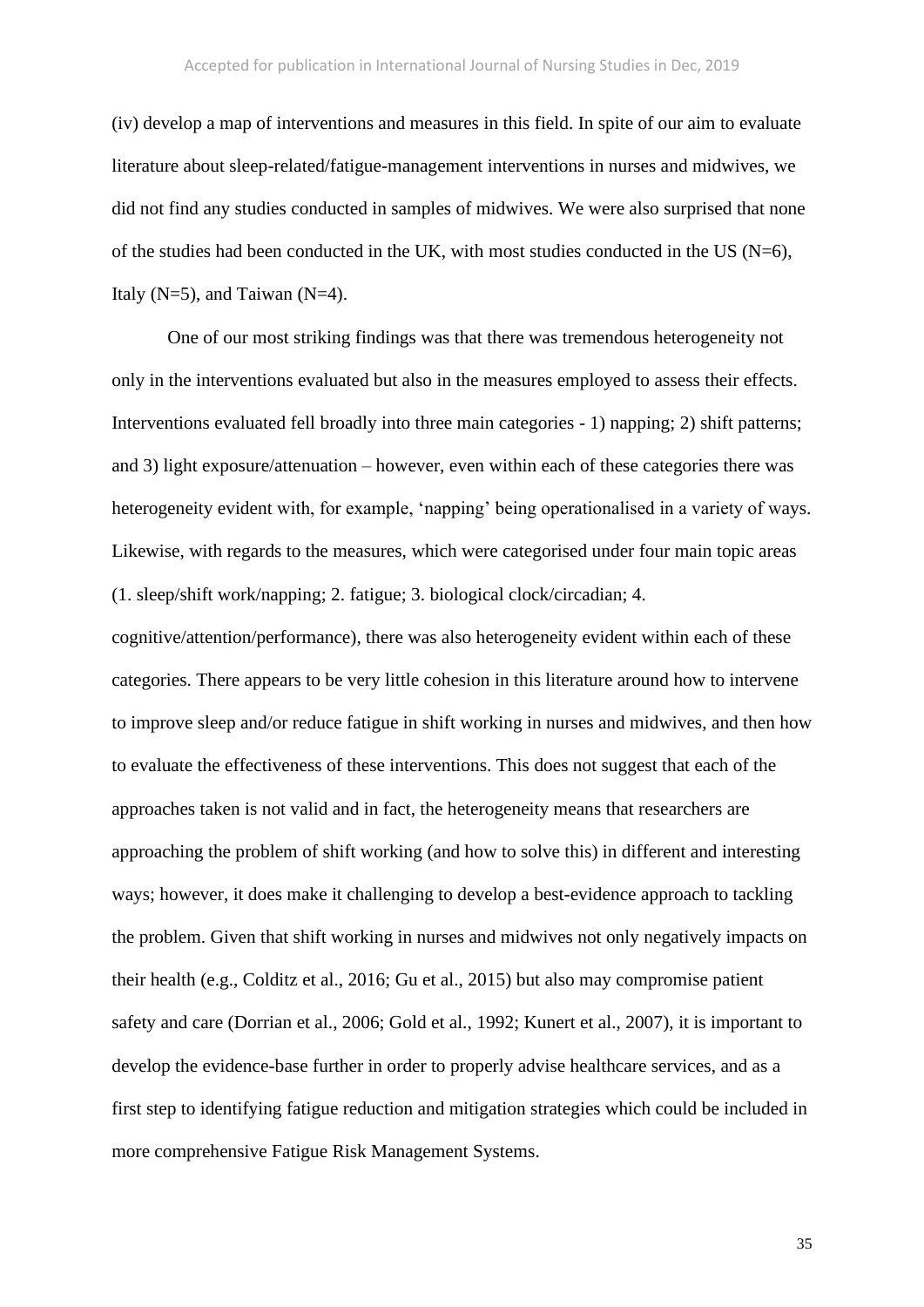### **Napping as a fatigue-management intervention**

Napping, on the face of it, would appear to be a relatively easy intervention to implement in health settings; however, a great deal of thought needs to be given to the duration and timing of naps during night shifts. In our review, (in general) longer naps were associated with poorer sleep (e.g., the next day) and performance; however, not all studies reported nap length and there was variation evident with some studies suggesting shorter naps (e.g., 30 minutes) were just as effective as longer naps (e.g., 2 hours) with respect to sleep quality, fatigue and performance at work. Other researchers have highlighted this inconsistency with regards to napping effectiveness in quantitative studies (e.g., see Wendsche, Ghadiri, Bengsch, & Wegge, 2017) and qualitative research is also in accordance with some studies revealing beneficial and unfavourable effects **(**Edwards, McMillan, Fallis, 2013; Fallis, McMillan, Edwards, 2011). Some of the nap durations (e.g., 2-3 hours) in the included studies would be highly impractical as an intervention in acute health services where staff shortages and concerns about patient care/safety exist. Moreover, the sleep science literature would suggest that napping for too long is sub-optimal because it is more likely to increase sleep inertia post-nap compromising performance (Driskell, & Mullen, 2005). To optimise the benefits of napping, an individual's circadian phase should also be considered when determining timing of naps, for ease of falling asleep. Sleep tendency is highest in the early hours of the morning (02:00h – 05:00h) before a person's core body temperature starts to rise in preparation for waking (Fisk et al., 2018), therefore initiating and maintaining good quality naps at this time could be more achievable.

Even though napping would appear to be a relatively easy fatigue-management approach, two studies in our review highlighted barriers to napping during shifts citing lack of manager support, poor staffing levels, and concern over patient care and safety (Brown et al., 2016; Fallis et al., 2011). These findings are supported by those of other published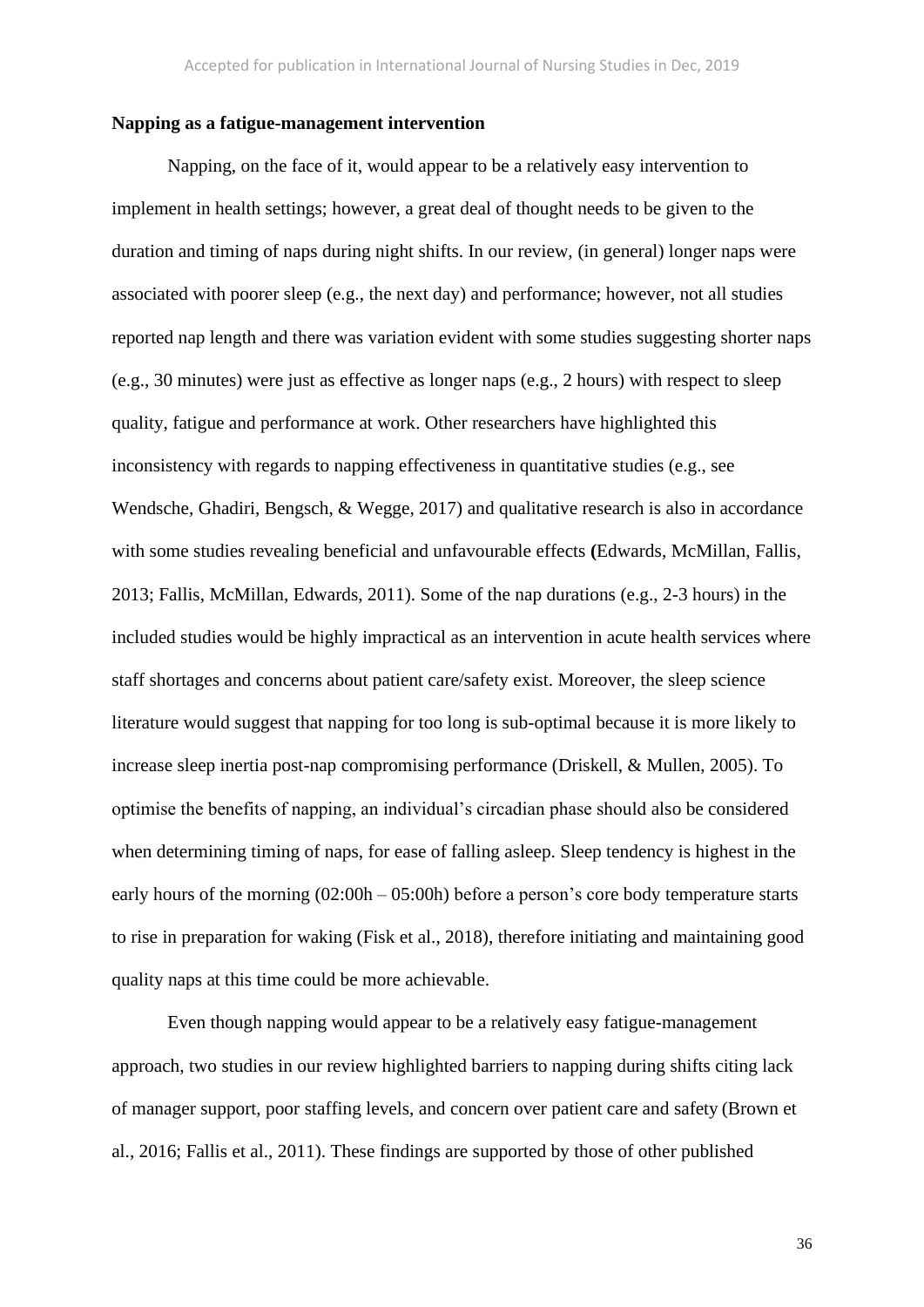studies. For example, Edwards et al. (2013) assessed experiences and attitudes to napping in 47 highly experienced critical care nurse managers in Canadian hospitals (most of whom had worked night shifts) with barriers including: no written policies on napping at an organisational level (driving uncertainty about whether or not there would be organisational support); lack of suitable napping space for staff; concerns about inadequate staff coverage with extended breaks needed for napping; patients' family concerns about nurses napping and impact on patient care; covering staff not being proactive enough with patients; and that nurses would have difficulty waking from naps and would perform more poorly for some time after breaks (e.g., if awakened to an emergent event). Geiger-Brown et al. (2016) attempted to implement a 30-minute napping intervention in 6 different nursing wards across two hospitals in the US, with only one ward successful in doing so. The barriers reported were similar to those reported by Edwards et al. and included: lack of support from the nurse manager (with the intervention being blocked without discussion with ward staff); concerns about the feasibility of napping on 'busy' wards requiring rapid response from staff; lack of suitable space for staff to take naps; concerns about impact to nursing care; and stigma associated with taking naps despite reassurances that it was acceptable and would be helpful.

Given that none of the studies included in our review were conducted in the UK, we do not know if these findings from Canada and the US are generalisable to the UK, or if the same challenges would be present. This represents a clear avenue for future empirical work.

### **Organisation of shift work and environmental changes**

Shift work including nights and longer shift patterns appeared to have negative impacts on sleep and resulted in increased levels of fatigue. In particular, 'quick returns' (less than 11 hours) between shifts had multiple negative consequences, and increased numbers of consecutive night shifts were associated with compromised sleep. Our findings align with those of previous studies evaluating the impact of shift working on sleep and fatigue in nurses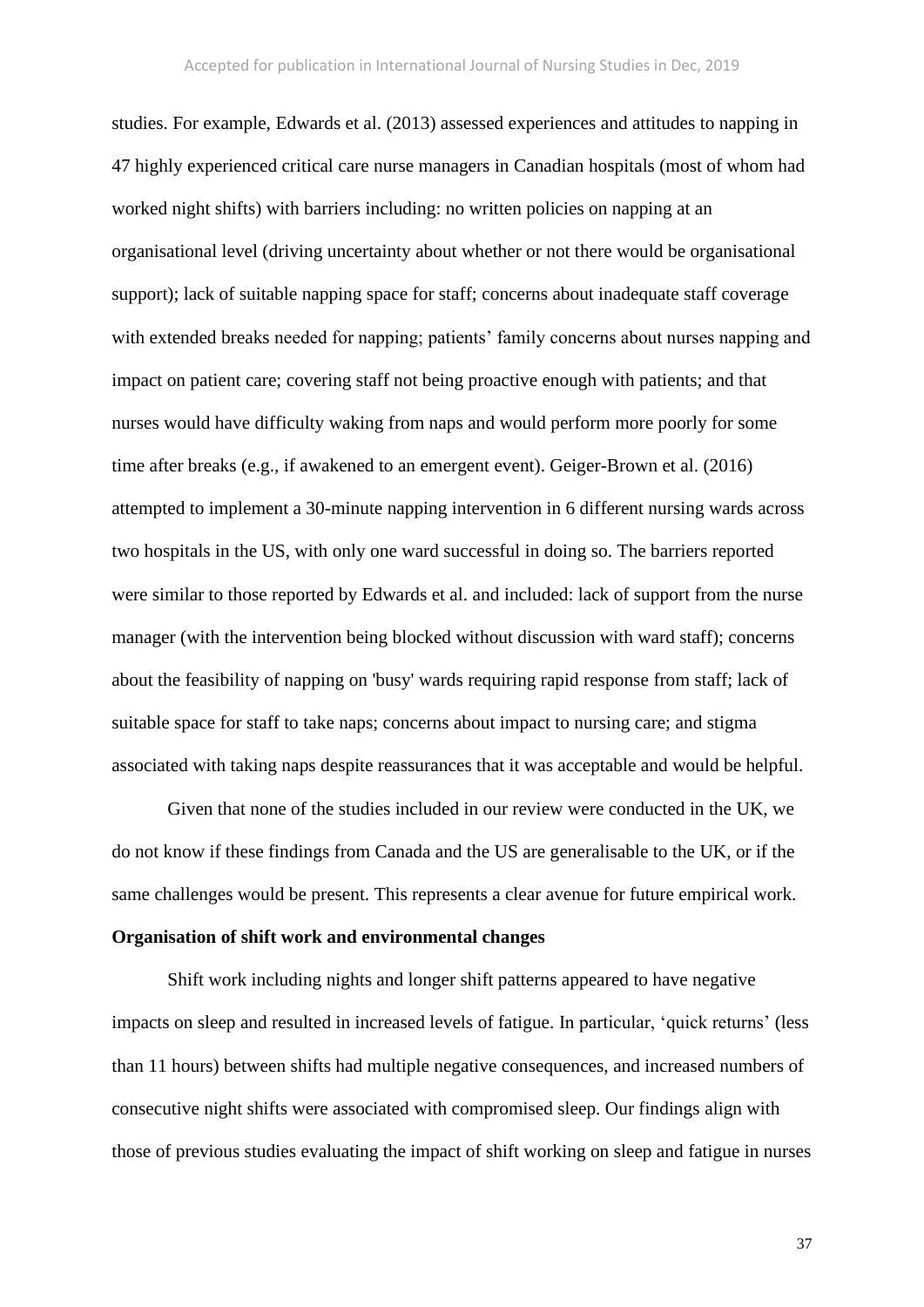with multiple studies suggesting rotating shift patterns (which include nights) being more detrimental than patterns of shifts with blocks of nights alone (e.g., Gold et al., 1992); and that shift patterns including 'quick returns' have negative fatigue-related consequences such as increased risk of medication errors (Rogers, 2008) and patient mortality (Trinkoff et al., 2011). Given that healthcare settings require 24/7 working, shift work is unavoidable for nurses and midwives; however, the results here suggest that some shift work patterns are more detrimental for sleep and performance and generate more fatigue than others. Therefore, healthcare organisations could consider these findings when organising staff rotas including night shifts. The increased propensity for internal rotation (everyone doing night and day shifts) and for quick returns in the UK represents an important area for attention.

Appropriately timed exposure to bright light, blue light filtering glasses and dark goggles/sunglasses on the morning commute all appeared to have promise. These interventions could be easily implemented in healthcare organisations and are simple for staff to adopt, with some interventions (e.g., lights installed in ward environments) requiring no effort on the part of nurses and midwives. However, exposure to bright light needs to be carefully timed in the early part of the night shift, and avoidance of light at the end of the night shift on the commute home (through use of sunglasses for example); and effectiveness of lights installed in ward environments depends on intensity, wavelength and timing. There was also evidence of variation in effectiveness for some of the wearable interventions (e.g., light visors). Therefore, careful consideration of the evidence-base is needed before organisations invest in these types of interventions; and any policy or guidance documentation would need adequate detail to implement these interventions appropriately.

Melatonin, appropriately timed, has promise and is easy to administer with minimal side-effects; however, whilst it is freely available in some countries (notably the USA), in the UK it is only available on prescription as a slow-release preparation for poor sleep quality in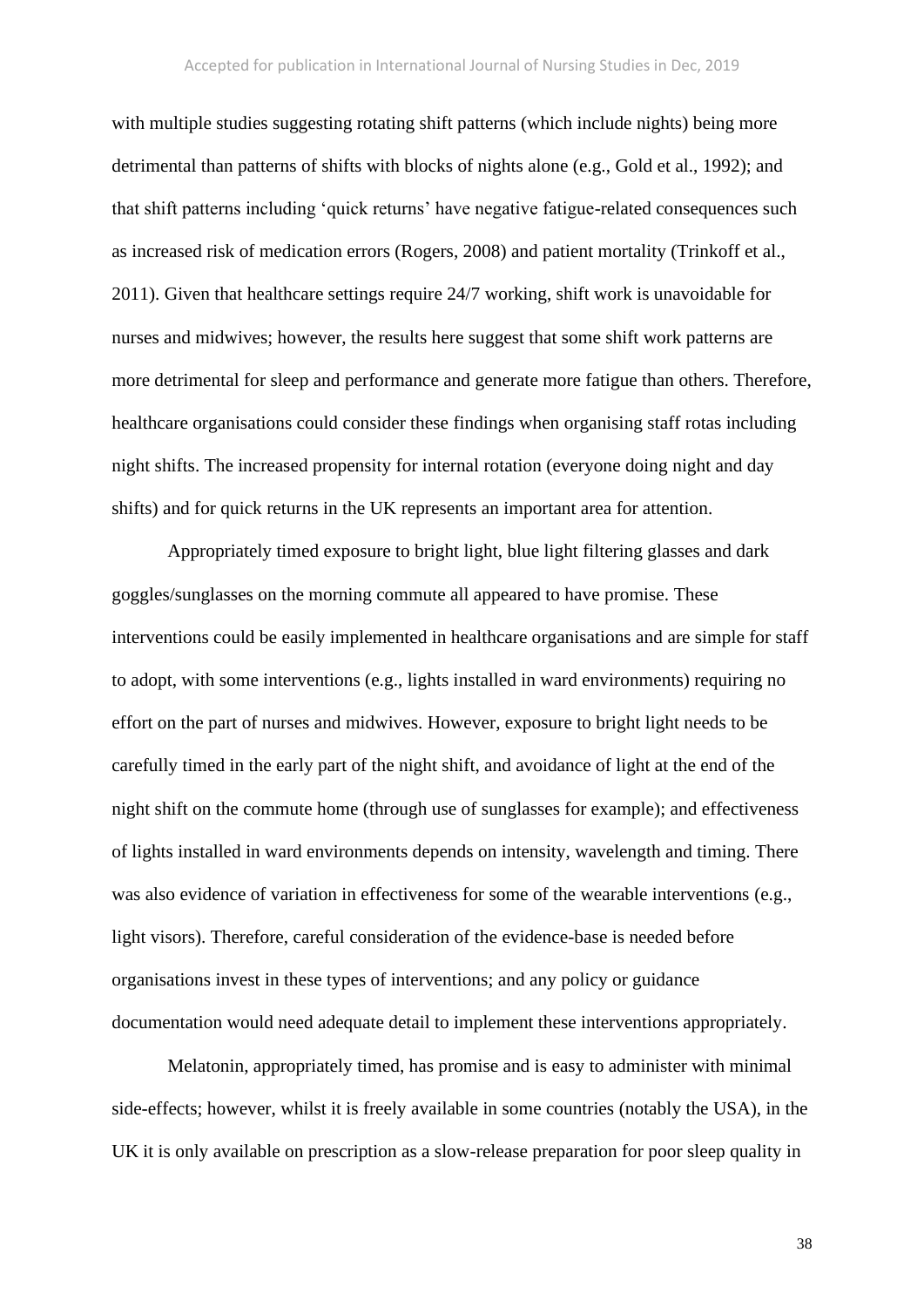patients aged over 55 years. While the effectiveness of fast-release melatonin as a "chronobiotic" to shift the timing of the circadian system is well demonstrated (Arendt & Skene, 2005), the effectiveness of slow-release melatonin in shift work remains to be assessed. Caffeine appeared to have detrimental effects negatively impacting sleep; however, this was only assessed in one study in our review. The studies evaluating physical activity (Harma, Ilmarinen, Knauth, Rutenfranz, & Hanninen, 1998) and aromatherapy (Chang, Lin, & Chang, 2017) interventions would need replication in order to assess the reliability of the findings and neither is easy to implement.

### **Strengths and limitations**

This is the first review to consider sleep-related/fatigue-management interventions for fatigue-related outcomes in nurses and midwives. We conducted a comprehensive and systematic search and have delivered an international perspective of this important topic. We used rigorous and transparent methods throughout the entire process. It was guided by a protocol reviewed by a research team with expertise in knowledge synthesis and scoping reviews. To ensure a broad search of the literature, the search strategy included three electronic bibliographic databases. Each article was reviewed by two independent reviewers who met in regular intervals to resolve conflicts. Our use of a bibliographic manager (Mendeley) ensured that all citations and articles were properly accounted for during the process. Limiting our search to English language articles may mean that we have missed some studies in this area.

### **Implications for research**

Despite the broad inclusion criteria in our review, we did not find any studies that had been conducted in the UK, nor studies that included midwives. While nurses and midwives share similar challenges when it comes to the impact of shift working, they do not perform the same roles; therefore, future empirical work including midwives is warranted. Overall,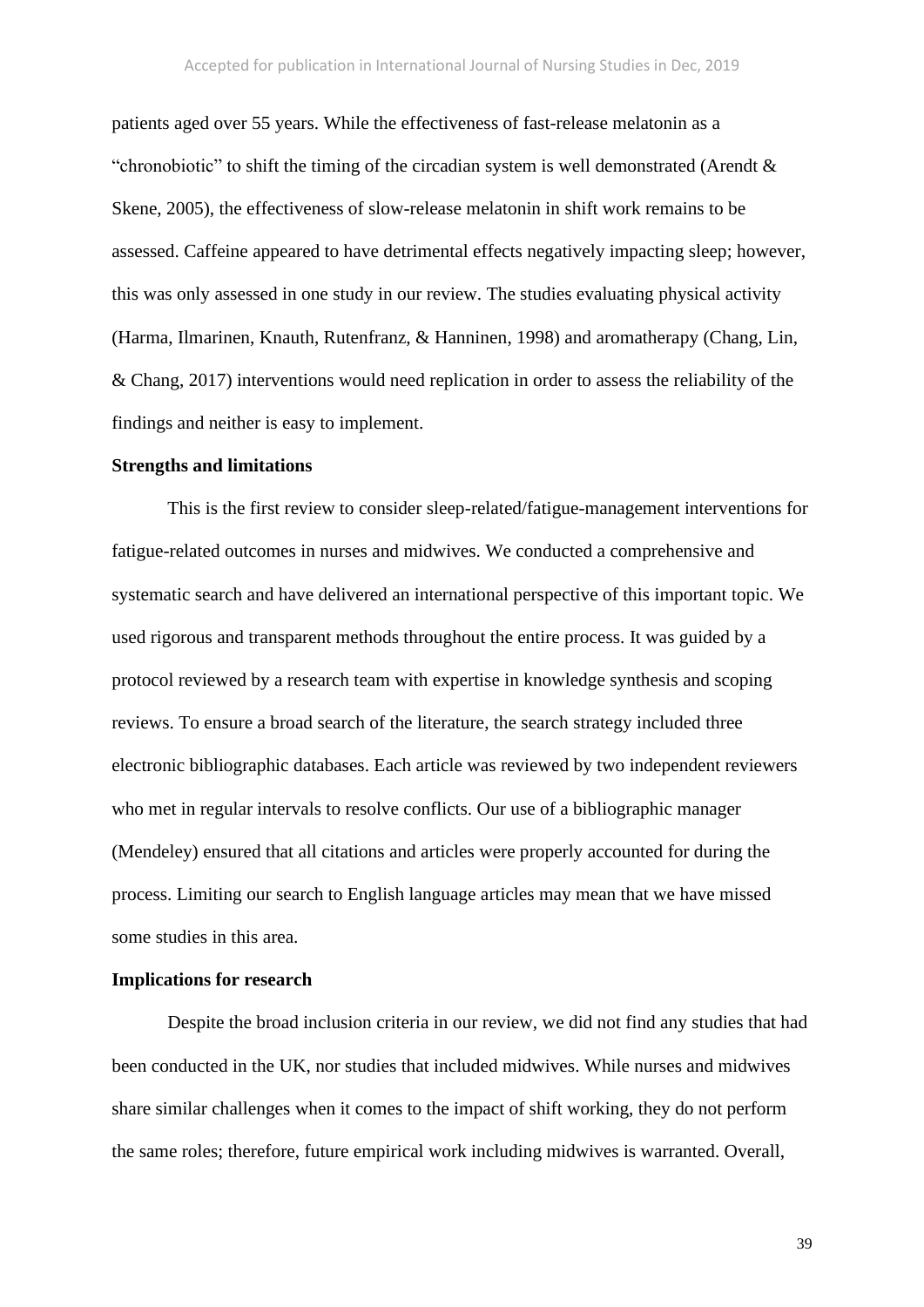sleep and circadian science knowledge has not been well applied to nursing and midwifery sleep/fatigue/shift work questions; comparatively, other safety critical industries are ahead of the curve (e.g., aviation, transport, manufacturing). Therefore, future research programmes in this area should include representation from experts in the sleep/circadian science field.

Addressing fatigue in nursing to support the provision of high-quality care and a healthy workforce relies on comprehensive fatigue reduction programmes, similar to the Fatigue Risk Management Systems that have been developed in other industries, such as transportation, aviation, and the military (Steege et al., 2017). However, in the UK and elsewhere further empirical work is needed to understand the current landscape with regards to organisation-specific policies which may already be in place in healthcare organisations. We also need to explore knowledge of, and attitudes to, different fatigue-reduction policies and approaches within the NHS and wider international healthcare systems. This will help us to uncover barriers and facilitators to the development and implementation of more comprehensive Fatigue Risk Management Systems for nurses and midwives.

### **Conclusions**

The literature related to sleep-related/fatigue-management interventions for nurses and midwives is fragmented and lacks cohesion. Our review suggests that napping could be beneficial but there was wide variation regarding nap duration and timing, and we need to understand more about barriers to implementation. Longer shifts, shift patterns including nights, and inadequate recovery time between shifts (quick returns) were associated with poorer sleep, increased sleepiness and increased levels of fatigue. Light exposure/attenuation interventions showed promise but the literature was dominated by small, perhaps unrepresentative samples. Further empirical work is warranted with a view to developing comprehensive Fatigue Risk Management Systems in healthcare to protect against fatigue in nurses and midwives.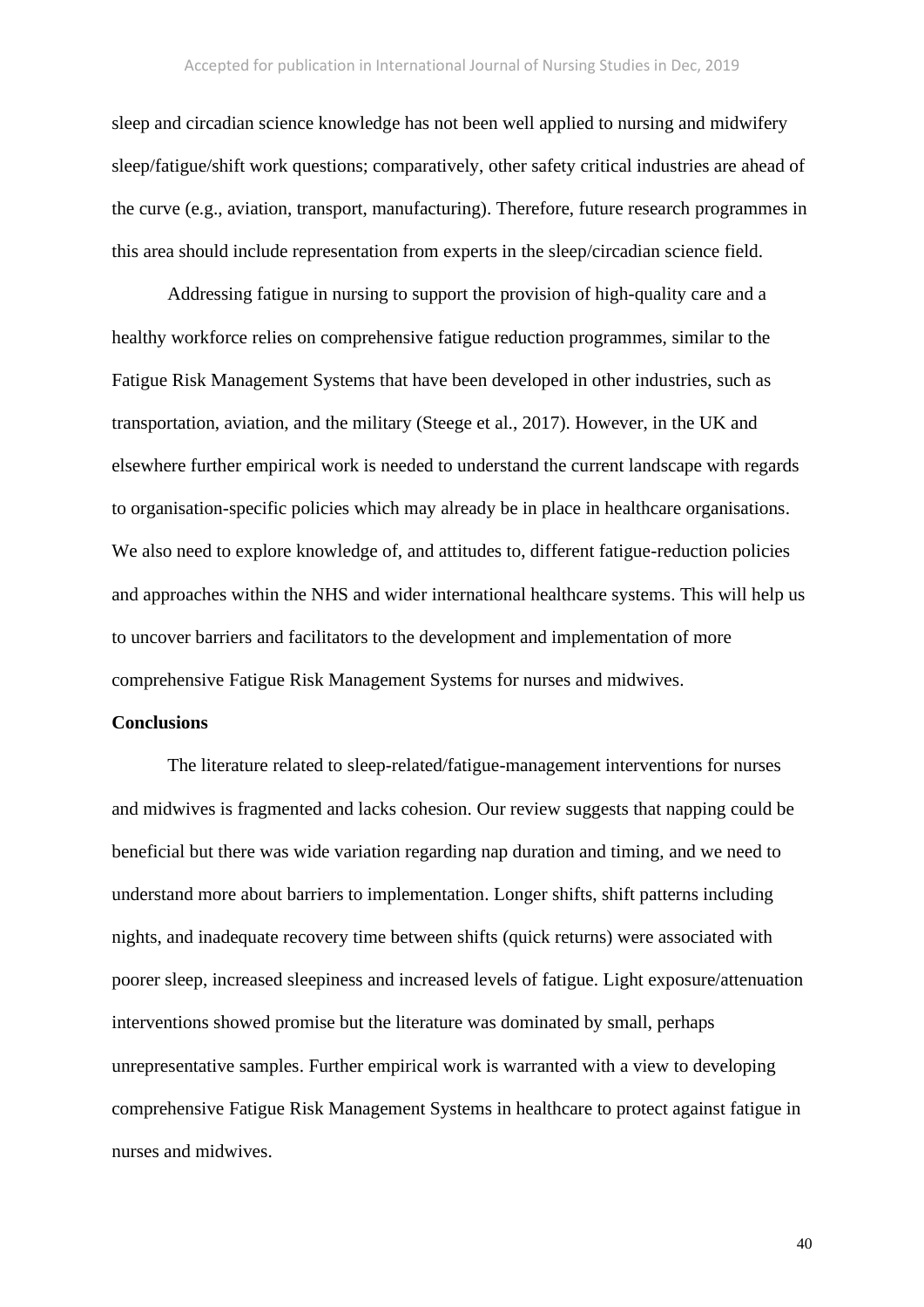#### **REFERENCES**

### \**Denotes papers included in the review*

- American Nurses Association. (2006a). *Assuring patient safety: Registered nurses' responsibility in all roles and settings to guard against working when fatigued*. Retrieved from http://www.nursingworld.org/MainMenuCategories/Policy-Advocacy/Positions-and-Resolutions/ANAPositionStatements/Position-Statements-Alphabetically/Copy-of-AssuringPatientSafety-1.pdf
- American Nurses Association. (2006b). *Assuring patient safety: The employers' role in promoting healthy nursing work hours for registered nurses in all roles and settings*. Retrieved from http://www.nursingworld.org/MainMenuCategories/Policy-Advocacy/Positions-and-Resolutions/ANAPositionStatements/Position-Statements-Alphabetically/AssuringPatientSafety.pdf
- Baron, K.G., & Reid, K.J. (2014). Circadian Misalignment and Health. *International Review of Psychiatry*, *26*(2), 139–154. doi: 10.3109/09540261.2014.911149.
- \*Barthe, B., Tirilly, G., Gentil, C., & Toupin, C. (2016). Job demands and resting and napping opportunities for nurses during night shifts: impact on sleepiness and selfevaluated quality of healthcare. *Industrial Health, 54*(2), 157-162.
- \*Boivin, D.B., Boudreau, P., James, F.O., & Kin, N.M. (2012). Photic Resetting in Night-Shift Work: Impact on Nurses' Sleep. *Chronobiology International, 29*(5), 619-628, doi: 10.3109/07420528.2012.675257.
- Borbely, A.A., Daan, S., Wirz-Justice, A., & Deboer, T. (2016). The two-process model of sleep regulation: A reappraisal. *Journal of Sleep Research*, *25*(2), 131–143. doi: 10.1111/jsr.12371.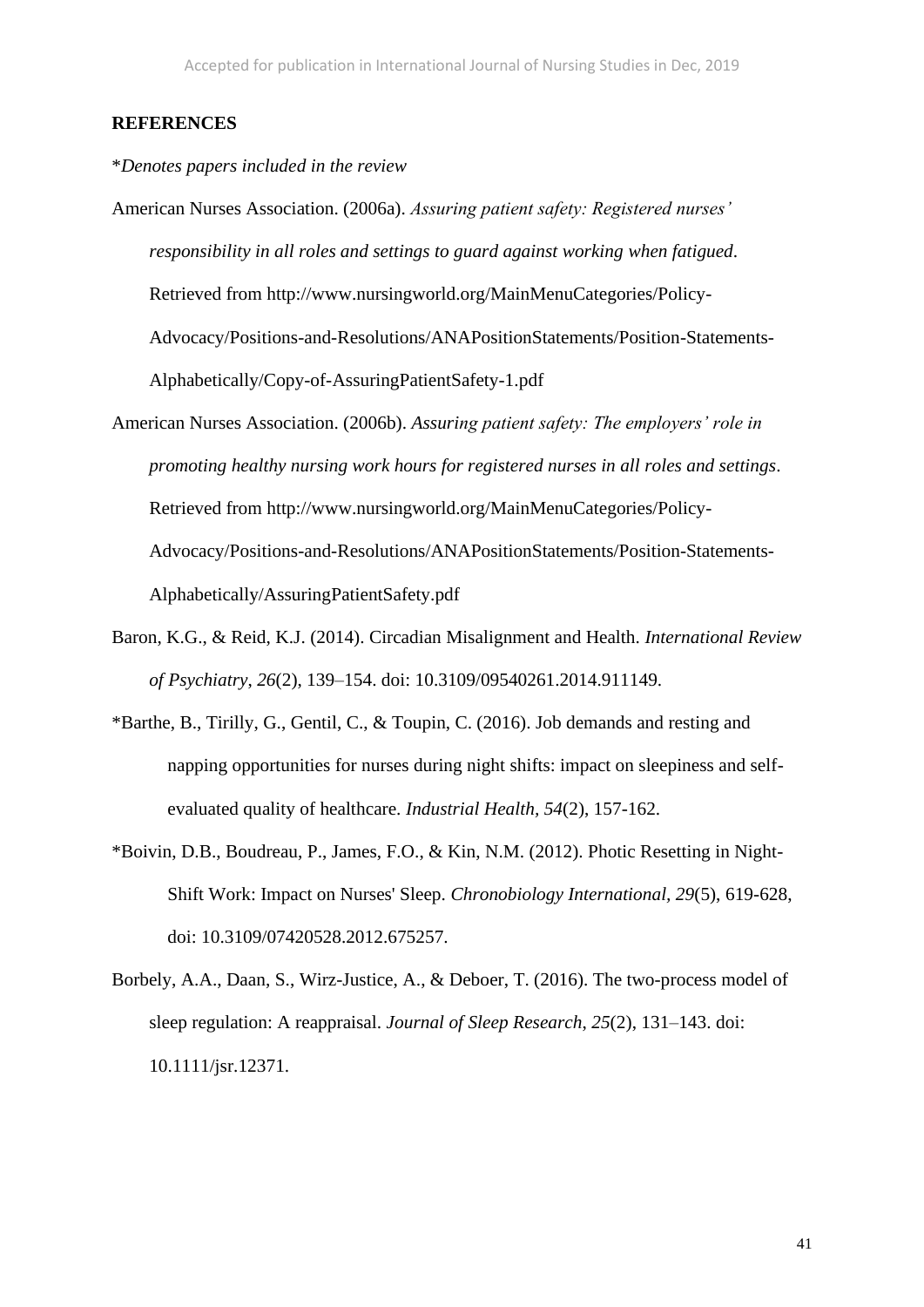- \*Brown, J.G., Sagherian, K., Zhu, S., Wieroniey, M., Blair, L., Warren, J., et al. (2016). Napping on the Night Shift: A Two-Hospital Implementation Project. *American Journal of Nursing, 116*(5), 26-33. doi:10.1097/01.NAJ.0000482953.88608.80.
- Caldwell, J. A., Caldwell, J. L., & Schmidt, R. M. (2008). Alertness management strategies for operational contexts. *Sleep Medicine Reviews*, *12*(4), 257–273. doi: 10.1016/j.smrv.2008.01.002.
- \*Castro Palermo, T.A., Rotenberg, L., Zeitoune, R.C.G., Silva-Costa, A., Souto, E.P., & Griep, R.H. (2015). Napping during the night shift and recovery after work among hospital nurses. *Revista Latino-Americana de Enfermagem, 12*(1), 114-121. doi: 10.1590/0104-1169.0147.2532.
- \*Centofanti, S., Banks, S., Colella, A., Dingle, C., Devine, L., Galindo, H., et al. (2018). Coping with shift work-related circadian disruption: A mixed-methods case study on napping and caffeine use in Australian nurses and midwives. *Chronobiology International, 35*(6), 853-564. doi: 10.1080/07420528.2018.1466798.
- \*Chang, Y-Y., Lin, C-L., & Chang, L-Y. (2017). The Effects of Aromatherapy Massage on Sleep Quality of Nurses on Monthly Rotating Night Shifts. *Evidence-Based Complementary and Alternative Medicine*, Article ID 3861273, 8 pages. doi: 10.1155/2017/3861273.
- \*Chang, Y-S., Wu, Y-H., Lu, M.R., Hsu, C-Y., Liu, C-K., & Hsu, C. (2015). Did a brief nap break have positive benefits on information processing among nurses working on the first 8-h night shift? *Applied Ergonomics, 48*, 104-108. doi:

10.1016/j.apergo.2014.11.005.

Colditz, G., Philpott, S.E., & Hankinson, S.E. (2016). The Impact of the Nurses' Health Study on Population Health: Prevention, Translation, and Control. *American Journal of Public Health, 106*, 1540–1545. doi:10.2105/AJPH.2016.303343.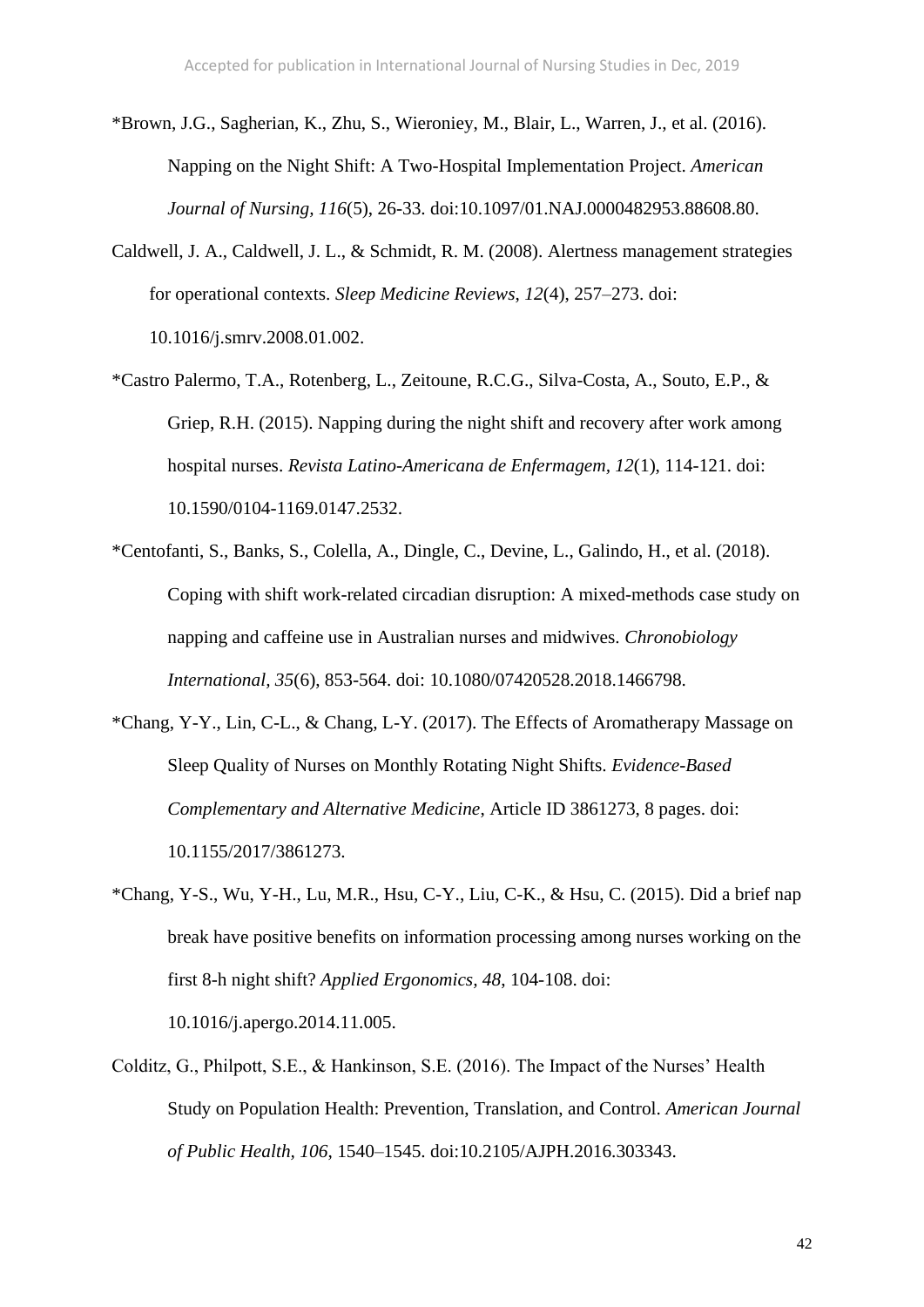- \*Costa, G., Aneli, M.M., Castellini, G., Fustinoni, S., & Neri, L. (2014). Stress and sleep in nurses employed in "3 × 8" and "2 × 12" fast rotating shift schedules. *Chronobiology International, 31*(10), 1169-1178. doi: 10.3109/07420528.2014.957309.
- \*Costa, G., Gaffuri, E., Ghirlanda, G., Minors, D.S., & Waterhouse, J.M. (1995). Psychophysical conditions and hormonal secretion in nurses on a rapidly rotating shift schedule and exposed to bright light during night work. *Work & Stress, 9*(2-3), 148- 157. doi: 10.1080/02678379508256549.
- \*Costa, G., Ghirlanda, G., Minors, D.S., & Waterhouse, J.M. (1993). Effect of bright light on tolerance to night work. *Scandinavian Journal of Work and Environmental Health, 19*(6), 414-420. doi:10.5271/sjweh.1453.
- \*Costa, G., Kovacic, M., Bertoldi, A., Minors, D., & Waterhouse, J. (1997). The Use of a Light Visor During Night Work by Nurses. *Biological Rhythm Research, 28*(1), 16- 25. doi: 10.1076/brhm.28.1.16.12984.
- \*Dahlgren, A., Tucker, P., Gustavsson, P., & Rudman, A. (2016). Quick returns and night work as predictors of sleep quality, fatigue, work–family balance and satisfaction with work hours. *Chronobiology International, 33*(6), 759-767. doi: 10.3109/07420528.2016.1167725.
- Daugaard, S., Garde, A.H., Bonde, J.P.E., Christoffersen, J., Hansen, A.M., Markvart, J., et al. (2017). Night work, light exposure and melatonin on work days and days off. *Chronobiology International, 34*(7), 942-955. doi: 10.1080/07420528.2017.1327867.
- \*Dauret, A., & Foret, D.A. (2004). Sleep strategies of 12-hour shift nurses with emphasis on night sleep episodes. *Scandinavian Journal of Work and Environmental Health, 30*(4), 299-305. doi:10.5271/sjweh.798.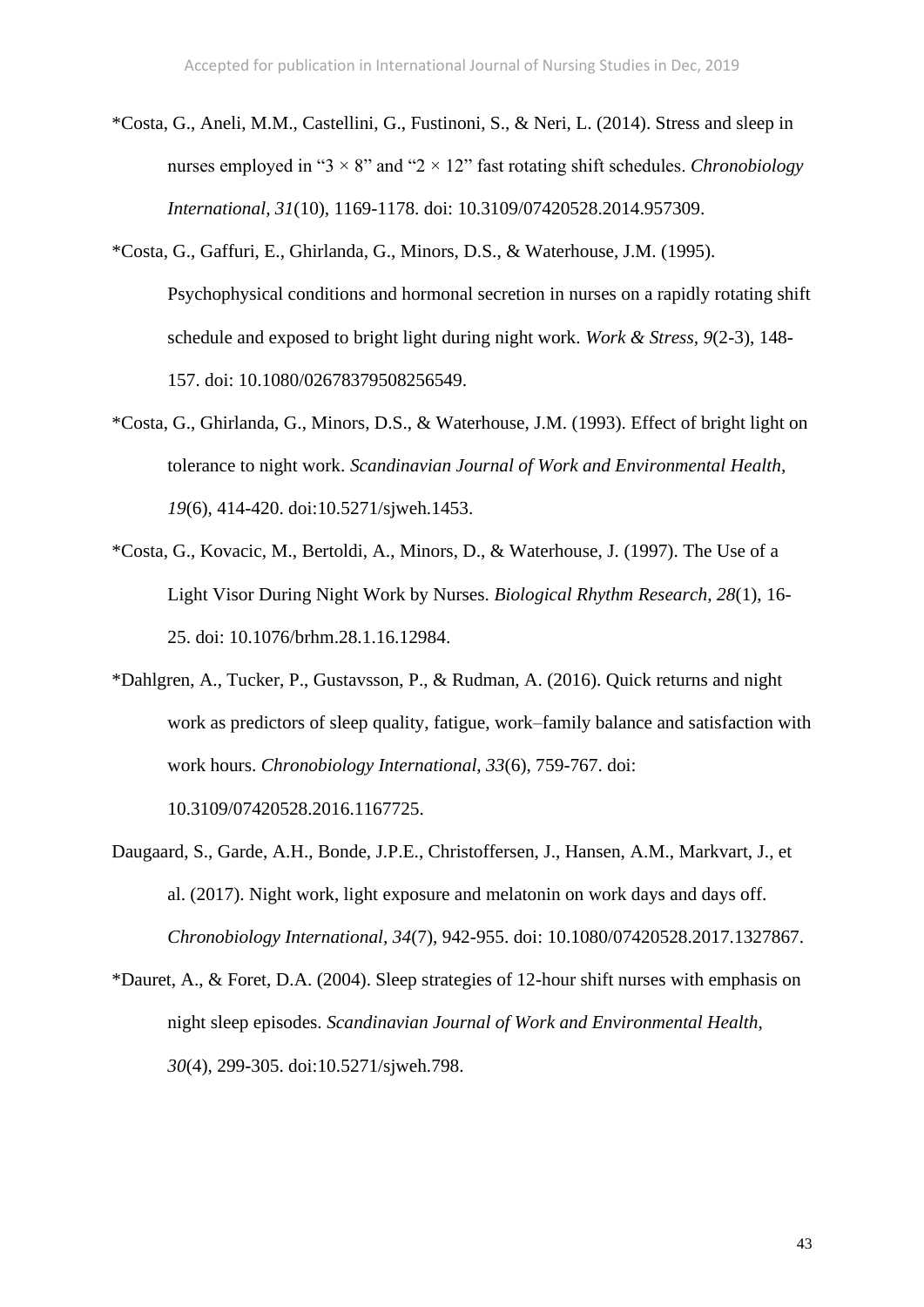- Davis, S., Mirisk, D.K., Chen, C., & Stanczyk, F.Z. (2012). Night shift work and hormone levels in women. *Cancer Epidemiology, Biomarkers and Prevention, 21*(4), 609-618. doi: 10.1158/1055-9965.EPI-11-1128.
- \*Dirkx, J. (1993). Adaptation to permanent night work: the number of consecutive work nights and motivated choice. *Ergonomics, 36*(1-3), 29-36. doi: 10.1080/00140139308967851.
- Dorrian, J., Lamond, N., van den Heuvel, C., Pincombe, J., Rogers, E.E., & Dawson, D. (2006). A Pilot Study of the Safety Implications of Australian Nurses' Sleep and Work Hours. *Chronobiology International, 23*(6), 1149-1163. doi: 10.1080/07420520601059615.
- Driskell, J.E., & Mullen, B. (2005). The Efficacy of Naps as a Fatigue Countermeasure: A Meta-Analytic Integration. *Human Factors: The Journal of the Human Factors and Ergonomics Society*, *47*(2), 360–377. doi: 10.1518/0018720054679498.
- Edwards, M.P., McMillan, D.E., Fallis, W.M., 2013. Napping during breaks on night shift: critical care nurse managers' perceptions. *Dynamics, 24*(4), 30–35.
- \*Eldevik, M.F., Flo, E., Moen, B.E., Pallesen, S., & Bjorvatn, B. (2013). Insomnia, Excessive Sleepiness, Excessive Fatigue, Anxiety, Depression and Shift Work Disorder in Nurses Having Less than 11 Hours in-Between Shifts. *PLoS ONE, 8*(8), e70882. doi:10.1371/journal.pone.0070882.
- \*Fallis, W.M., McMillan, D.E., Edwards, M.P., 2011. Napping during night shift: practices, preferences, and perceptions of critical care and emergency department nurses. *Critical Care Nurse, 31*(2), e1–e11.
- \*Ferri, P., Guadi, M., Marcheselli, L., Balduzzi, S., Magnani, D., & Di Lorenzo, R. (2016). The impact of shift work on the psychological and physical health of nurses in a general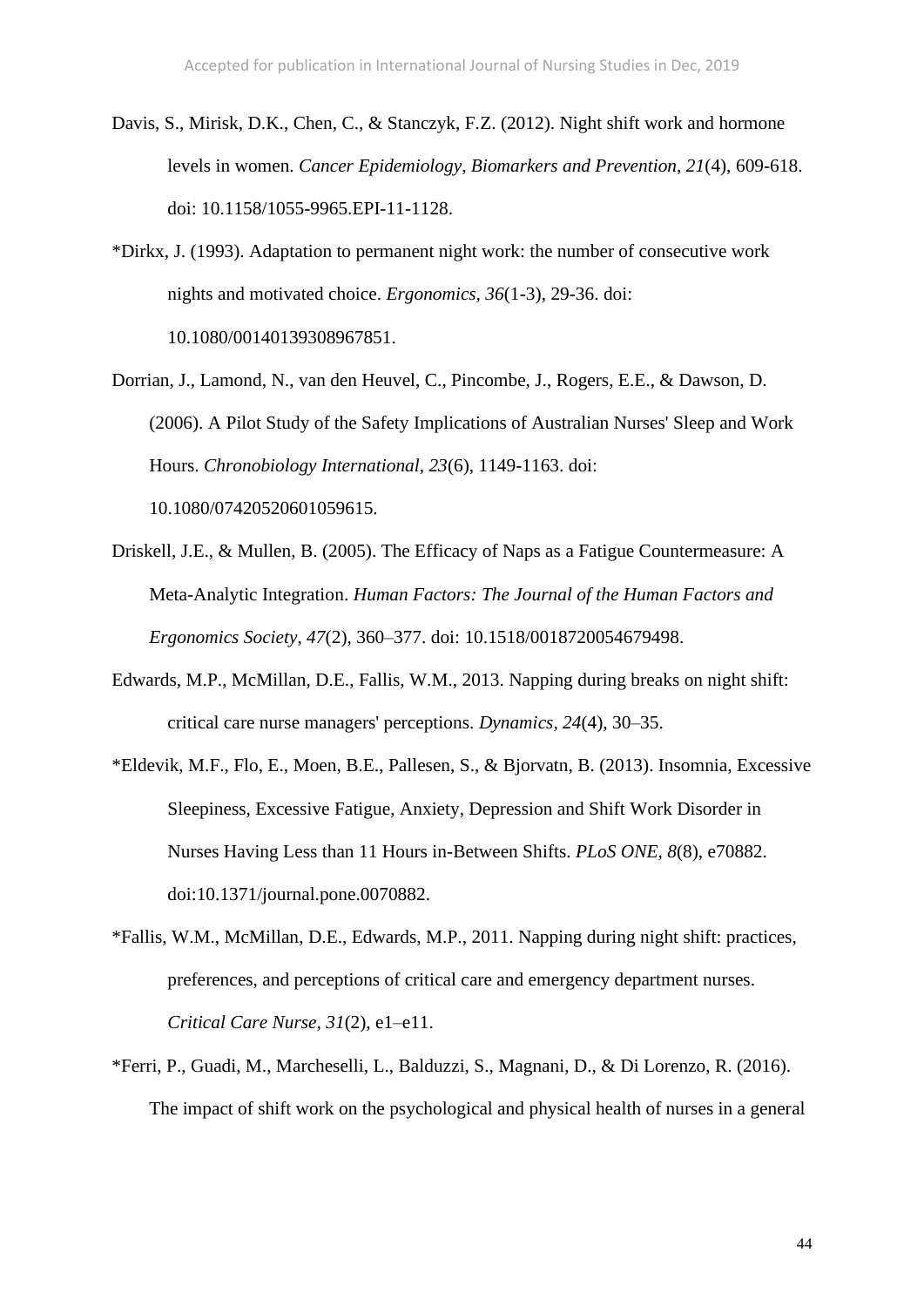hospital: a comparison between rotating night shifts and day shifts. *Risk Management and Healthcare Policy, 9*, 203-211.

- Fisk, A.S., Tam, S.K.E., Brown, L.A., Vyazovskiy, V.V., Bannerman, D.M., & Peirson, S.N. (2018). Light and cognition: Roles for circadian rhythms, sleep, and arousal. *Frontiers in Neurology*, *9*, 1–18. doi: 10.3389/fneur.2018.00056.
- Flo. E., Pallesen. S., Magerøy. N., Moen. B.E., Grønli. J., Nordhus, I.H., & Bjorvatn, B. (2012). Shift Work Disorder in Nurses – Assessment, Prevalence and Related Health Problems. *PLoS ONE, 7*(4), e33981. doi:10.1371/journal.pone.0033981.
- \*Flo, E., Pallesen, S., Moen, B.E., Waage, S., & Bjorvatn, B. (2014). Short rest periods between work shifts predict sleep and health problems in nurses at 1-year follow-up. *Occupational and Environmental Medicine, 71*(8), 555-561. doi:10.1136/oemed-2013-102007.
- Gander, P., Hartley, L., Powell, D., Cabon, P., Hitchcock, E., Mills, A., Popkin, S. (2011). Fatigue risk management: organizational factors at the regulatory and industry/company level. *Accident; Analysis and Prevention, 43*(2), 573-590.
- Garde, A.H., Hansen, A.M., & Hansen, J. (2009). Sleep length and quality, sleepiness and urinary melatonin among healthy Danish nurses with shift work during work and leisure time. *International Archives of Occupational and Environmental Health, 82*, 1219-1228. doi: 10.1007/s00420-009-0419-4.
- Geiger-Brown, J., Rogers, V.E., Trinkoff, A.M., Kane, R.L., Bausell, B., & Scharf, S.M. (2012). Sleep, Sleepiness, Fatigue, and Performance of 12-Hour-Shift Nurses, *Chronobiology International, 29*(2), 211-219, doi: 10.3109/07420528.2011.645752.
- Goel, N. (2017). Neurobehavioral Effects and Biomarkers of Sleep Loss in Healthy Adults. *Current Neurology and Neuroscience Reports*, *17*(11). doi: 10.1007/s11910-017-0799-x.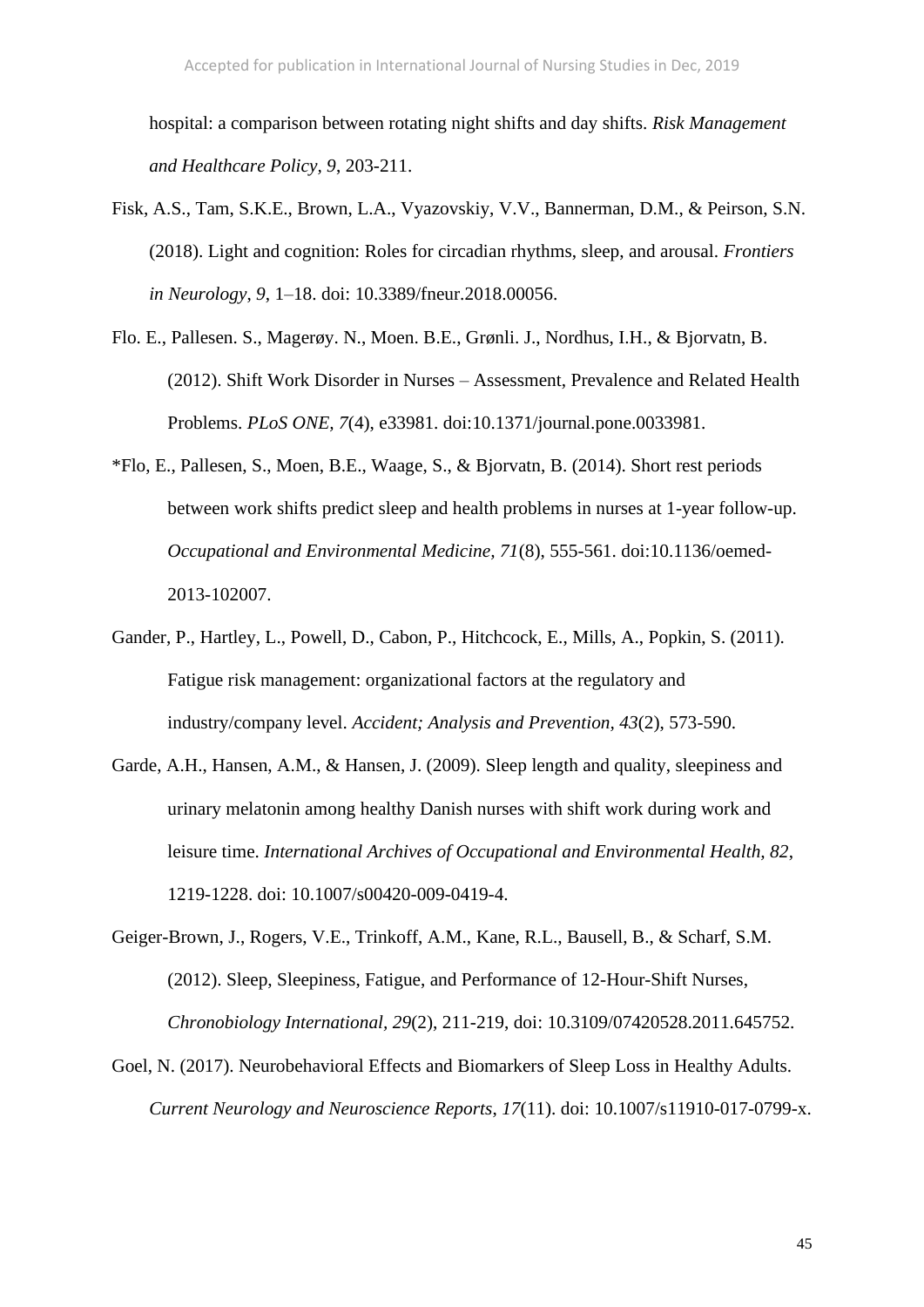- Gold, D. R., Rogacz, S., Bock, N., Tosteson, T.D., Baum, T.M., Speizer, F.E., & Czeisler, C.A. (1992) Rotating shift work, sleep, and accidents related to sleepiness in hospital nurses. *American journal of public health, 82*(7), 1011-1014.
- Gu, F., Han, J., Laden, F., Pan, A., Caporaso, N.E., Stampfer, M.J., et al. (2015). Total and Cause-Specific Mortality of U.S. Nurses working rotating shift nights. *American Journal of Preventative Medicine, 48*(3), 421-252. doi:10.1016/j.amepre.2014.10.018.
- Guadagni, V., Burles, F., Ferrara, M., & Iaria, G. (2014). The effects of sleep deprivation on emotional empathy. *Journal of Sleep Research*, *23*(6), 657–663. doi: 10.1111/jsr.12192.
- \*Harma, M.I., Ilmarinen, J., Knauth, P., Rutenfranz, J., & Hanninen, O. (1988). Physical training intervention in female shift workers: II. The effects of intervention on the circadian rhythms of alertness, short-term memory, and body temperature, *Ergonomics, 31*(1), 51-63, doi: 10.1080/00140138808966648.
- \*Huang, L-B., Tsai, M-C., Chen, C-Y., Hsu, S-C. (2013). The Effectiveness of Light/Dark Exposure to Treat Insomnia in Female Nurses Undertaking Shift work during the Evening/Night Shift. *Journal of Clinical Sleep Medicine, 9*(7), 641-646. doi: 10.5664/jcsm.2824.
- \*Huth, J.J., Eliades, A., Handwork, C., Englehart, J.L., & Messenger, J. (2013). Shift Worked, Quality of Sleep, and Elevated Body Mass Index in Pediatric Nurses. *Journal of Pediatric Nursing, 28*, e64–e73. doi: 10.1016/j.pedn.2013.02.032.
- \*Iskera-golec, I., Folkard, S., Marek, T., & Noworol, C. (1996). Health, well-being and burnout of ICU nurses on 12- and 8-h shifts. *Work & Stress, 10*(3), 251-256, doi: 10.1080/02678379608256804.
- \*Jensen, H.I., Markvart, J., Holst, R., Thomsen, T.D., Larsen, J.W., Eg, D.M., & Nielsen, L.S. (2016). Shift work and quality of sleep: effect of working in designed dynamic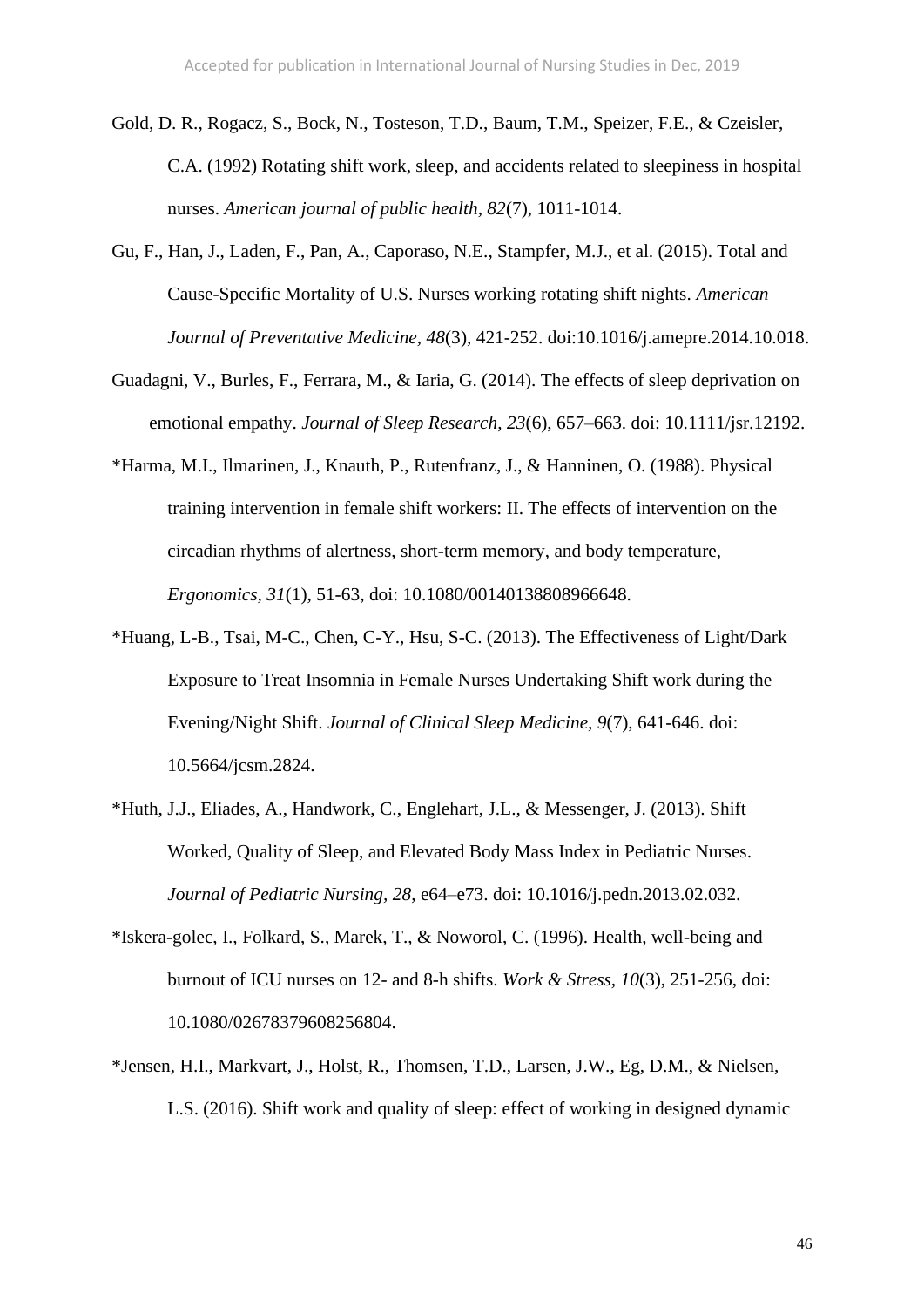light. *International Archives of Occupational and Environmental Health, 89*, 49-61. doi: 10.1007/s00420-015-1051-0.

- Jones, M.E., Schoemaker, M.J., McFadden, E.C., Wright, L.B., Johns, L.E., & Swerdlow, A.J. (2019). Night shift work and risk of breast cancer in women: the Generations Study cohort. *British Journal of Cancer*. doi: 10.1038/s41416-019-0485-7. [Epub ahead of print]
- Kecklund, G. & Axelsson, J. (2016). Health consequences of shift work and insufficient sleep. *BMJ, 355*, i5210. doi: 10.1136/bmj.i5210.
- Kim, H.I., Jung, S-A., Choi, J.Y., Kim, S-E., jung, H-K., Shim, K-N., & Yoo, K. (2013). Impact of Shiftwork on Irritable Bowel Syndrome and Functional Dyspepsia. *Gastroenterology & Heptology, 28*, 431-437. doi: 10.3346/jkms.2013.28.3.431.
- Kolla, B.P., & Auger, R.R. (2011). Jet lag and shift work sleep disorders: How to help reset the internal clock. *Cleveland Clinic Journal of Medicine*, *78*(10), 675–684. doi: 10.3949/ccjm.78a.10083.
- Kunert, K., King, L., Kolkhorst, F. W. (2007). Fatigue and Sleep Quality in Nurses. *Journal of Psychosocial Nursing, 45*(8), 31-37.
- Lerman, S., Eskin, E., Flower, D., Eugenia, G., Gerson, B., Hartnenbaum, N., Hursh, S.R., & Moore-Ede, M. (2012). Fatigue Risk Management in the Workplace. *Journal of Occupational and Environmental Medicine, 54*(2), 231-258. doi: 10.1097/JOM.0b013e318247a3b0.
- Liira, J., Ruotsalainen, J.H., Driscoll, T.R., Rogers, N.L., Costa, G., Sallinen, M., et al. (2012). Interventions for sleepiness and sleep disturbances caused by shift work. *Cochrane Database of Systematic Reviews*, *133*(1), 20151331. doi: 10.1002/14651858.cd008590.pub2.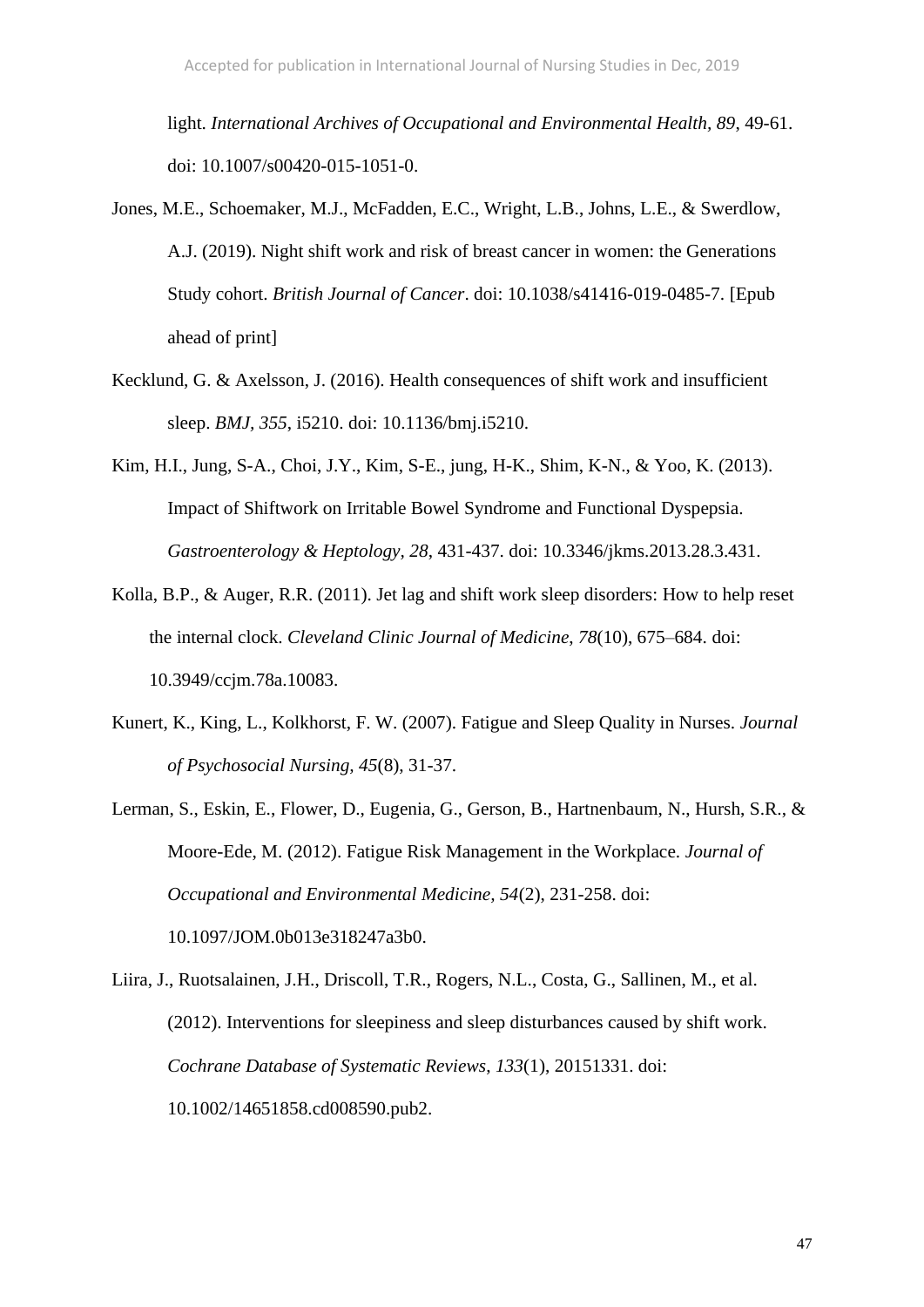McLellan, T.M., Riviere, L.A., Williams, K.W., McGurk, D., & Lieberman, H.R. (2018). Caffeine and energy drink use by combat arms soldiers in Afghanistan as a countermeasure for sleep loss and high operational demands. *Nutritional Neuroscience*, *0*(0), 1–10. doi: 10.1080/1028415X.2018.1443996.

National Heart, Lung, and Blood Institute. (2012). How much sleep is enough? Retrieved from [http://www.nhlbi.nih.gov/health/healthtopics/topics/sdd/howmuch.html.](http://www.nhlbi.nih.gov/health/healthtopics/topics/sdd/howmuch.html)

- National Sleep Foundation. (2015). National Sleep Foundation recommends new sleep times. Retrieved from [https://www.sleepfoundation.org/press-release/national-sleep](https://www.sleepfoundation.org/press-release/national-sleep-foundation-recommends-new-sleep-times)[foundation-recommends-new-sleep-times.](https://www.sleepfoundation.org/press-release/national-sleep-foundation-recommends-new-sleep-times)
- NHS Digital. (2018). *Healthcare Workforce Statistics - September 2018: Key Facts*. Available at: https://digital.nhs.uk/data-andinformation/publications/statistical/healthcare-workforce-statistics/september-2018 experimental. Accessed on 22/05/19.
- \*Niu, S-F., Chu, H., Chen, C-H., Chung, M-H., Chang, Y-S., Liao, Y-M., et al. (2012). A Comparison of the Effects of Fixed- and Rotating-Shift Schedules on Nursing Staff Attention Levels: A Randomized Trial. *Biological Research for Nursing, 15*(4), 443- 450. doi: 10.1177/1099800412445907.
- Oyane, N.M.F., Pallesen, S., Moen, B.E., Akerstedt, T., & Bjorvatn, B. (2013). Associations Between Night Work and Anxiety, Depression, Insomnia, Sleepiness and Fatigue in a Sample of Norwegian Nurses. *PLoS ONE 8*(8), e70228. doi:10.1371/journal.pone.0070228.
- Papantoniou, K., Pozo, O.J., Espinosa, A., Marcos, J., Castaño-Vinyals, G., Basagaña, X., et al. (2014). Circadian variation of melatonin, light exposure, and diurnal preference in day and night shift workers of both sexes. *Cancer, Epidemiology, Biomarkers and Prevention, 23*(7), 1176-1186. doi: 10.1158/1055-9965.EPI-13-1271.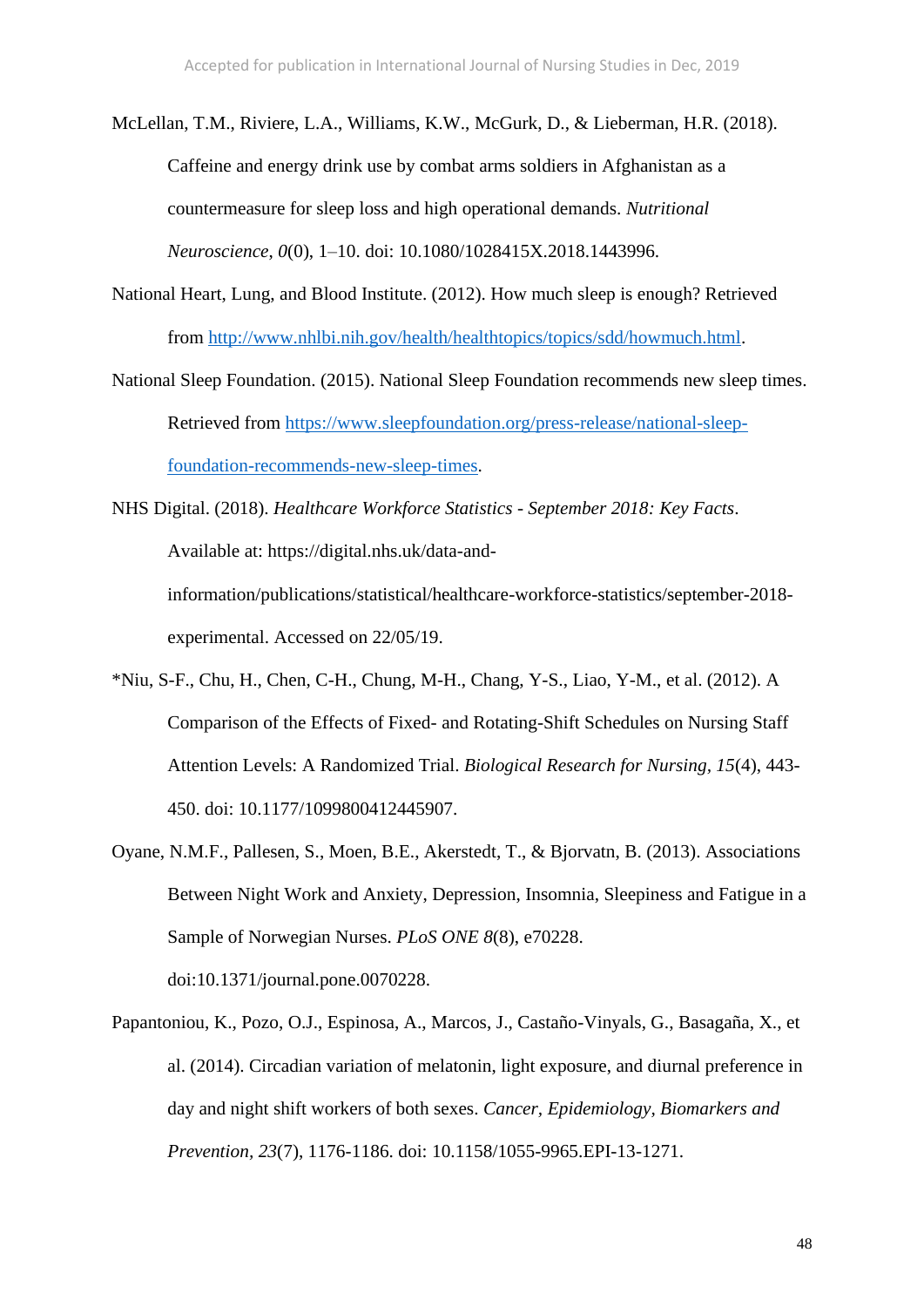Papantoniou, K., Pozo, O.J., Espinosa, A., Marcos, J., Castaño-Vinyals, G., Basagaña, X., et al. (2015). Increased and mistimed sex hormone production in night shift workers. *Cancer, Epidemiology, Biomarkers, and Prevention, 24*(5), 854-63. doi: 10.1158/1055-9965.EPI-14-1271.

- \*Petrov, M.E., Clark, C.B., Molzof, H.E., Johnson, R.L., Cropsey, K.L., & Gamble, K.L. (2014). Sleep strategies of night-shift nurses on days off: which ones are most adaptive? *Frontiers in Neurology, 5*, article 277. doi: 10.3389/fneur.2014.00277.
- Raftopoulos, V., Charalambous, A., & Talias, M. (2012). The factors associated with the burnout syndrome and fatigue in Cypriot nurses: A census report. *BMC Public Health, 12*, 457.
- \*Rahman, S.A., Shapiro, C.M., Wang, F., Ainlay, H., Kazmi, S., Brown, T.J., & Casper, R.F. (2013). Effects of Filtering Visual Short Wavelengths During Nocturnal Shiftwork on Sleep and Performance. *Chronobiology International, 30*(8), 951-962. doi: 10.3109/07420528.2013.789894.
- \*Ribeiro‐Silva, F., Rotenberg, L., Soares, R.E., Pessanha, J., Ferreira, F.L., Oliveira, P. et al. (2006). Sleep on the Job Partially Compensates for Sleep Loss in Night‐Shift Nurses. *Chronobiology International, 23*(6), 1389-1399. doi: 10.1080/07420520601091931.
- Rogers, A.E. (2008). The effects of fatigue and sleepiness on nurse performance and patient safety. In Hughes R.G. (Ed.), *Patient safety and quality: An evidence-based handbook for nurses* (pp. 509-545). Rockville, MD: Agency for Healthcare Research and Quality (US).
- Royal College of Nusing. (2018). *The UK Nursing Labour Market Review 2018*. Royal College of Nursing. London.
- Ruggiero, J.S. (2003). Correlates of critical care nurses. *Research in Nursing & Health, 26*, 434-444.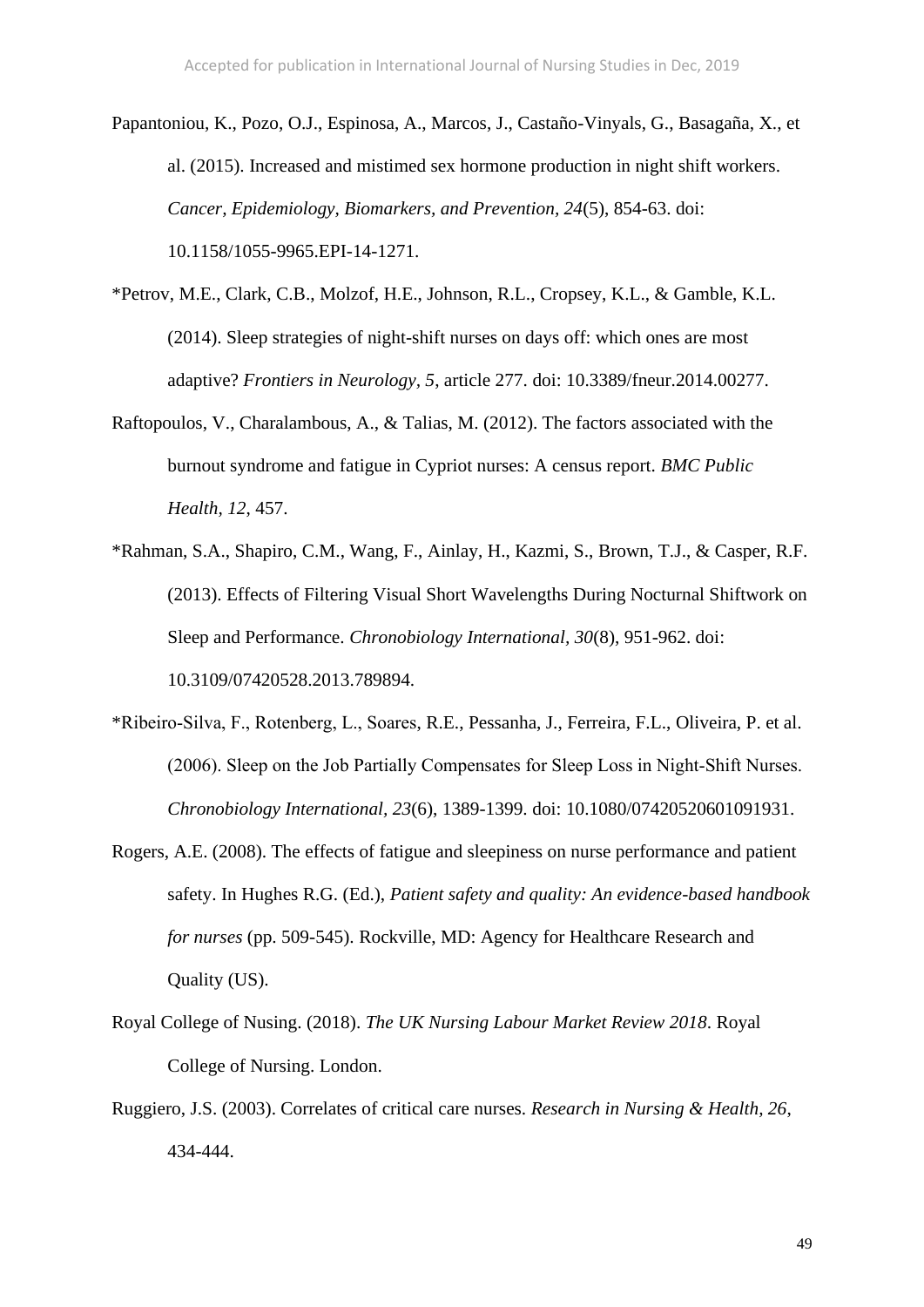- Saberi, H.R. & Moravveji, A.R. (2010). Gastrointestinal complaints in shift-working and dayworking nurses in Iran. *Journal of Circadian Rhythms, 8*, 9. doi: 10.1186/1740-3391- 8-9.
- Sadeghniiat-Haghighi & Yazdi, Z. (2015). Fatigue management in the workplace. *Industrial Psychiatry Journal, 24*(1), 12-17. doi: 10.4103/0972-6748.160915.
- \*Sadeghniiat-haghighi, K., Aminian, O., Pouryaghoub, G., & Yazdi, Z. (2008). Efficacy and hypnotic effects of melatonin in shift-work nurses: double-blind, placebo-controlled crossover trial. *Journal of Circadian Rhythms, 6*, 10. doi: 10.1186/1740-3391-6-10.
- Saksvik, I.B., Bjorvatn, B., Hetland, H., Sandal, G.M., & Pallesen, S. (2011). Individual differences in tolerance to shift work - A systematic review. *Sleep Medicine Reviews*, *15*(4), 221–235. doi: 10.1016/j.smrv.2010.07.002.
- Sallinen, M., & Kecklund, G. (2010). Shift work, sleep, and sleepiness differences between shift schedules and systems. *Scandinavian Journal of Work and Environmental Health, 36*, 121-33. doi:10.5271/sjweh.2900 pmid:20119631.
- Sadeghniiat-Haghighi, K., & Yazdi, Z. (2015). Fatigue management in the workplace. *Industrial Psychiatry Journal, 24*(1), 12-17. doi: 10.4103/0972-6748.160915.
- Shen, J., Barbera, J., & Shapiro, C. M. (2006). Distinguishing sleepiness and fatigue: focus on definition and measurement. *Sleep Medicine Reviews, 10*, 63-76.
- Slanger, T.E., Gross, J.V., Pinger, A., Morfeld, P., Bellinger, M., Duhme, A.L., et al. (2016). Person-directed, non-pharmacological interventions for sleepiness at work and sleep disturbances caused by shift work. *Cochrane Database of Systematic Reviews*, (8). doi: 10.1002/14651858.CD010641.pub2.
- Smith, D.R., Mihashi, M., Adachi, Y., Nakashima, Y., & Ishitake, T. (2006). Epidemiology of needlestick and sharps injuries among nurses in a Japanese teaching hospital. *Journal of Hospital Infection, 64*, 44-49.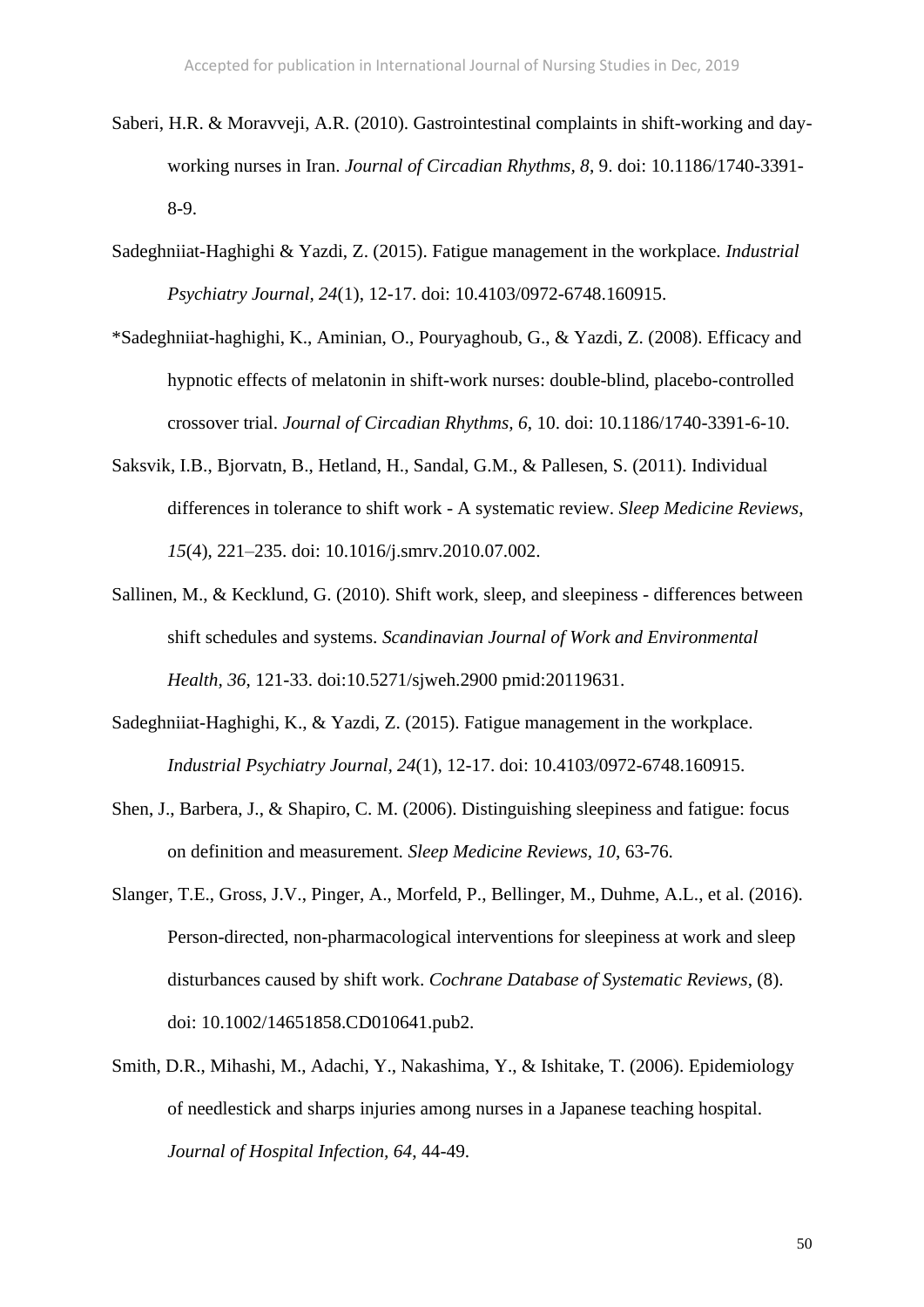\*Smith-Coggins, R., Howard, S.K., Mac, D.T., Wang, C., Kwan, S., Rosekind, M.R., Sowb, Y., et al. (2006). Improving Alertness and Performance in Emergency Department Physicians and Nurses: The Use of Planned Naps. Annals of Emergency Medicine, 48(5), 596-604. doi :10.1016/j.annemergmed.2006.02.005.

Steege, L.M., Rainbow, J.G., Pinekenstein, B.J., & Knudsen, E.A. (2017). Addressing Occupational Fatigue in Nurses: Current State of Fatigue Risk Management in Hospitals, Part 1. *Journal of Nursing Administration. 47*(9), 426-433. doi 10.1097/NNA.0000000000000509.

- Suzuki, K., Ohida, T., Kaneita, Y., Yokoyama, E., & Uchiyama, M. (2005). Daytime sleepiness, sleep habits and occupational accidents among hospital nurses. *Journal of Advanced Nursing, 52*, 445-453.
- Swaen, G.M.H., Van Amelsvoort, G., Bültmann, U., & Kant, I.J. (2003). Fatigue as a risk factor for being injured in an occupational accident: Results from the Maastricht cohort study. *Occupational and Environmental Medicine, 60*, i88-i92.
- \*Takahashi, M., Arito, H., & Fukuda, H. (1999). Nurses' workload associated with 16-h shifts. II: Effects of a napr taken during the shifts. *Psychiatry and Clinical Neurosciences*, 53, 223-225.
- Tricco, A.C., Lillie, E., Zarin, W., O'Brien, K.K., Colquhoun, H., Levac, D., et al. (2018). PRISMA Extension for Scoping Reviews (PRISMA-ScR): Checklist and Explanation. *Annals of Internal Medicine, 169*, 467-473. doi:10.7326/M18-0850.
- Trinkoff, A.M., Johantgen, M., Storr, C.L., Gurses, A.P., Liang, Y., & Han, K. (2011). Nurses' work schedule characteristics, nurse staffing, and patient mortality. *Nursing Research, 60*, 1-8.